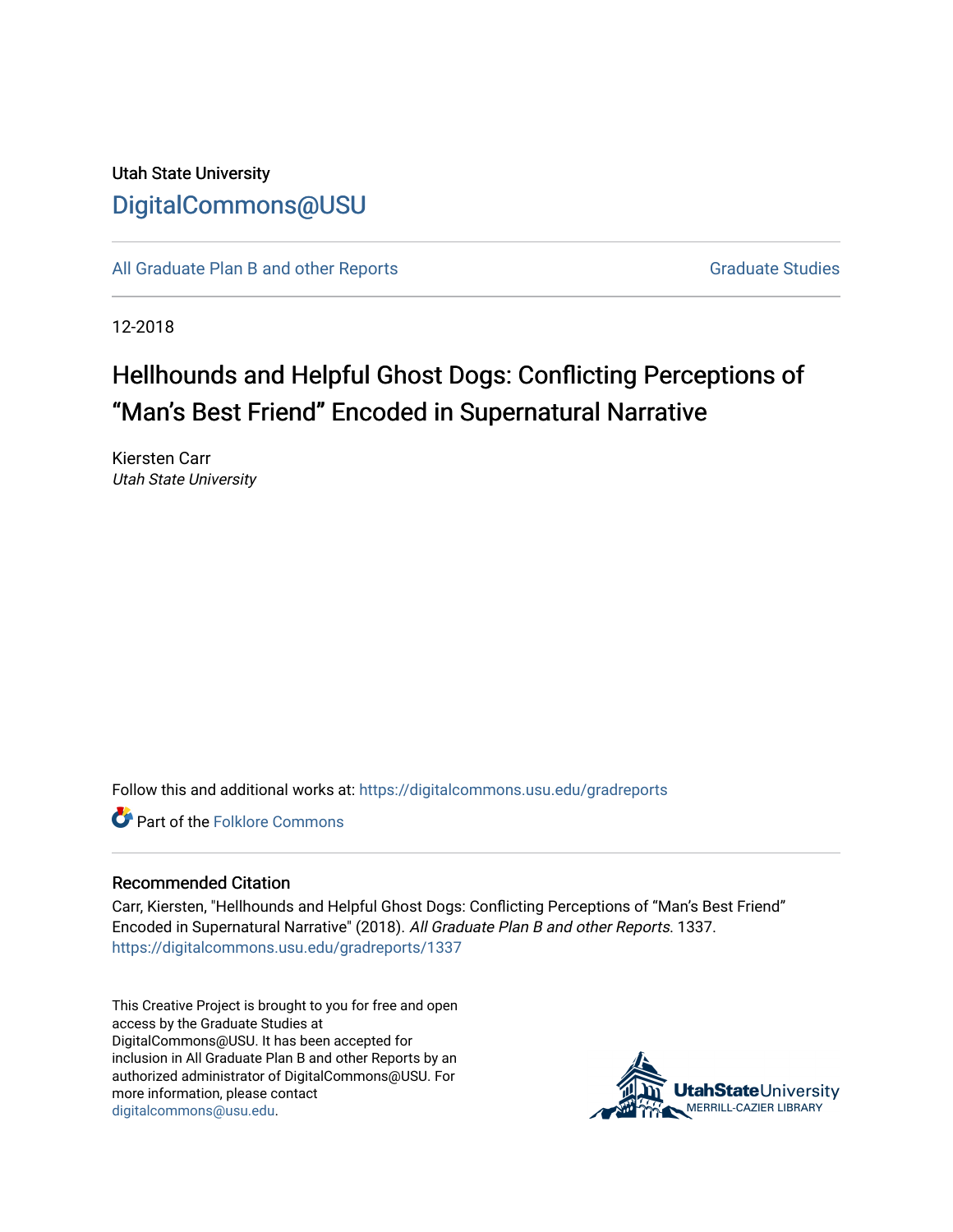**Hellhounds and Helpful Ghost Dogs: Conflicting Perceptions of "Man's Best Friend" Encoded in Supernatural Narrative**

A Thesis Presented to The Faculty of the English Department at Utah State University

> In Partial Fulfillment of the Requirements for the Degree of Master of Science in Folklore

> > Written by Kiersten Carr October 11, 2018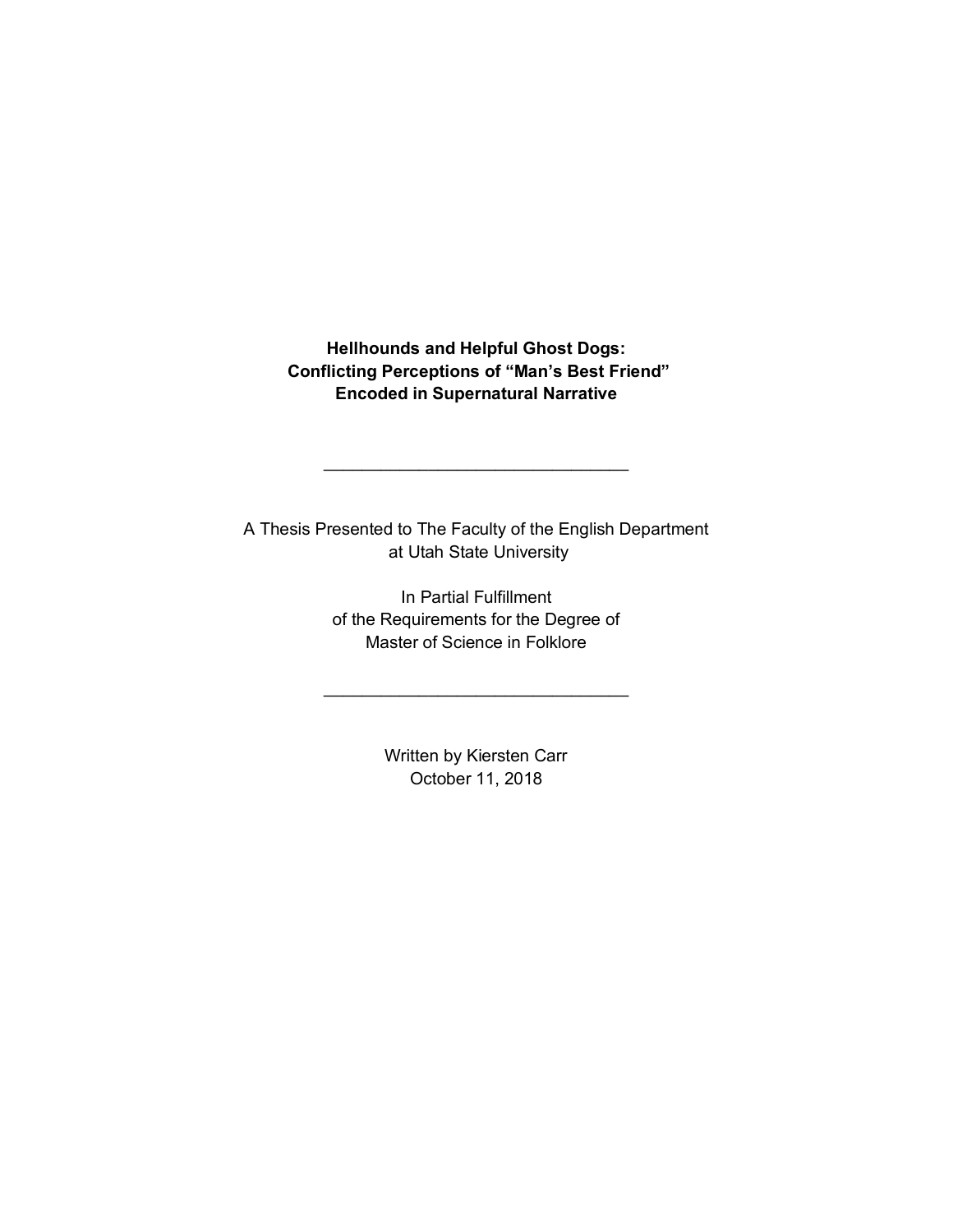# Acknowledgements

I would like to acknowledge and thank the following individuals for their assistance and support.

First and foremost I must thank my committee members. Thank you to my wonderful thesis chair Professor Randy Williams, for her willingness to step in when I was desperately searching for someone to chair my committee; for her expert organizational skills, especially when it came to keeping me on schedule with my writing; for her patient proofreading and for her enthusiasm about the results of my efforts. Thank you to Dr. Jeannie Thomas, for her expert feedback, and for sharing her enthusiasm for supernatural folklore in her Spring 2017 course and inspiring me to pursue this topic; and to Dr. John McLaughlin, for being willing to sit on the committee for a folklore thesis and for his insightful questions and suggestions.

I would also like to thank Dr. Claudia Schwabe, for getting the ball rolling and providing me with the opportunity to do a lot of background research for class credit; Dr. Lisa Gabbert, for all of her excellent practical advice to folklore students just getting started in the field and for being invested in my personal education; and everyone in the English and Graduate Departments who helped me with paperwork. I would like to thank the other students in my cohort, especially my fellow graduate instructors, for being great peers and listening to my thesis difficulties and triumphs with much empathy and enthusiasm.

I would also like to thank my parents, Randy and Rhonda Carr, and my three younger siblings, Maren, Garrett, and Mckay, for their unconditional support and for letting me talk their ears off about my research. At this point, my siblings know as much about the subject as I do. We all sort of earned this degree together.

# Table of Contents

| Chapter Four: A Sliding Scale from Doggy to Demonic: |  |
|------------------------------------------------------|--|
| <b>Chapter Five: Dangerous and Defective:</b>        |  |
|                                                      |  |

**Chapter One:**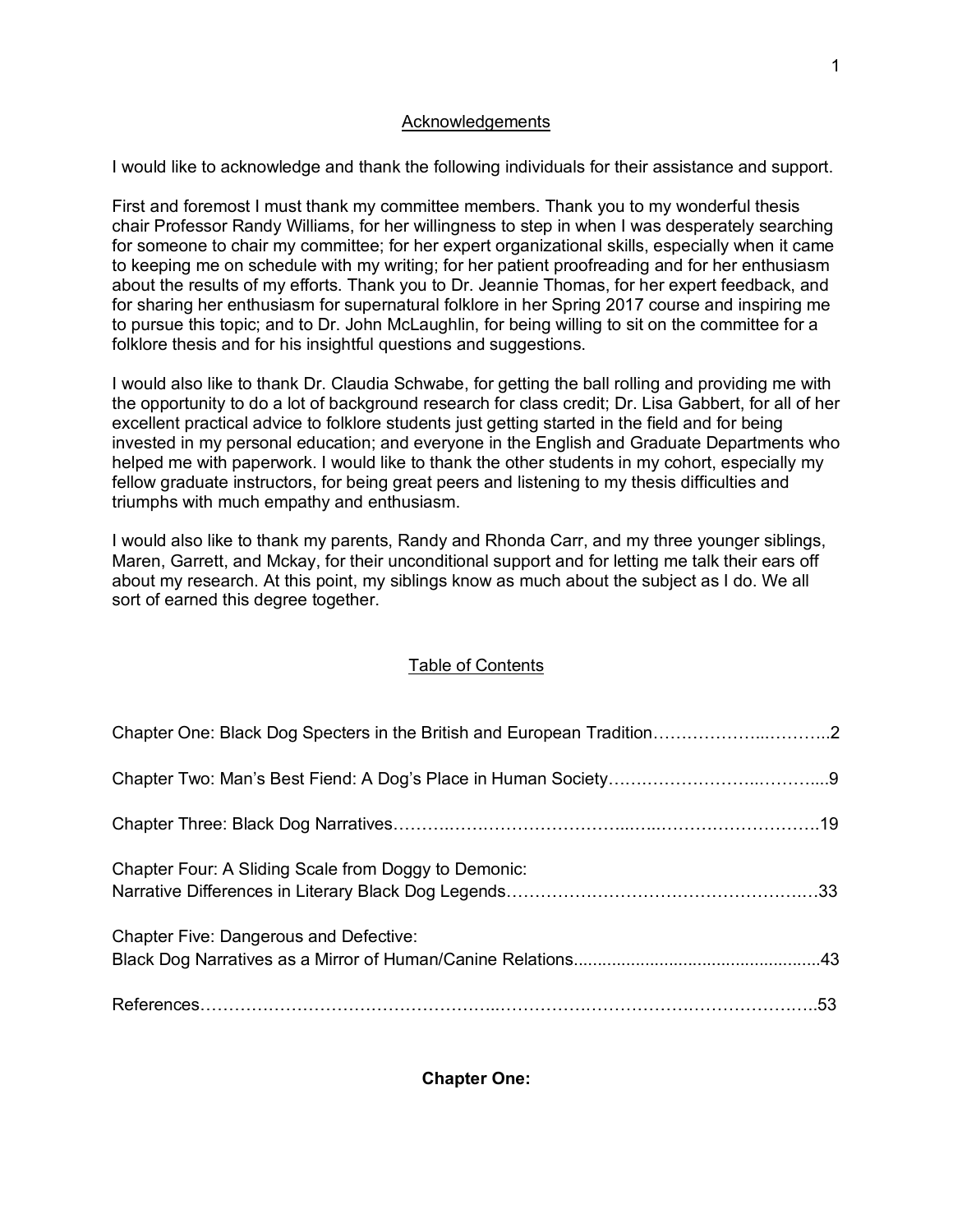### **Black Dog Specters in the British and European Tradition**

In Katharine Brigg's *A Dictionary of British Folktales In the English Language,* there are many ghost stories, but none quite so identifiable as the black dog stories. These seem to relate encounters with a type of spectral entity that, according to legend and eyewitness accounts, has been haunting the British countryside for centuries. It is called the Gwyllgi in Wales, Black Shuck in East Anglia, Yeth hound or Wishthounds in Devonshire, Skriker in Lancashire, Barguest or Gytrash in Yorkshire, Padfoot in West Yorkshire, Hairy Jack in Lincolnshire, the Moddey Dhoo on the Isle of Man, the Gurt Dog in Somerset, the Muckle Black Tyke in Scotland, and the Grim, amongst other names. In these particular narratives, the figure of a supernatural dog, a hellhound or restless ghost in dog form, looms large. According to one account:

Within the parish of Tring, Hertford, a poor old woman was drowned in 1751 for suspected witchcraft. A chimney-sweeper, who was the principal perpetrator of this deed, was hanged and gibbeted near the place where the murder was committed; and while the gibbet stood, and long after it had disappeared, the spot was haunted by a black dog.

A correspondent of the *Book of Days* (ii, 433) says that he was told by the village schoolmaster, who had been 'abroad, that he himself had seen this diabolical dog. 'I was returning home,' said he, 'late at night in a gig with the person who was driving. When we came near the spot, where a portion of the gibbet had lately stood, he saw on the bank of the roadside a flame of fire as large as a man's hat. 'What's that?' I exclaimed. 'Hush!' said my companion, and suddenly pulling in his horse, made a dead stop. I then saw an immense black dog just in front of our horse, the strangest-looking creature I ever beheld. He was as big as a Newfoundland, but very gaunt, shaggy, with long ears and tail, eyes like balls of fire, and large, long teeth, for he opened his mouth and seemed to grin at us. In a few minutes the dog disappeared, seeming to vanish like a shadow, or to sink into the earth, and we drove on over the spot where he had lain (Briggs 2003, 9).

This account models a few common aspects of the black dog legend: namely the dog's unusual

size and appearance as well as the tendency to vanish in unusual and startling ways. In many

of these narratives, as well as being generally frightening, the black dog is unspeakably

malevolent: assaulting travelers, frightening livestock to death, hunting the souls of men in

packs, and heralding death or disaster.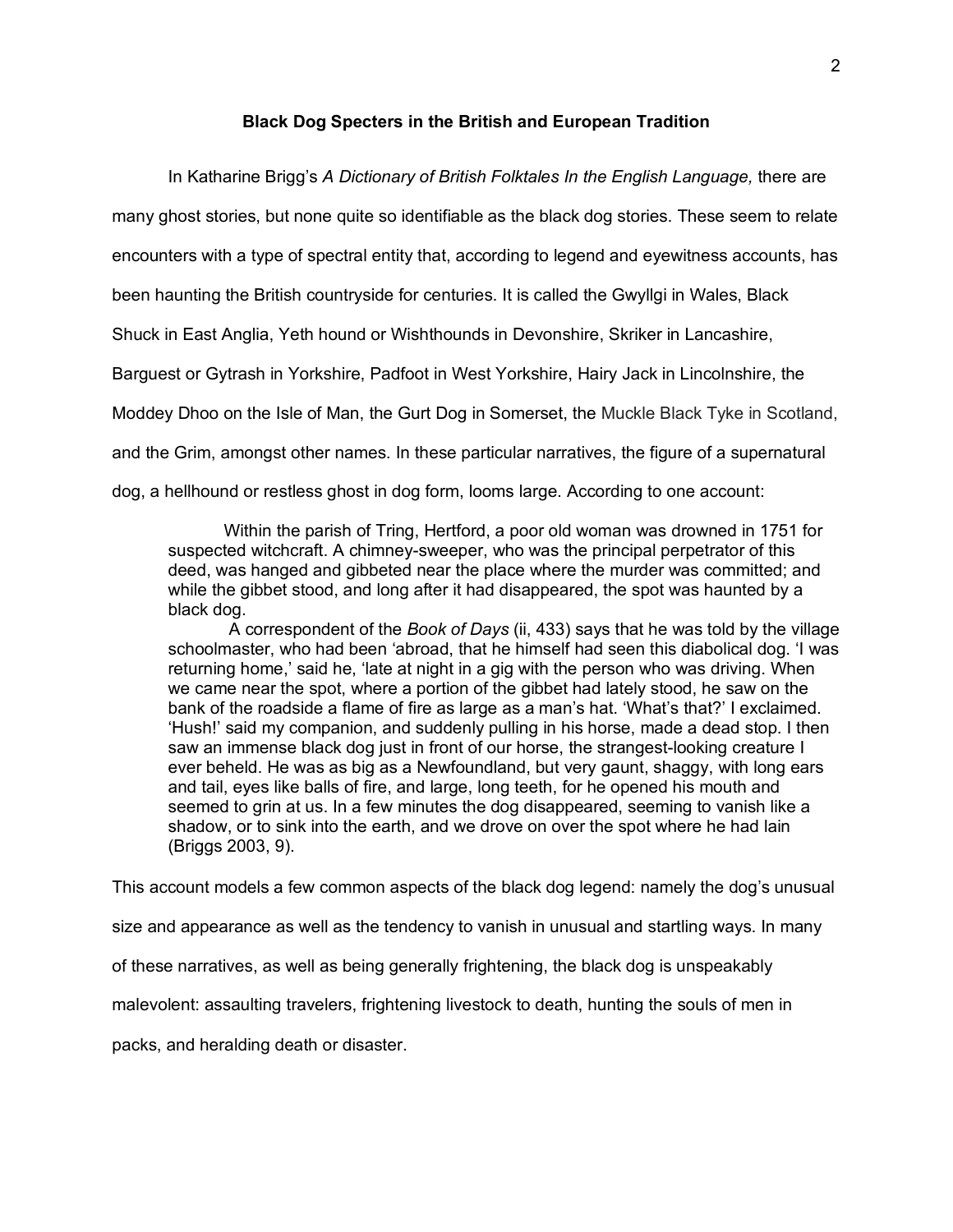This first tale also identifies another unifying aspect of black dog legends: that they are known to haunt gibbets and places of execution, as well as sites of murders or other violent deaths. According to common lore, black dogs also haunt graveyards and churchyards, indicating an overwhelming association with death and the afterlife. Black dogs are often said to be omens of death, besides. The Wishthounds in Wales, hunting in packs, were said to cause the death of anyone who is unfortunate to see or hear them within a year (Brown, 195). In popular culture, readers of *Harry Potter and the Prisoner of Azkaban* will recall that "The Grim," J.K. Rowling's literary version of the black dog legend, was considered "the worst omen of death" in the wizarding world, paralleling beliefs from many parts of England about what the appearance of the black dog signified (Rowling 1999, 107).

One explanation for a dog's association with death and graveyards may be due to the fact that it is a scavenger, liable to eat anything, including dead bodies. Folklorist Theo Brown, author of a broad survey of black dog sightings published in 1958, notes that because of this habit, dogs are "always associated with graveyards, from the earliest times in Egypt" (188). Paul Barber also makes a strong case for an implicit association between scavengers and the supernatural in his book *Vampires, Burial and Death*. He states that throughout history, in the absence of scientific observation, whenever people observed animals feeding on carcasses, one possible response was to assume that the "event was unnatural" and "conclude that the apparent animal was supernatural" (2010, 93). Barber speaks specifically of assumptions made about wolves that led to legends about werewolves and vampires, but the explicit association of black dogs with graveyards seems to indicate that similar assumptions could be made about them.

In fact, according to one story, they were. Barber relates a collected story about a mother who had "lost her child through death." According to the narrative,

A few days after the burial they noticed an opening in the grave, which went as far down as the coffin lid. This was covered up, but the next day it was there again. Again it was covered up, but a man hid himself behind a bush and observed the grave. In the evening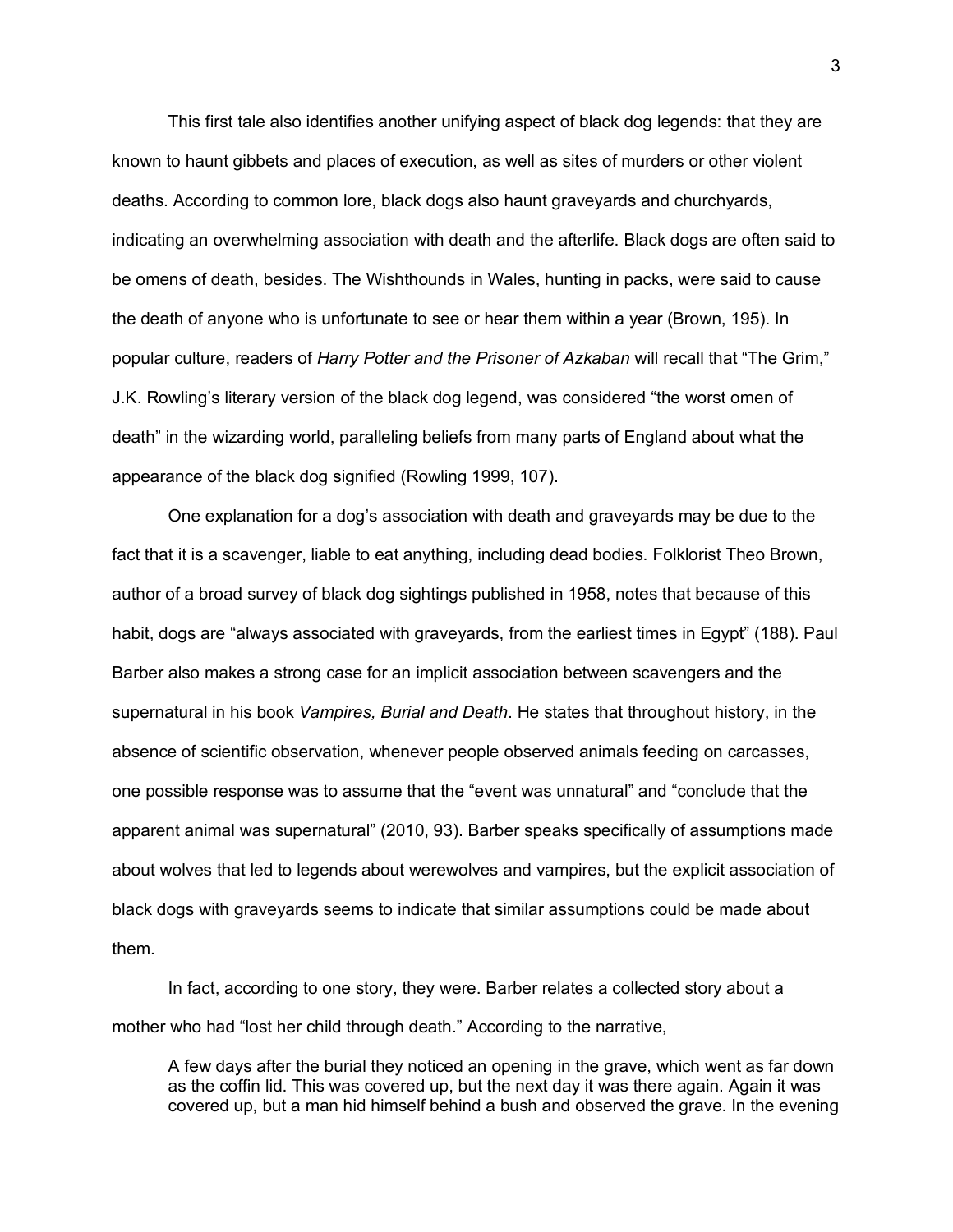he noticed a black dog that stopped at the grave and then dug a hole. He told the mother of the child what he had seen (Barber, 123).

Rather than attributing this phenomenon to natural causes, the mother was moved to "ask a pastor for advice as to how she could secure the peace of her child," indicating that she saw the black dog's interference at the grave as a supernatural occurrence rather than just an animal trying to scavenge the carcass (Barber, 123).

The fact that the dog is black, specifically black, is also significant. One survey of eyewitness accounts of the black dog stated that "no matter how dark the night, the Dog can be seen because he is so much blacker" (Rudkin 1932, 130). Aside from the convenient contrast the color of the dog provides, the color black has a host of associations. In his essay on the connections between color and racism, Roger Bastide makes the case that "Christianity has been accompanied by a symbolism of color" most chiefly the symbolism of black and white (1967, 313). In the Christian culture of Britain, it is easy to associate black with "the infernal streams of the bowels of the earth, the pit of hell, the devil's color" (Bastide 1967, 315). Black is also implicitly associated with the mysterious and the unknown, simply because of its impression of darkness. In Western culture, black is the color worn at funerals and when in mourning. The black dog is perceived as more threatening because of its color, which lends to its association with the devil, death, and misfortune.

Black dog sightings are concentrated in Britain, but associations of the black dog with supernatural phenomenon and otherworldly functions is widespread across Europe, particularly tied to witchcraft and sorcery. Theo Brown notes that "The symbol of the Black Dog is used by the Devil, by the familiar, and by the witches themselves in transformation" (Brown 1958, 178). Barbara Woods, author of *The Devil in Dog Form: A Partial Type-index of Devil Legends,* points to Johann Wolfgang von Goethe's play *Faust,* in which the devil Mephisto, and later the devil himself, are introduced as black poodles to the aspiring sorcerer Faustus. She links this to a broad folkloric tradition, stating that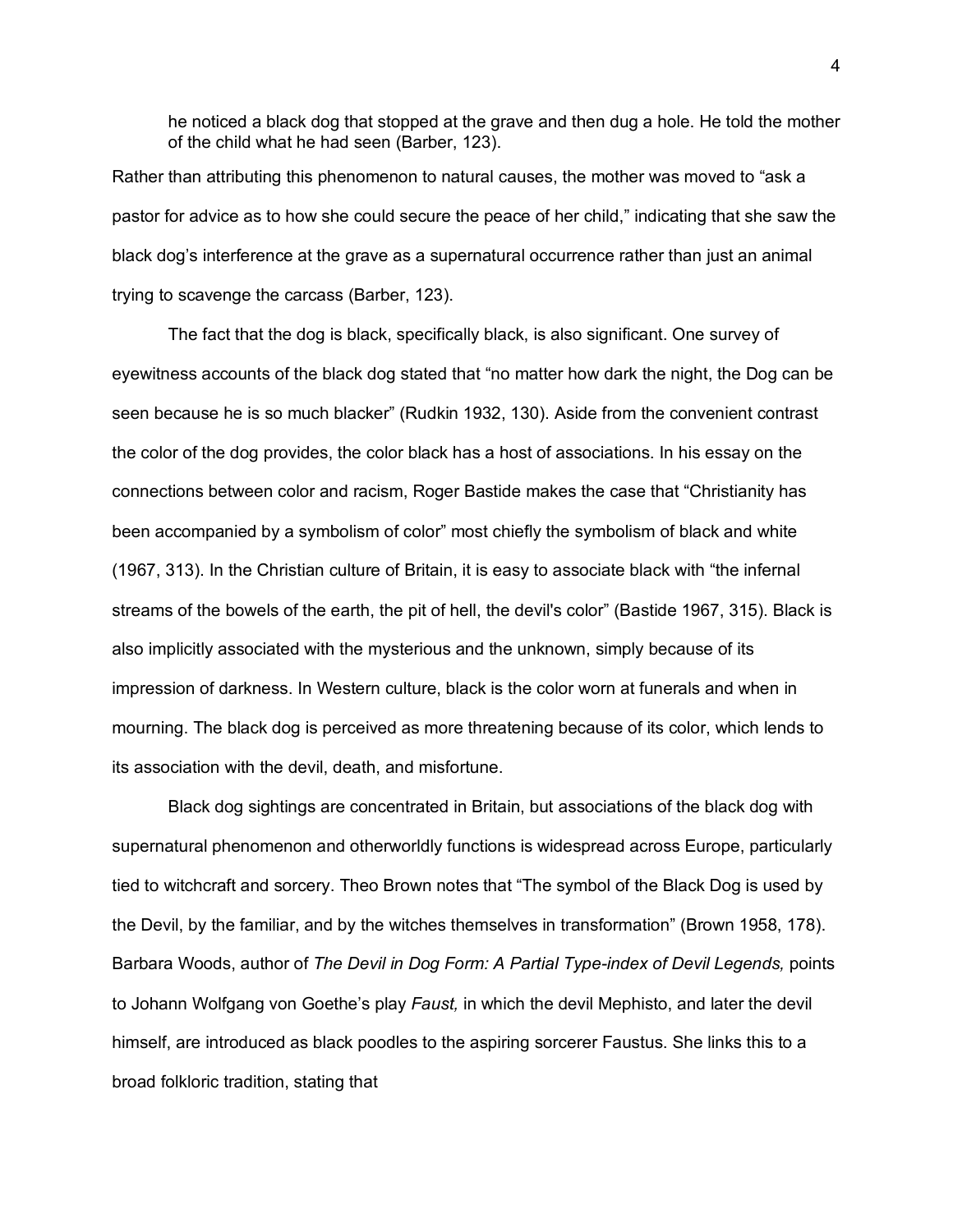In Germany and the Continent in general...man's best friend has not always enjoyed a very desirable reputation. On the contrary, the dog has been suspect of aiding and abetting the archenemy: of providing him with a form in which to circulate among men, of guarding the underworld, of calling off men to the realm of the dead, of haunting bridges and roads to obstruct men's way or to lead them astray, of following night travellers--often frightening them to death (Woods 1954, 229).

It is all too easy to spot the similarities between the devil-as-dog and black dog traditions.

Woods goes on to state that these tales often "consider the weird dog a restless soul, in others,

a devil, and in still others, make no attempt at all to account for the strange creature" (231).

Indeed, Woods does not draw a clear distinction, stating that "Because of the tabu [sic] against

using the devil's name, we need not be unduly surprised that these stories do not more often

name the culprit a devil," and that "we can see the close relationship between ghosts and

haunts and the devil especially well where we have a complex of stories about the same dog"

(231).

Whether it is the "same dog" however, may be a matter for debate, especially in the

British tradition. In other stories, rather than causing harm, the black dog acts as a protector and

guide to lost or endangered travelers, as in this account included in Katharine Brigg's *A* 

*Dictionary of British Folktales In the English Language.* In it, a "Mr. Wharton" relates a story

about a man of his acquaintance who was to journey through a dark wood alone one night to

visit a friend:

At the entrance of the wood a large black dog joined him, and pattered along by his side. He could not make out where it came from, but it never left him, and when the wood grew so dark that he could not see it, he still heard it pattering beside him. When he emerged from the wood, the dog had disappeared, and he could not tell where it had gone to. Well, Johnnie paid his visit, and set out to return the same way. At the entrance of the wood, the dog joined him, and pattered along beside him as before; but it never touched him, and he never spoke to it, and again, as he emerged from the wood, it ceased to be there.

Years after, two condemned prisoners in York Gaol told the chaplain that they had intended to rob and murder Johnnie that night in the wood, but that he had a large dog with him, and when they saw that, they felt that Johnnie and the dog together would be too much for them.

'Now that is what I call a useful ghostly apparition,' said Mr. Wharton (Briggs 2002, 14-15).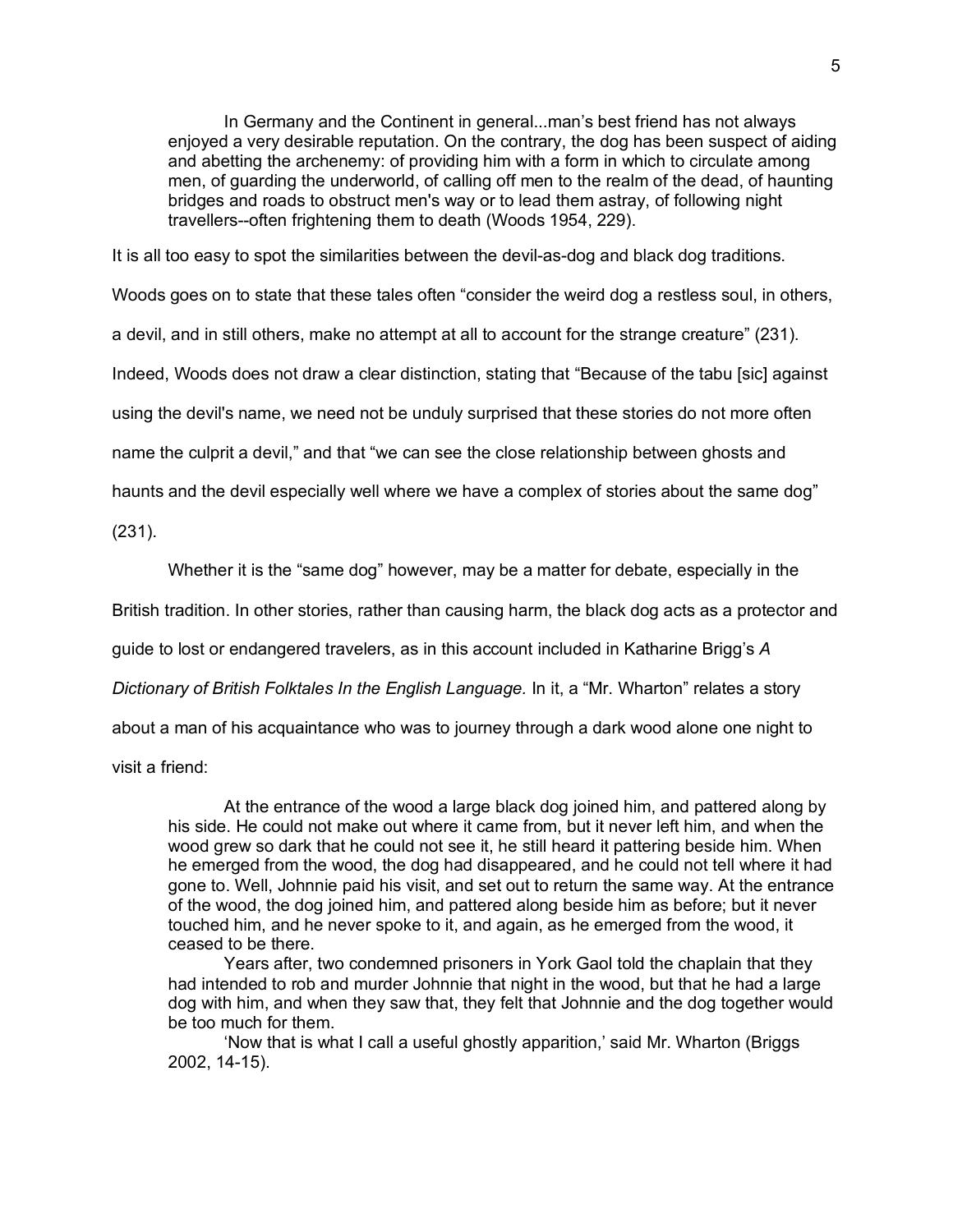So on the one hand, the black dog is terrifying, equated with the devil, and often a malevolent omen of death, but on the other hand, it is also what many purveyors of internet dog memes would call "a good boy." Ethel Rudkin, a folklorist who collected tales of black dog sightings in the 1920s and 30s, was the first to empirically categorize these different variations. "She divides the dogs into three types: (A) the Barguest, which is a shape-shifting demon dog; (B) the black dog, which is uniform in type, about the size of a calf, generally shaggy and intensely black; (C) a rare type which occurs in certain parts of the country in conjunction with a calendar cycle" (Briggs 2003, 3). Briggs herself adds that "three other divisions might be made: the demon dogs; the ghosts of human beings; and the black dogs which appear to exist in their own right, some of them ghosts of dogs" and offers a blanket categorization of simply calling them "dangerous" or "benevolent" dogs (2003, 3).

The attempts by folklorists and researchers to empirically categorize different types of black dogs does say something about the nature of this particular supernatural tradition. Ethel Rudkin, arguably the pioneering researcher on black dogs, was a native of the areas she was studying and states outright that she believes she was able to get "such good first-hand stories" due to the fact that "I have seen the Black Dog, and can therefore believe that the narrator has also seen him" (Rudkin 1938, 111). When examining this statement of belief, it is important to note that black dog sightings can definitely fall under what David Hufford terms "the experientialsource hypothesis," in which "elements of experience that are independent of culture" are found in reported supernatural encounters (Hufford 1982,15). That is to say, the experience is not wholly invented on the part of the individual who says they have experienced it in order to fit with a cultural template. Unlike many other supernatural manifestations, you are unlikely to find many people willing to insist that there is no such thing as a black dog. With some of the more incredible accounts of black dog sightings, the ones involving hellfire and fantastic disappearances, there is room for doubt, but it is also completely within the realm of possibility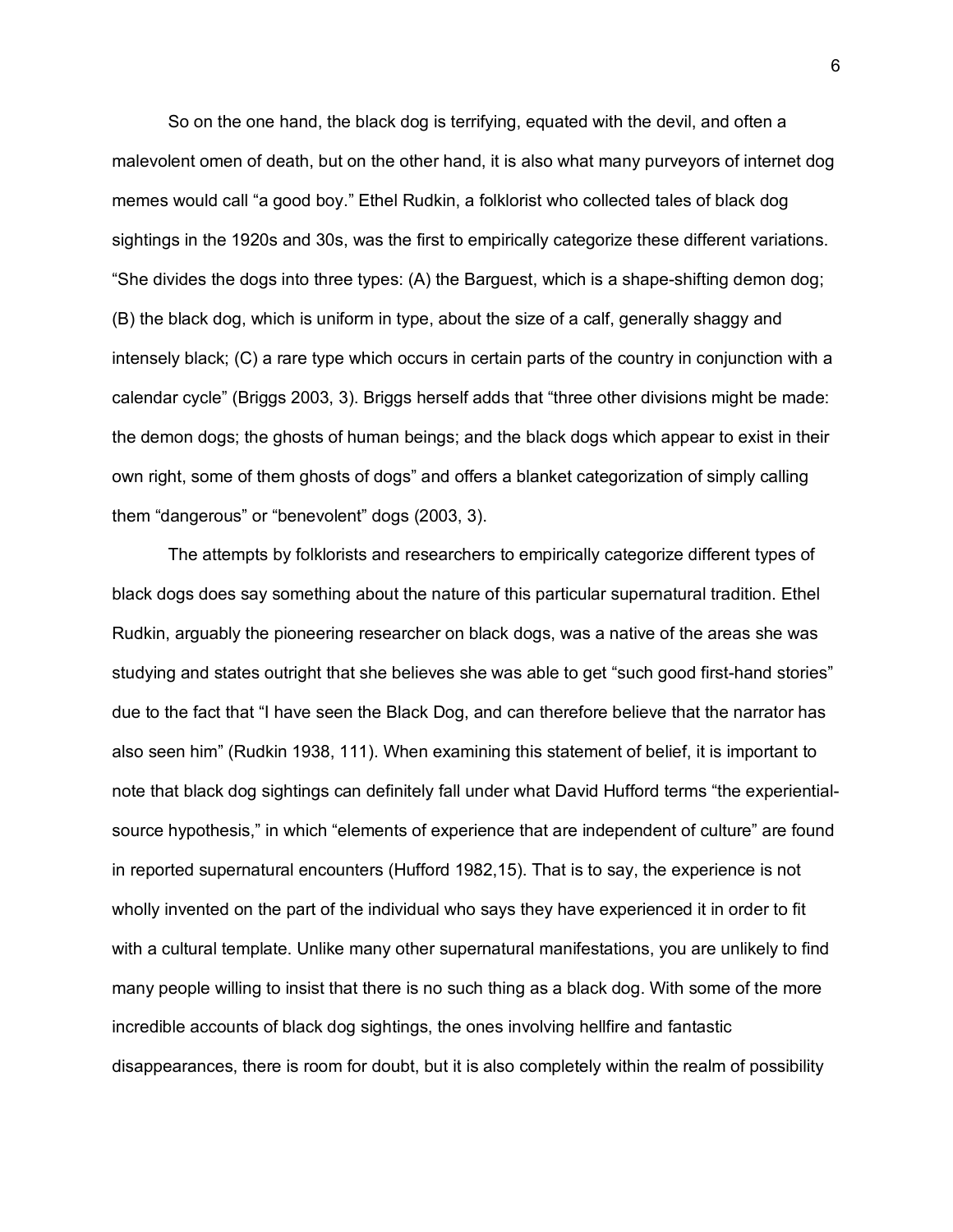that those who say that they have had black dogs sightings have seen and experienced exactly what they said they did: a large black dog walking beside them down a stretch of road.

And often, with the "benevolent" types of black dog sightings, that is exactly what is reported, as is the case with this one, also found in Briggs's *Dictionary of British Folktales* and titled, appropriately "A Good Black Dog:"

An old lady of 85 told me in 1960 of a black dog experience of hers in Canada. She had apparently carried the belief out with her from Somerset and brought it back again:

'When I was a young girl I was living outside Toronto in Canada and I had to go to a farm some miles away one evening. There were woods on the way and I was greatly afraid, but a large black dog came with me and saw me safely to the door. When I had to return he again appeared, and walked with me till I was nearly home. *Then he vanished.'*(Briggs 2003, 13-14).

Rudkin and Brown relate similar "benevolent" dog accounts, showcasing the black dog's effectiveness as an escort. Many of these narratives, as in the earlier story related by Mr. Wharton, also involve the escorted person later discovering that there had been some threat to the individual's safety that was warded off by the dog. Brown writes that, for this very reason, in Lincolnshire County "the Black Dog is never feared, and indeed is often a protector of lonely women. A dog-ghost has even escorted a woman protectively in Yorkshire because she came of a Lincolnshire family" demonstrating that the true black dog was perceived to have a certain amount of loyalty (and sensitivity to the fairer sex), just like an ideal dog (Brown 1958, 179).

So while some researchers link black dogs to the larger tradition of malevolent, literal hellhounds or analogs of Satan himself, there is a remarkably consistent tradition of portraying black dogs as friendly, helpful "man's best friends," if a little otherworldly. The purpose of this study will be to compare the two different types of narratives, both "dangerous" and "benevolent," to see how the black dog is portrayed in both extremes and what these implied cultural attitudes reveal about the complexity of Western society's relationship with dogs in general.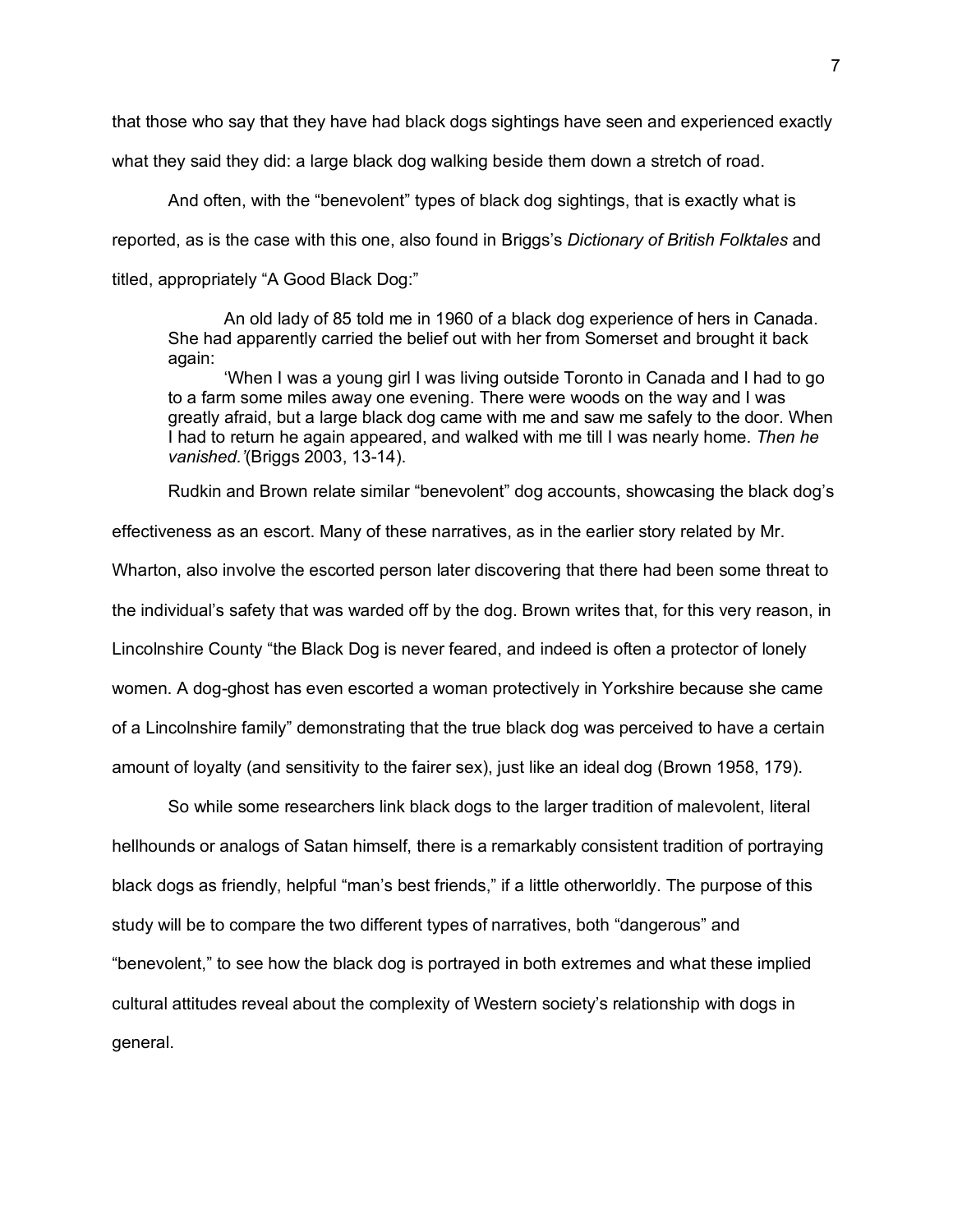### **Chapter Two:**

### **Man's Best Fiend: A Dog's Place in Human Society**

As we compare "dangerous" and "benevolent" black dog narratives, it may be useful to note that an empirical distinction is made in scholarly studies of the specter itself. In her cultural survey of black dog sightings, folklorist Theo Brown, building off of Ethel Rudkin's initial study, takes great pains to distinguish a Barguest (one of the names for black dogs specters in the East Anglia region of England) from what she calls the "true black dog" (1958, 176). Barguests, she says, are "always ominous" (176). "Some are belligerent as well, and many are associated with burial-sites and churchyards. The most striking characteristic of the Barguest type is that it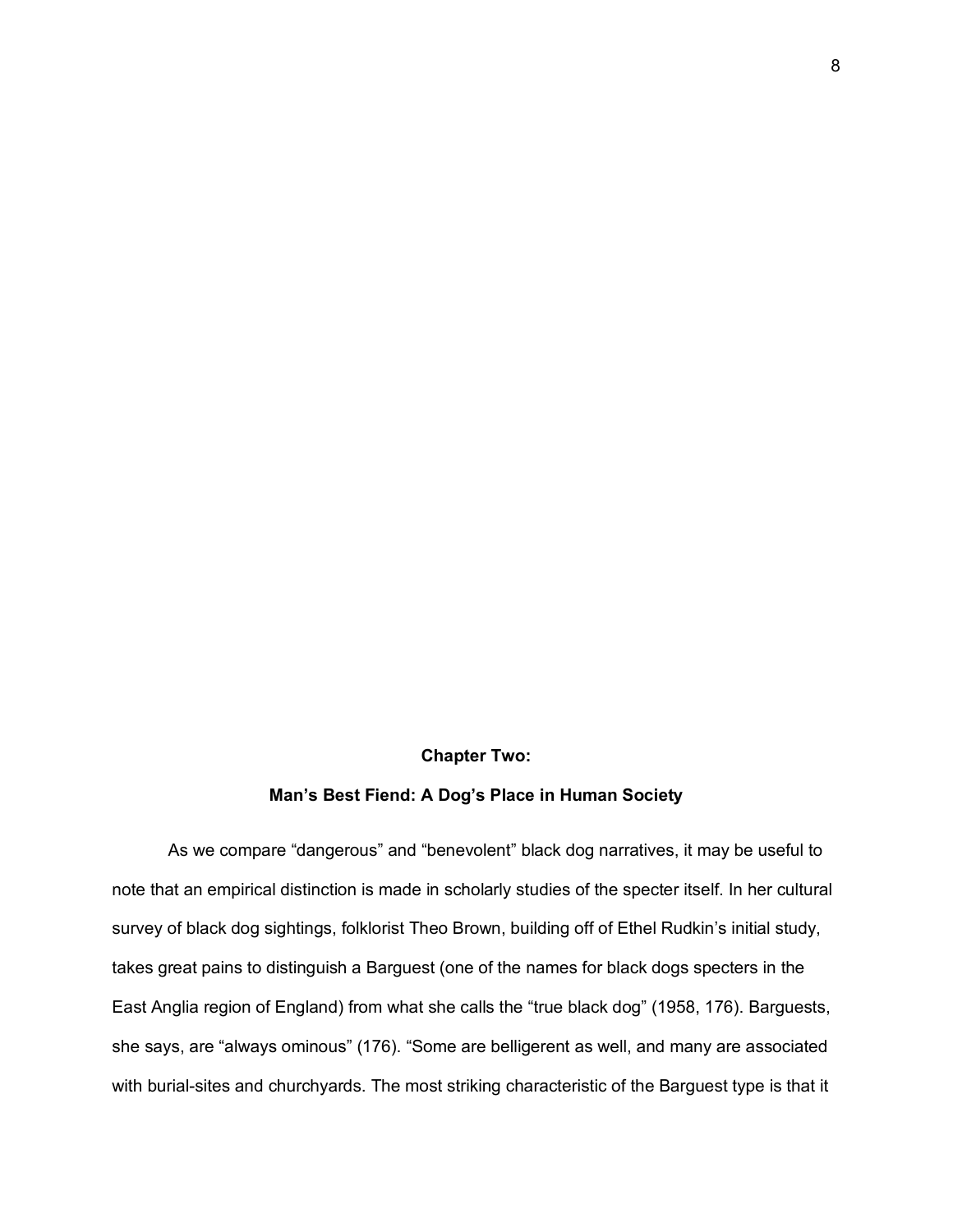goes out of its way to show the beholder it is no normal dog, but a monster from another world, having no one definite form — though it favours the black dog— and malevolent in character" (178). Barguests often are also described as a mix of natural dog form and something unnatural, such as being headless, having eyes as "big as saucers" or even just one eye in the middle of its forehead, or even having a feature like "twisted spiral horns" or goat feet or a shaggy, bear-like coat (Norman 2015, 90-94).

The "true black dog," on the other hand, is defined as "that which is nearly always known as the Black Dog, is always black, and is always a dog and nothing else. It may appear like a normal dog, sometimes a retriever, smooth or curly-coated. It varies in size from normal — so that it is mistaken for a real dog —to enormous. The descriptions are remarkably consistent: 'As big as a calf — donkey — Newfoundland — mastiff — two or three mastiffs" (Brown 1958, 178) in contrast to the Barguest, which is malleable of shape and often appears as a goat, calf, horse, donkey, heifer, pig and sometimes even as a human (Brown, 176-7). These alternative forms are not used for good, as illustrated by the following account referring to the Barguest as a "Black Shuck:"

On occasions Shuck could take on human form. A tale was told around Lowestoft of a dark-complexioned stranger who suddenly appeared in the neighbourhood; an Italian, people said he was, although he spoke English well. He became friendly with a fisher boy whom he tried to persuade to accompany him to 'foreign parts'. The lad, however, refused, so the stranger, telling him that he himself had to go, asked him to look after a large black dog, a dog which had been seen about the place since the Italian's arrival though never, people had noticed, with his master.

The boy consented, the stranger left and soon the dog and its new owner were inseparable, often swimming together in the sea. One fateful day, however, the lad swam far out to sea and when he turned round to come back to the shore, he was horrified to find that the dog would not allow him to do so, but with horrible growling and snapping at his legs and neck compelled him to go farther out to sea, the dog keeping close behind him. The plight of the poor lad was terrible in the extreme, and a fearful death confronted him. On, on he swam, and ever behind him swam the much-dreaded Black Shuck. So frightened was he that he dared no turn his head to look at the beast, but at length he heard the panting and growling of the dog by his side and, turning his head, he was horrified to see, not the shaggy head of the dog but the head and saturnine face of the Italian. He bestowed upon the boy a hellish and triumphant grin, and then instantly resumed the form of the dog and again 'flew' at his neck with a savage snarl. Just as the boy felt that he must sink, a sailing-ship passed within hearing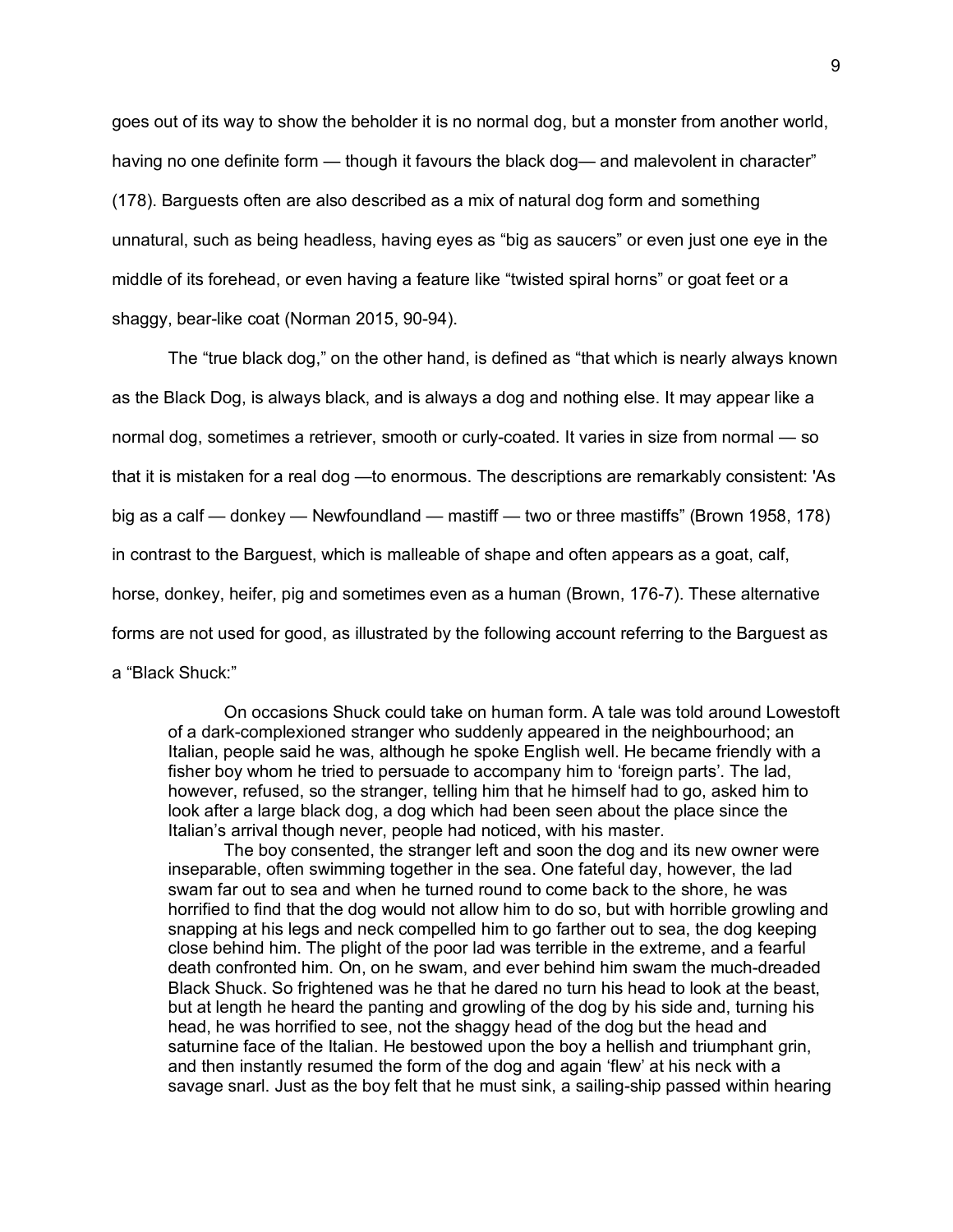distance, and he was hauled aboard, his neck fearfully lacerated by the dog's teeth. The animal dived like a whale and was seen no more (Porter 1974, 91-92).

Aside from the shape-shifting into human form, which we can safely say is not a characteristic of normal dogs, this story illustrates the murderous and deceptive tendencies of the Barguest just as Brown describes it. Not only does it "go out of its way to show the beholder it is no normal dog," it also seems to go out of its way to cause harm, again unlike dogs and unlike most natural predators (Brown 1978, 178). Due to these characteristics, we can safely slot the Barguest variety into the "dangerous" category of black dog specters.

In contrast, the "true" black dog exhibits behavior that many would consider much more in line with natural dog behavior, including territorial behavior in relation to places and even people. Brown asserts that the "true" black dog "is always associated with a definite place or 'beat' on a road. It is always an individual. Sometimes it is associated with a person or a family. If it is a family dog, it haunts a house (or the vicinity), and seeing it usually means that a member of its family living there will shortly die" (Brown, 178). A strong association with death and bad omens is still present, but the behavior of the dog itself is much more in line with approved standards of dog behavior, up to the point of being likened to a family pet. In one story of the dog as an omen of death in the family, the dog was even fed. According a member of the Haynes family (a family rumored to be haunted by a black dog) in a letter written in 1958:

Once, when my Mother and I were on a driving tour of the West Coast, into Scotland  $\ldots$  at Durham a black dog accompanied us, and when we baited the  $\cosh^1$ , my Mother ordered some food should be put in the stable for it. I never expected to see it again, but as we left Durham it appeared the usual hundred yards ahead of us and was still with us till we got over the Border - when it vanished. Well, my Mother was taken ill at Skelmorlie on the Clyde, taken home to Liverpool where she died. So we always said the Black Dog was a haunt (Norman 2015, 60).

While they can still actively cause calamity as well as just heralding it, including instances where "a man struck at the dog, and man, horse, waggon and load were all burnt to ashes," and "a man fired at a dog, and the barrel burst" leaving the man severely shaken, Brown

 <sup>1</sup> Fed their horse.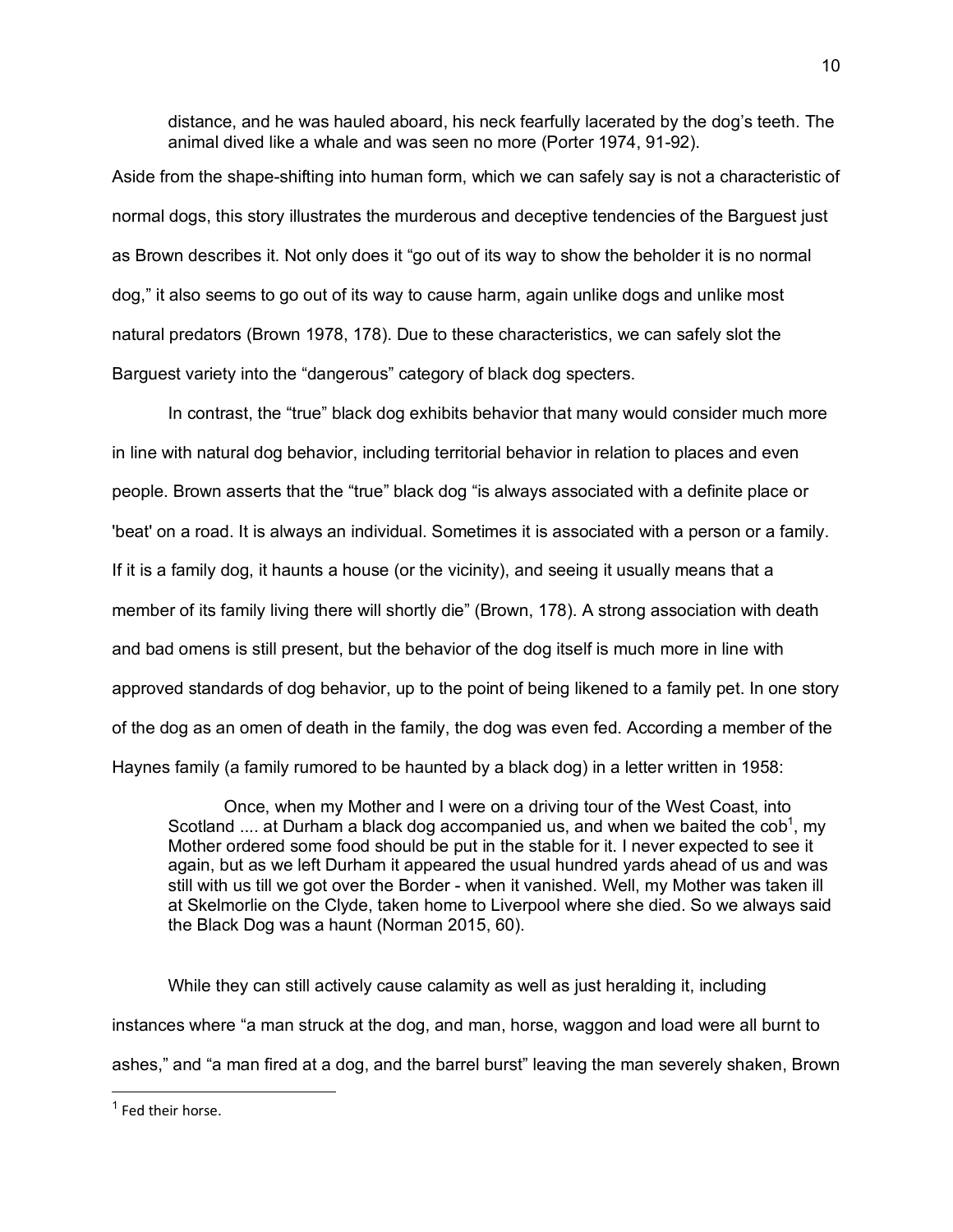at least is careful to demonstrate that "in general, most of the Black Dogs are not offensive," going on to say that "most of those who have been injured were asking for trouble, either by attacking the dog or running away from it, which is *exactly what we should expect from a real dog*" (Brown 1958, 187, emphasis added). This assertion suggests that black dogs of this tradition were compared to real dogs and expected to have more "dog-like" standards of behavior regardless of their supernatural origin.

 So, we must ask ourselves, what are "dog-like" standards of behavior and why are they used to differentiate between the "dangerous" and "benevolent" versions of black dog specters? It does seem, for the most part, that benevolence is equated with more natural dog-like behavior, although it is important to note that Brown does mention that that dog-like behavior is not always in and of itself, benevolent. But what is the standard of dog behavior is Brown is specifically referring to? What standards of dog behavior exist in society?

 One set of societal standards might focus on usefulness to people. Many folktales and legends focus on the working function of dogs in society. Drawing from the long history and contemporary experience of dogs as hunters, herders, and protectors, folktale dogs often act in their master's best interest, defending him and his property from threats that are sometimes supernatural in nature. One legend from Ghana, which scholar Christine Goldberg asserts has variants throughout the world, is related as follows:

A hunter had four dogs called Sniff-sniff, Lick-lick, Tie-in-knots, and Gulp-down. One day he told his wife that he had seen a kola tree laden with nuts. She told him to pick some because they had none to eat and none to sell. Leaving his dogs at home, he climbed the tree and picked some of the kola nuts. There he was confronted by a forest spirit who owned the tree and who said he would kill the hunter. The hunter called his dogs by name and they came running. Sniff-sniff sniffed the forest spirit. Lick-lick licked him, Tie-in-knots tied his throat in knots, and Gulp-down gulped him down. They returned home, and another incident follows (Goldberg 1998, 42).

In other variants, the dogs defend their master from an ogre, other ferocious animals, and in several cases, a demonic, cannibalistic sister (44).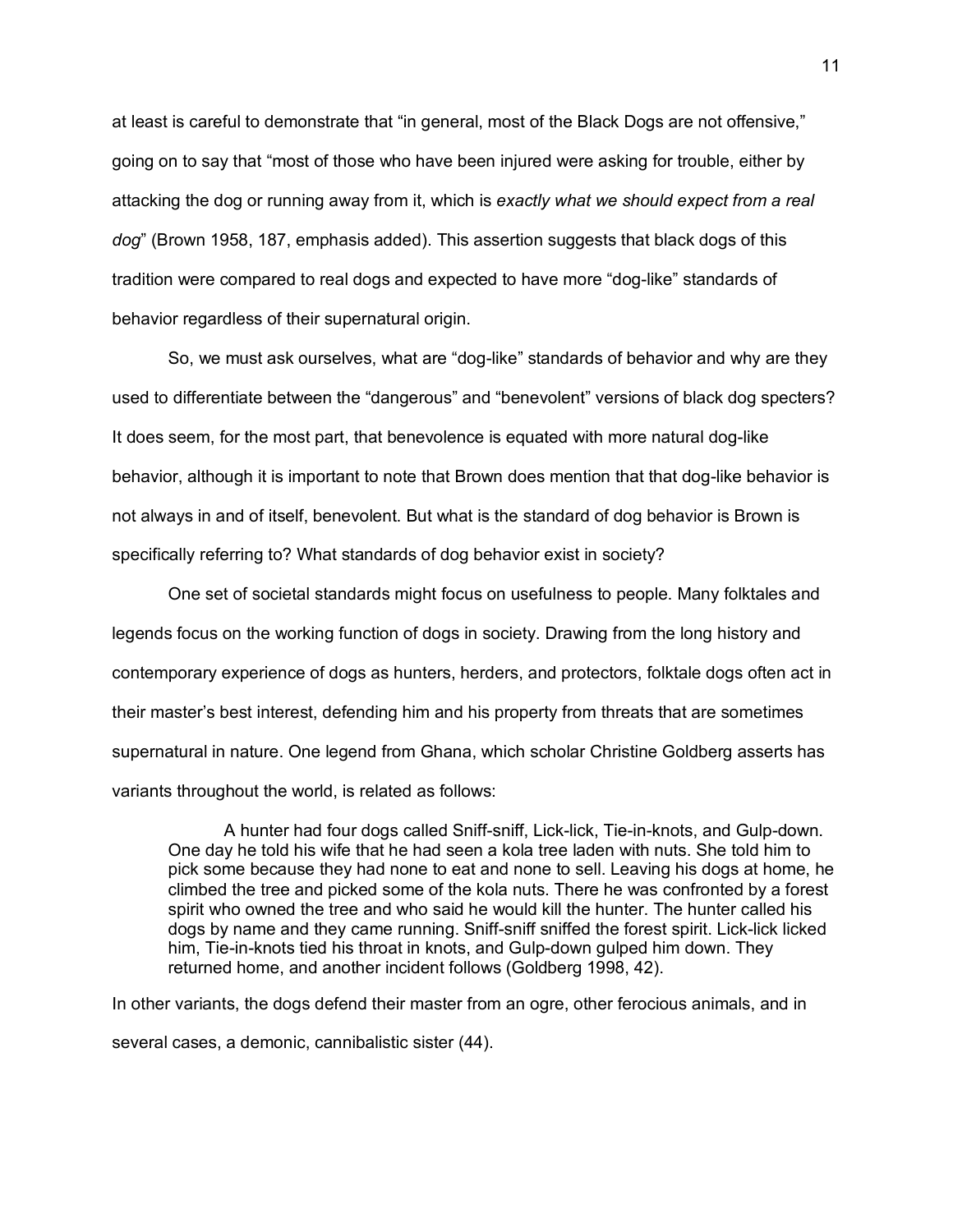One story that also plays on the theme of three unusually-named dogs (I-know, Youknow, and Cumptico-Calico) defending their master from an evil creature is the story of the Taily-Po, from North America. Similar to the "dogs rescue master from tree" tale, this legend has many variants, but usually ends abruptly after the monster, the titular "Tailypo" creature, has successively eliminated the protagonist's three hound dogs and attacks and presumably kills the man in order to revenge itself for the loss of its tail, which the man has chopped off and eaten out of hunger ("Tailypo").

In both tales, the dogs are the last line of defense against a hostile, unexplainable world that is literally out to get the protagonist simply for trying to feed themselves and go about their business. Dogs are an incredible asset in this endeavor: when they leap to their master's defense, the threat is nullified; either killed or driven away immediately. Even in the horrific ending of the Tailypo legend, the monster can only enact its revenge after all three hounds are no longer at their master's beck and call.

"True" black dogs do seem to meet this criteria for protectiveness and usefulness, although, occupying the supernatural niche themselves, the threats they defend humans from are usually more mundane in nature, as in the following narrative from a correspondent of Theo Brown's:

A great personal friend of the family, who, when only a girl in her teens, had a lonely walk along a road which climbed through dense woodland to her home village. One night in the gathering gloom, rather later than she could have wished, she was hurrying along when, to her alarm, she saw two disreputable tramps waiting just ahead. She hesitated, frightened and dismayed for a moment, when along in front of her there trotted a large black dog which she closely followed safely past the two men. They eyed her and the dog but did not dare to interfere. As she neared her home door, the dog was gone (Norman 2015, 77).

Here the threat is one that any young woman might face while walking home alone at night, but the non-supernatural "disreputable tramps" are still warded off by the presence of the dog, who appeared at the moment the danger was greatest and did not leave until it was safely past.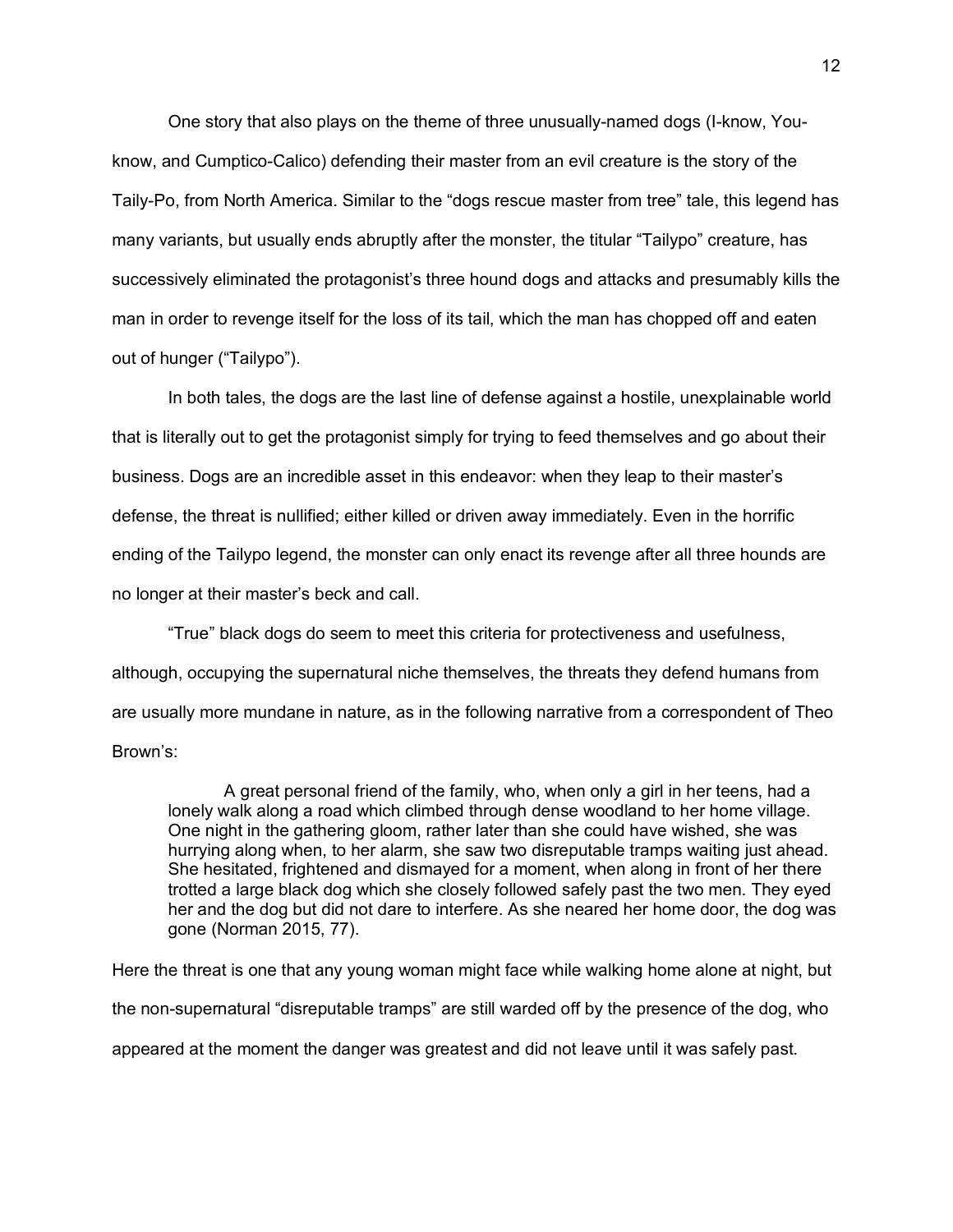While they do mimic the behavior of guard dogs, however, "true" black dogs do still cause injury. Again, Theo Brown specifically mentions that "most of those who have been injured were asking for trouble," by provoking the dog in some way, which Brown equates this behavior with the behavior of real dogs (Brown 1958, 187). We can infer, then, that this is culturally acceptable behavior for a dog, and that the behavior of a "true black dog" matches it while the behavior of a Barguest does not. The Barguest is neither useful nor protective and causes harm indiscriminately. The Barguest operates under different societal rules while the "true black dog" is subject to those rules in some form. But while black dogs achieve a healthy degree of respect from humans, this is not the case for rule-following dogs universally. The "true" black dog may repay in kind those who attempt to harm or meddle with it, but this aspect of their behavior does diverge from folktale traditions concerning dogs in general.

Dogs in general almost never achieve any significant action independently in many folk tales, to cause harm or otherwise. They are creatures without much agency. According to Bahaman animals fables in the tradition of Brer Rabbit, B'Dog is too foolish, too earnest, and too easily hoodwinked to avoid being taken advantage of by wilier or stronger animals (Edwards 1981). In early Arabic literary folktales, the dog is not even a character, merely a valuable object to be bartered or tricked away from other individuals (Lichtenstaedter 1940). Katherine Rogers, author of *First Friend: A History of Dogs and People,* notes that the role of the dog in French literary fairytales is almost never to be "supernaturally gifted or demonic" (Rogers 2009, 10). Rather, they function as "pretty little pets" that are "rarely endowed with the magical qualities attributed to wild animals, cats, and even horses." Even when a dog does talk, as In Madame d 'Aulnoy's "Story of Pretty Goldilocks," "it is only to fulfill the natural dog's role of bringing comfort and encouragement to his mistreated master" (Rogers 2009, 10).

A dog speaking in this manner in a fairy tale does seem like a natural role, since "dogs are so close to us that we think of them as almost human" (Rogers 2005, 8). In the final analysis, however, "they remain animals without our speech and reason, so we do not see them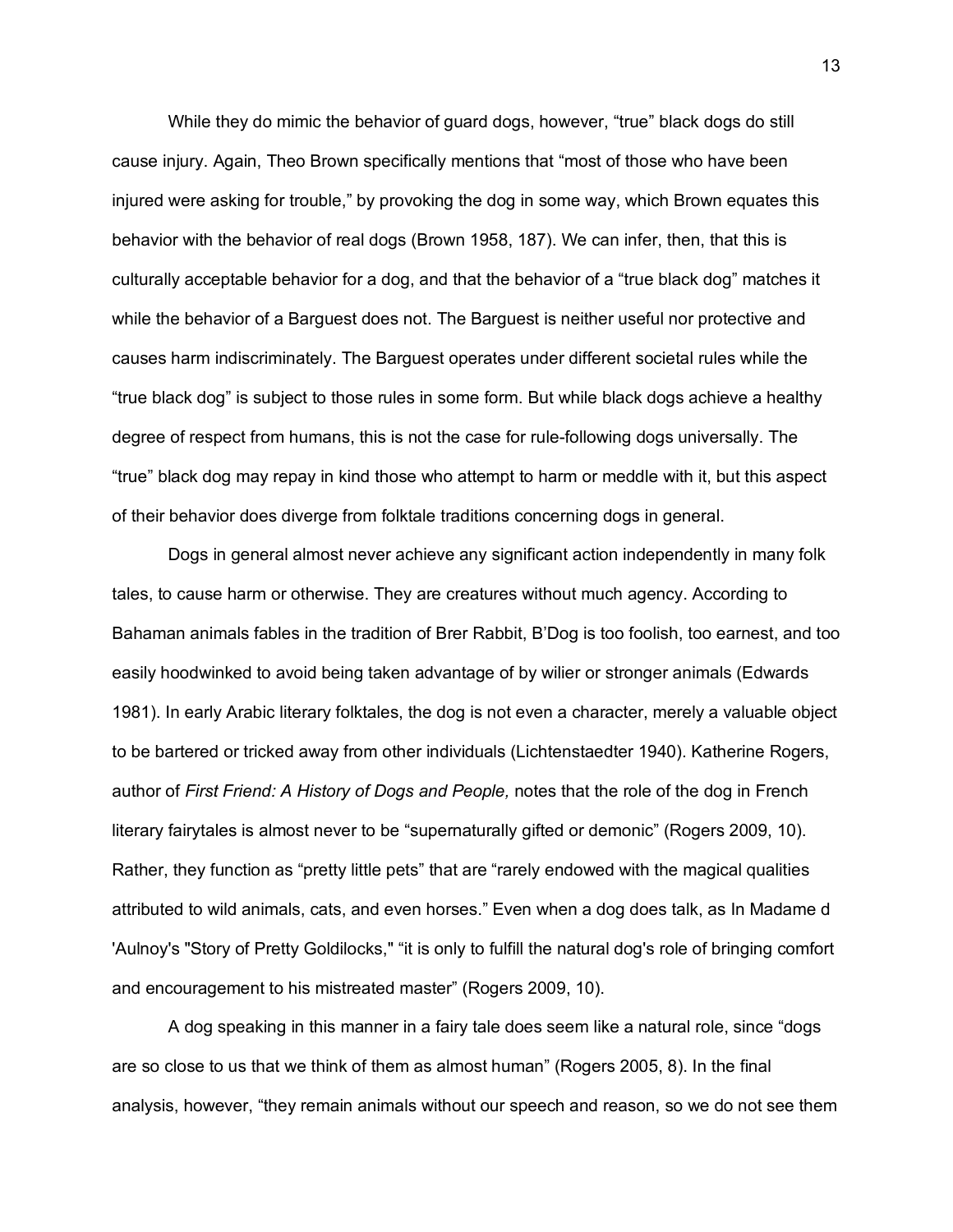as equals. Therefore we tend to regard them not as independent animals but as lesser

humans—not only less reasonable and less moral, but not deserving of the well-being and

amenities proper for ourselves" (Rogers 2005, 8).

This attitude of dogs as less deserving than people also shows up in the use of dogs in

our language and idiom:

Common expressions reinforce the idea that dogs are and should be subject to worse conditions than humans: for example, 'work like a dog,' 'sick as a dog,' 'not fit for a dog,' 'in the doghouse.' 'Go to the dogs' is to go to ruin. 'It shouldn't happen to a dog' suggests that bad experiences are less unsuitable for dogs than humans. A person should never have to lead "a dog's life," and to 'die like a dog' is the ultimate degradation.

Because dogs are thought of as second-class people, 'dog' and 'bitch' are the epithets that leap to mind when we want to denigrate a human. Calling someone a dog is almost invariably an insult, in civilizations from our own to that of the ancient Aztecs. Although the Romans were generally fond of dogs, they called parasites and spiteful people *canis.* 'Puppy' is an impudent young person or upstart; 'dog,' 'hound,' and 'cur' describe contemptible or surly men; 'bitch' is used so automatically to abuse women that it has almost lost its canine denotation (Rogers 2005, 8).

So while human beings invariably hold a special place in their hearts for dogs because of their usefulness, loyalty, and perceived loving nature, the flip side of the coin is that we also hold dogs somewhat in contempt. In his famous manifesto "On the Sublime and Beautiful," Edmund Burke states that dogs, while indeed "the most social, affectionate, and amiable animals of the whole brute creation" inspire a love in human beings that "approaches much nearer to contempt than is commonly imagined; and accordingly, though we caress dogs, we borrow from them an appellation of the most despicable kind, when we employ terms of reproach; and this appellation is the common mark of the last vileness and contempt in every language" (Burke 1757). As also noted by Katherine Rogers, to call a man a "dog" in any language is not remotely a compliment.

 Burke then goes on to draw an important distinction, emphasizing what it is that dogs lack of the sublime: "Wolves have not more strength than several species of dogs; but, on account of their unmanageable fierceness, the idea of a wolf is not despicable; it is not excluded from grand descriptions and similitudes" (Burke 1757).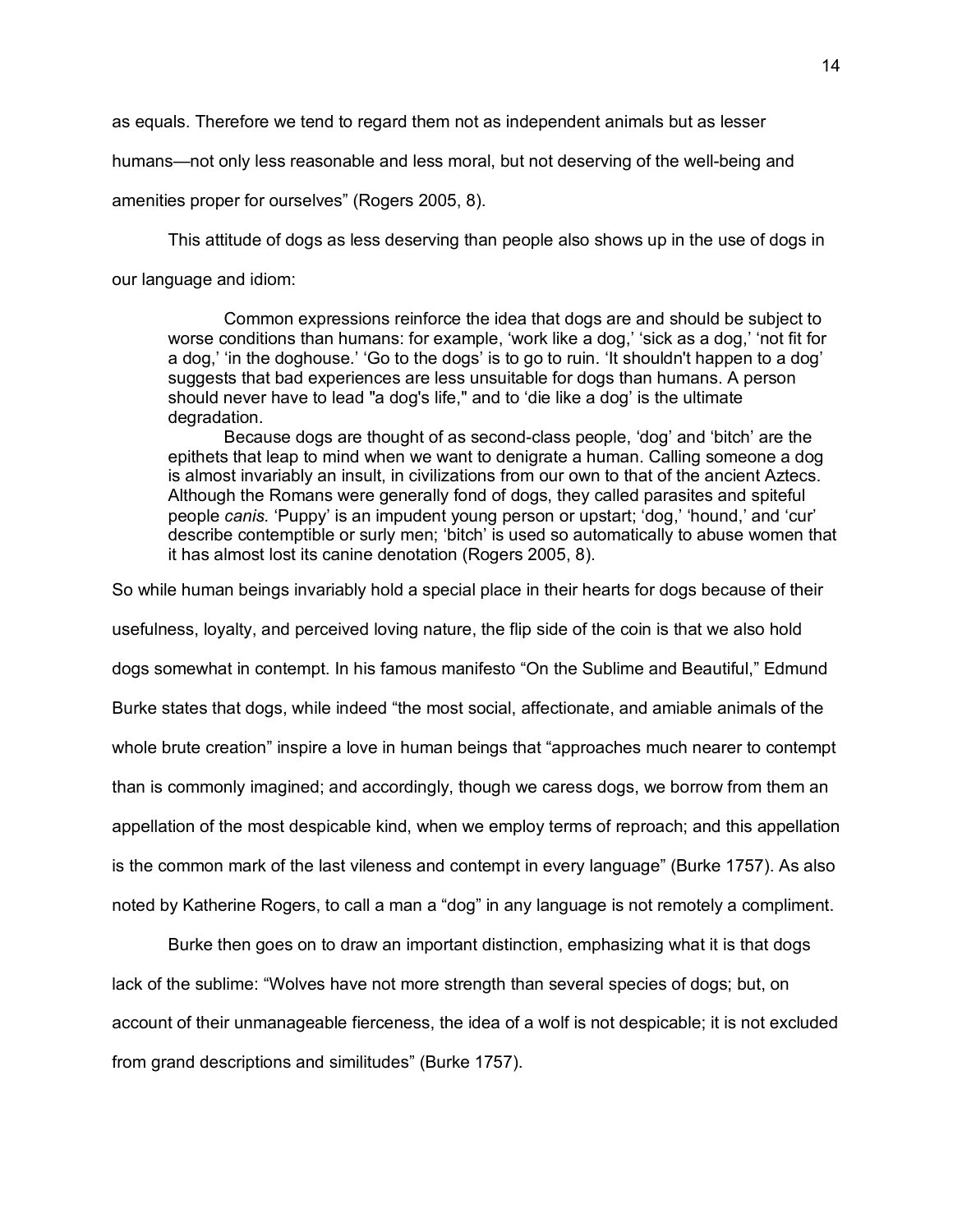Again, this distinction plays out in folk narrative. A fable commonly attributed to Aesop goes as follows:

A Wolf, meeting a big well-fed Mastiff with a wooden collar about his neck asked him who it was that fed him so well and yet compelled him to drag that heavy log about wherever he went. 'The master,' he replied. Then said the Wolf: 'May no friend of mine ever be in such a plight; for the weight of this chain is enough to spoil the appetite' (Aesop).

Here the wolf, a wild creature that struggles for survival, believes that a full belly is not worth the loss of dignity that comes with subservience to mankind. As Burke suggests, human beings have a tendency to respect and admire wolves for their independence and ferocity, while dogs are viewed with a condescending fondness that at times edges into outright disregard.

In British black dog legends, however, this disregard is clearly subverted. Black dogs of any variety are not "pretty little pets" or subject to the whims of man; they are shrouded in mystery, heralds of a supernatural world that humans cannot control or fully comprehend. Their often frightening appearance and association with death, the devil and the underworld seems to be much closer to Edmund Burke's idea of the sublime as "analogous to terror" than a domesticated lapdog would be (Burke 1757).

 This dichotomy plays out in attitudes towards dogs in Victorian England in particular. According to Claire McKechnie, during this period in Britain, "...the dog had become a reliable and much-loved human companion as well as an icon of moral virtue" (McKechnie 2013). Dogs in the 19th century "emblematized unwavering loyalty, faithfulness, and dedication," embodying "Victorian values more fully and consistently than did any other creature [and] were ranked among the highest of animals because of their moral nature" (McKechnie 2013). As far as morality went, dogs were regarded, again, as almost human. In addition to these positive attributes, "as people acquired the ability to create, alter, and improve dog breeds through artificial selection, [dogs] represented the kind of practical scientific success that supported an optimistic view of evolutionary progress" (McKechnie 2013). Therefore, not only were dogs inherently likable, they also represented man's triumphs over nature.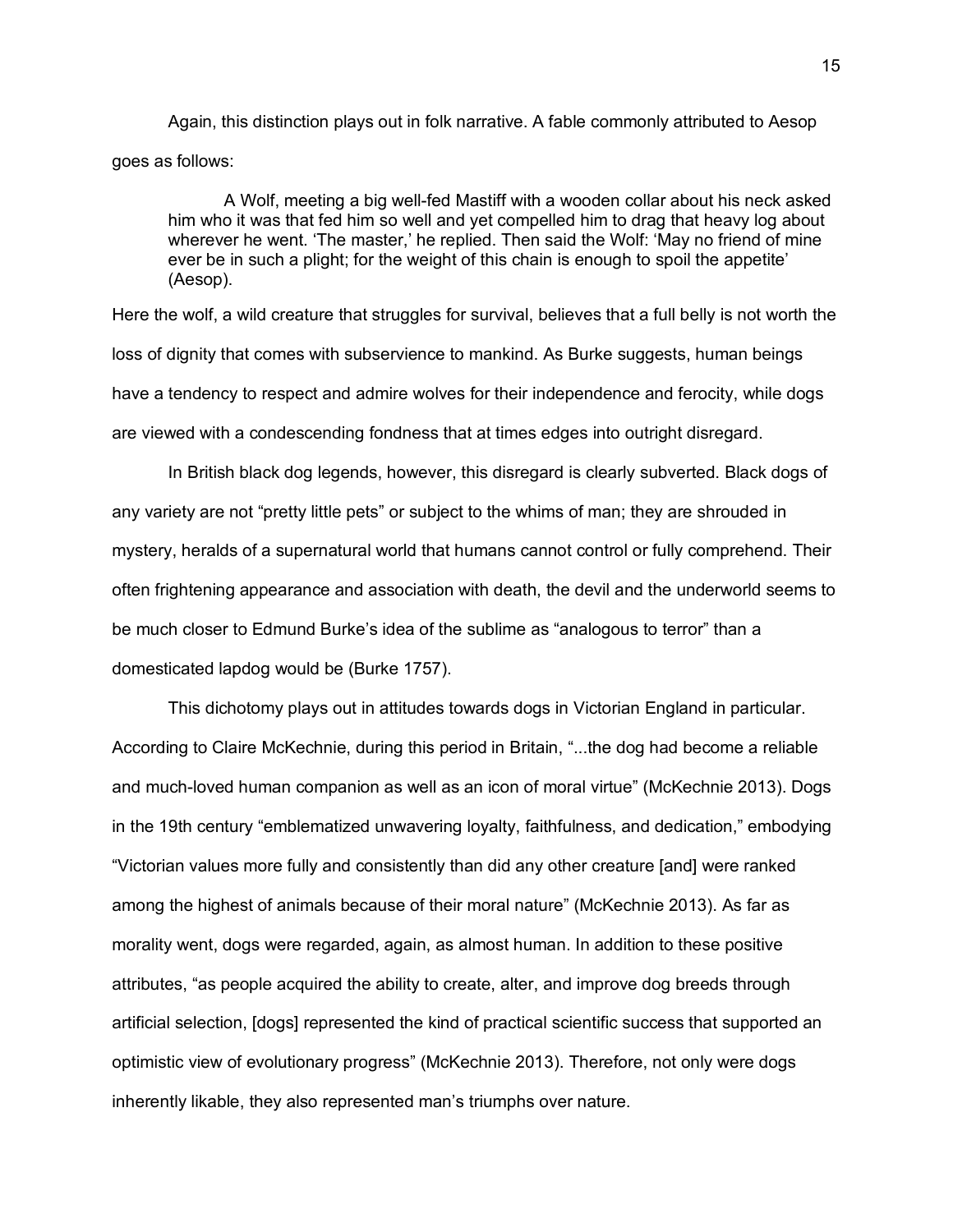The advent of widespread rabies epidemics in the region during the 1870s complicated this image. According to McKechnie, this dreaded disease also took on symbolic proportions, posing "two main symbolic threats... First, it threatened to disrupt and destabilize social order- the biology of the infected victim (be it human or animal) exceeded social and cultural limits and laws. Second...rabies emerged from the wilderness to invade organized spaces in the same way that the disease infiltrated the human body" (McKechnie 2013). It is interesting to note that the symbolic dimensions of rabies were a direct challenge to the desired symbolic connotations of the dog; where once the dog was a symbol of accepted moral conventions, rabies made it a threat to the social order, and where once the dog was a symbol of nature tamed, rabies made it a symbol of nature run amok.

This version of the dog as an outright threat comes out in Gothic literature of the time period, including the popular Sherlock Holmes adventure *The Hound of the Baskervilles* by Sir Arthur Conan Doyle, first published in 1902. When Sherlock and Watson encounter the eponymous hound for the first time, its description seems to hark to the Barguest, commonly named as one of Doyle's sources of inspiration:

A hound it was, an enormous coal-black hound, but not such a hound as mortal eyes have ever seen. Fire burst from its mouth, its eyes glowed with a smouldering glare, its muzzle and hackles and dewlap were outlined in flickering flame. Never in the delirious dream of a disordered brain could anything more savage, more appalling, more hellish, be conceived than that dark form and savage face which broke upon us out of the wall of fog (Doyle quoted in McKechnie 2002).

A similarly frightening depiction of a supernatural black dog takes place in the novel *Dracula* by Bram Stoker, first published in 1897. The vampire antagonist shapeshifts into an "immense" dog in order to leave the ship that has carried him to England, whereupon it is heavily implied that he engages in Barguest-like behavior, killing a large mastiff by ripping out its throat and slitting its belly "with a savage claw" in a mixture of natural and unnatural dog-like behavior (Stoker 2000, 108).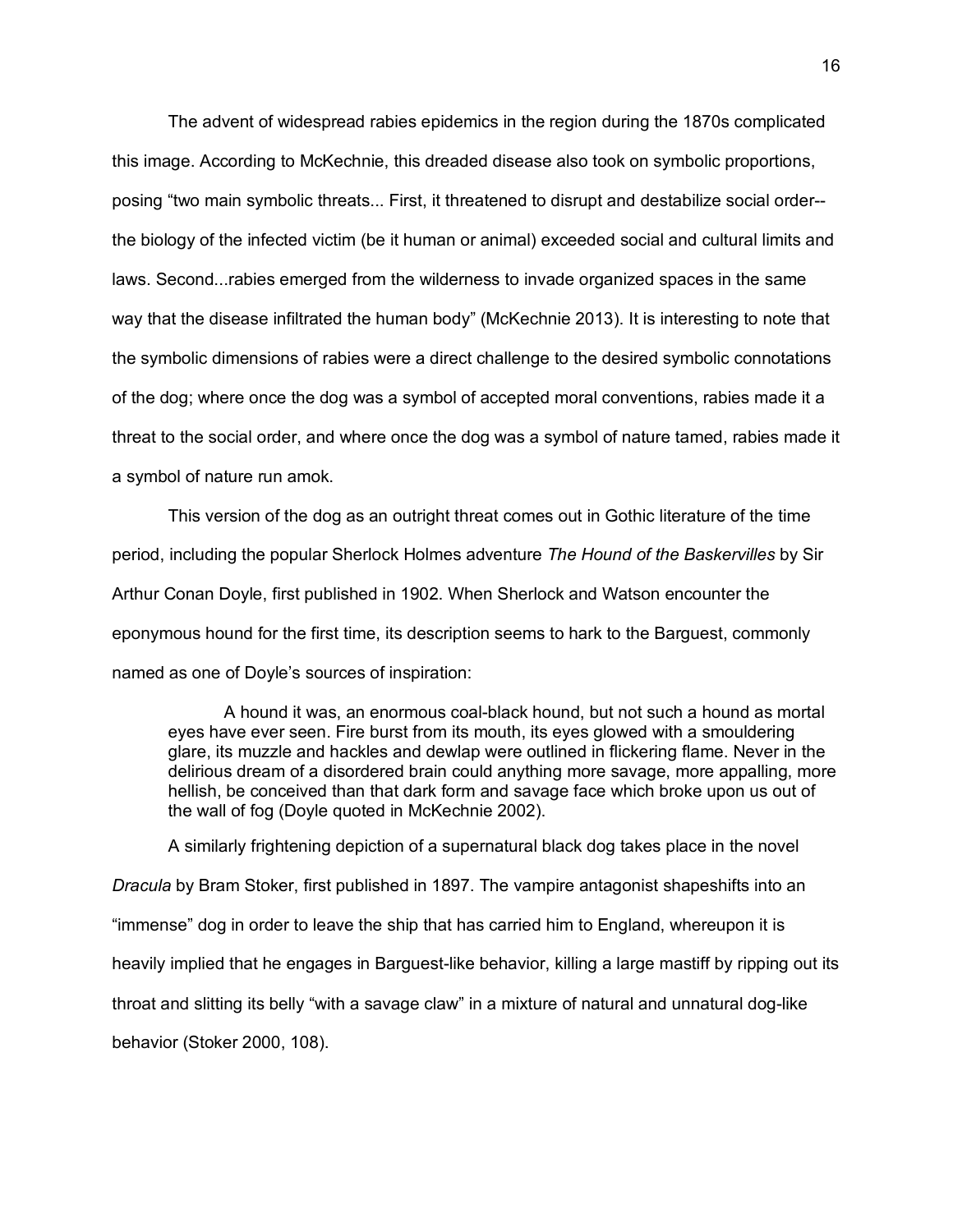Such literature may have possibly cemented the dog, particularly the black dog, a permanent place in the order of the "sublime" while leaving the nature of dog's relationship to people ambiguous. Of the portrayal of the dog in *The Hound of the Baskervilles,* McKechnie states that "although finally rationalized by science [in the story], this fictional account of the black dog legend of British folklore makes use of Gothic imagery and rhetoric in much the same ways as medical and legal texts made use of rabies. Like the black dog into which Dracula metamorphoses on the ship to England, the hound of the Baskervilles is both real and spectral, respectable and diabolical, mysterious and rationalized, encapsulating, perhaps, the dichotomy in the figure of the dog" (McKechnie 2002).

For the purposes of this study, this "dichotomy in the figure of the dog" will be treated as a scale. On the one extreme, we have the Barguest, shape-shifting, deceptive, frightening, otherworldly, dangerous, and potentially preying on people, when it has anything to do with them at all. On the other, we have the popular conception of the domesticated dog; fixed in shape and role, faithful, comforting, useful, protective, and kind of dumb, totally dependent on and inferior to people. In the middle, a sea of ambiguity that contains a wide range of dog behavior and ways of relating to dogs.

This sliding scale of "doggy to demonic" will serve as a measuring stick for the true objects of this study: the "true" black dog named in Theo Brown's cultural survey. As discussed in chapter one, it is highly possible that many reported supernatural black dog encounters have actually involved a real interaction with a black dog, but when these experiences are turned into narrative, attitudes and beliefs about dogs are revealed in the way the person chooses to describe the dog and the experience. Are "true" black dogs commonly given more societallyapproved descriptors than the malevolent Barguest? Are they given more "sublime" (awe-ful and terror-inspiring) descriptors than a real dog might be given? These questions may be answered by examining black dog narratives as texts, which will be the aim of the next two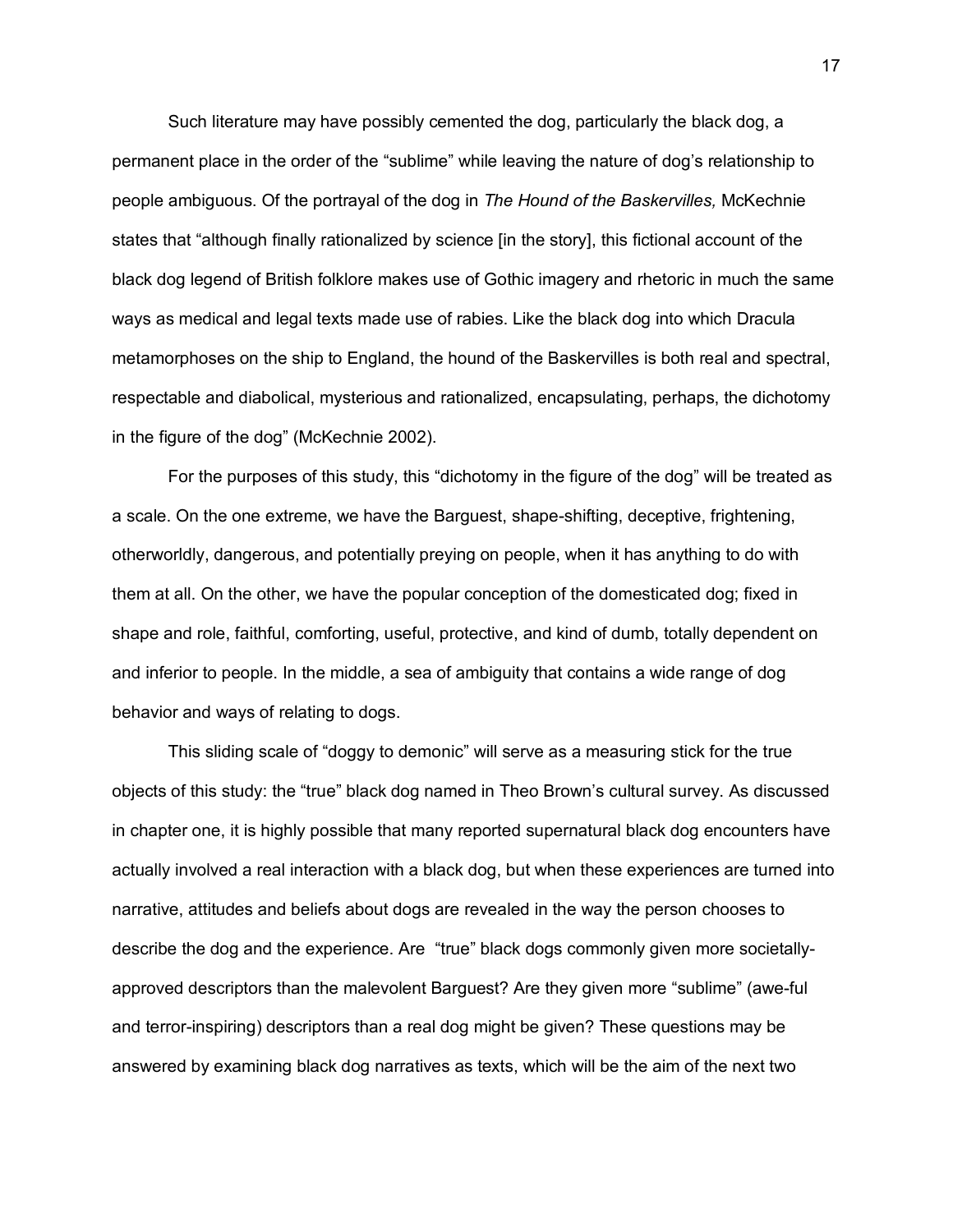chapters. Gathering criteria for how the black dog is portrayed in both extremes may even shed light on the possible concept of an ideal dog as it relates to people and society.

#### **Chapter Three:**

### **Black Dog Narratives**

The following is a collection of black dog narratives sorted partially by the classifications discussed by Ethel Rudkin and Katherine Briggs in Chapter One. Ethel Rudkin names these types "(A) the Barguest, which is a shape-shifting demon dog; (B) the black dog, which is uniform in type, about the size of a calf, generally shaggy and intensely black; (C) a rare type which occurs in certain parts of the country in conjunction with a calendar cycle" (Briggs 2003, 3). This chapter will mainly focus on types (A), the Barguest, and (B), the black dog, as a study including type (C) would require greater scope than can be permitted here. Briggs' additional "three other divisions" will also be used; "the demon dogs; the ghosts of human beings; and the black dogs which appear to exist in their own right, some of them ghosts of dogs." The term "true black dog" will be used to signify dogs under type B) that also "appear to exist in their own right," being neither hellhounds nor conceivably the ghosts of human beings.

In addition to including the empirical classifications provided by Rudkin and Briggs, the narratives will be sorted according to behavior, on the scale of "doggy to demonic," beginning with the most dog-like according to behavior and appearance. The criteria for sorting will focus mostly on physical appearance and the protagonist's understanding of the dog's true nature: namely, if the protagonist becomes aware that the dog is not a natural dog, the dog will be moved farther away from the "doggy" end of the scale.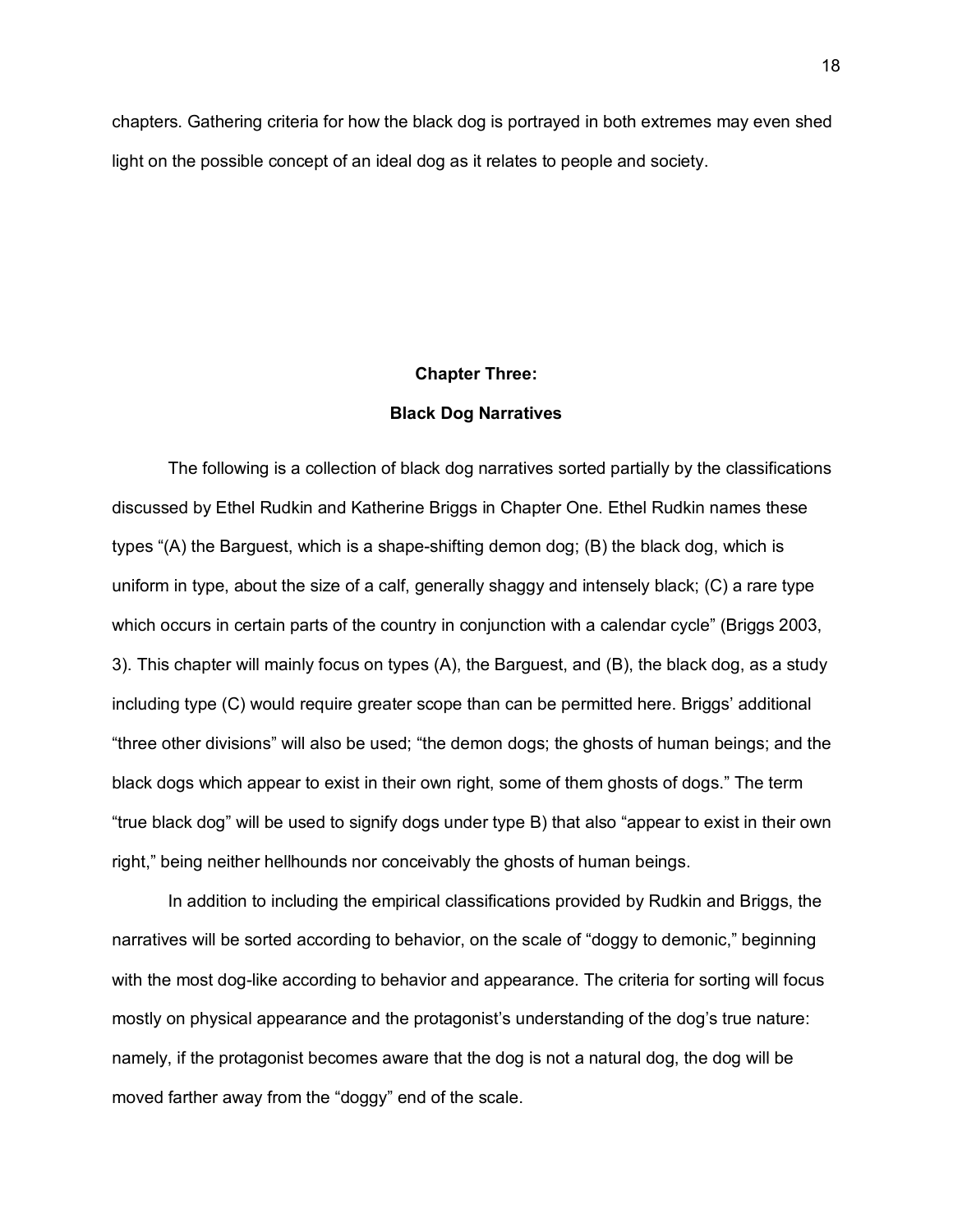The narratives are mostly selected from Mark Norman's *Black Dog Folklore* and

Katherine Brigg's *Dictionary of Folk-tales in the English Language* due to the textual nature and

the wide variety of the narratives presented in each.

# Item #1

"Guardian Angel Black Dog"

# **Text:**

"My mother was not free from country superstitions, although she was a devoutly God fearing woman, with a firm faith in her God and a strong belief in the efficacy of prayer ... One moonlit summer night, as a girl of sixteen or seventeen, she found herself in circumstances which necessitated a walk ... from Sampford Courtenay to Okehampton. At one particular stage of the walk — which I think passed through a belt of woodland — she became very frightened for some reason that I cannot now remember, and in her fear prayed that she might have some companion to protect her. Very soon a large black dog appeared in the wood and paced quietly by her side until she was entering the outskirts of Okehampton."

**Bibliographic Reference:** Norman, Mark. 2015. *Black Dog Folklore.* 80. London: Troy Books.

## CONTEXTUAL DATA

### **Details of setting where encounter occurred: location, participants, audience of text.**

 Sampford Courtenay and Okehampton are both villages in Devonshire, about five miles apart. The informant for this particular story was writing to folklorist Ruth L. Tongue, in response to her inquiry about black dog encounters.

# **Vocabulary or cultural practices needed to understand the text:**

 The reference to "country superstitions" may refer to beliefs about fairies or ghosts and other non-religious ideas, which is why they are presented in opposition to the informant's mother being "a devoutly God fearing woman." Such superstitions would perhaps have inspired the sort of fear described after having to walk alone in the dark. **Values, attitudes, and beliefs that support the interpretation of the encounter:**

Part of the protagonists "belief in the efficacy of prayer" surely included the idea that God answers prayers through tangible and specific means, therefore the appearance of the dog was explicitly linked to the prayer. This in turn leads to the idea that the dog was sent by God to guard the girl from danger, similar in concept to the idea of a guardian angel.

# BLACK DOG CLASSIFICATION

Type B, a "true black dog" in that it appears as nothing but a "large black dog." and exhibits no unnatural behaviors. The dog appears soon after the prayer, and "paced quietly by her side" until the girl reached her destination. The connection with the divine is especially at odds with the usually hellish Barguest.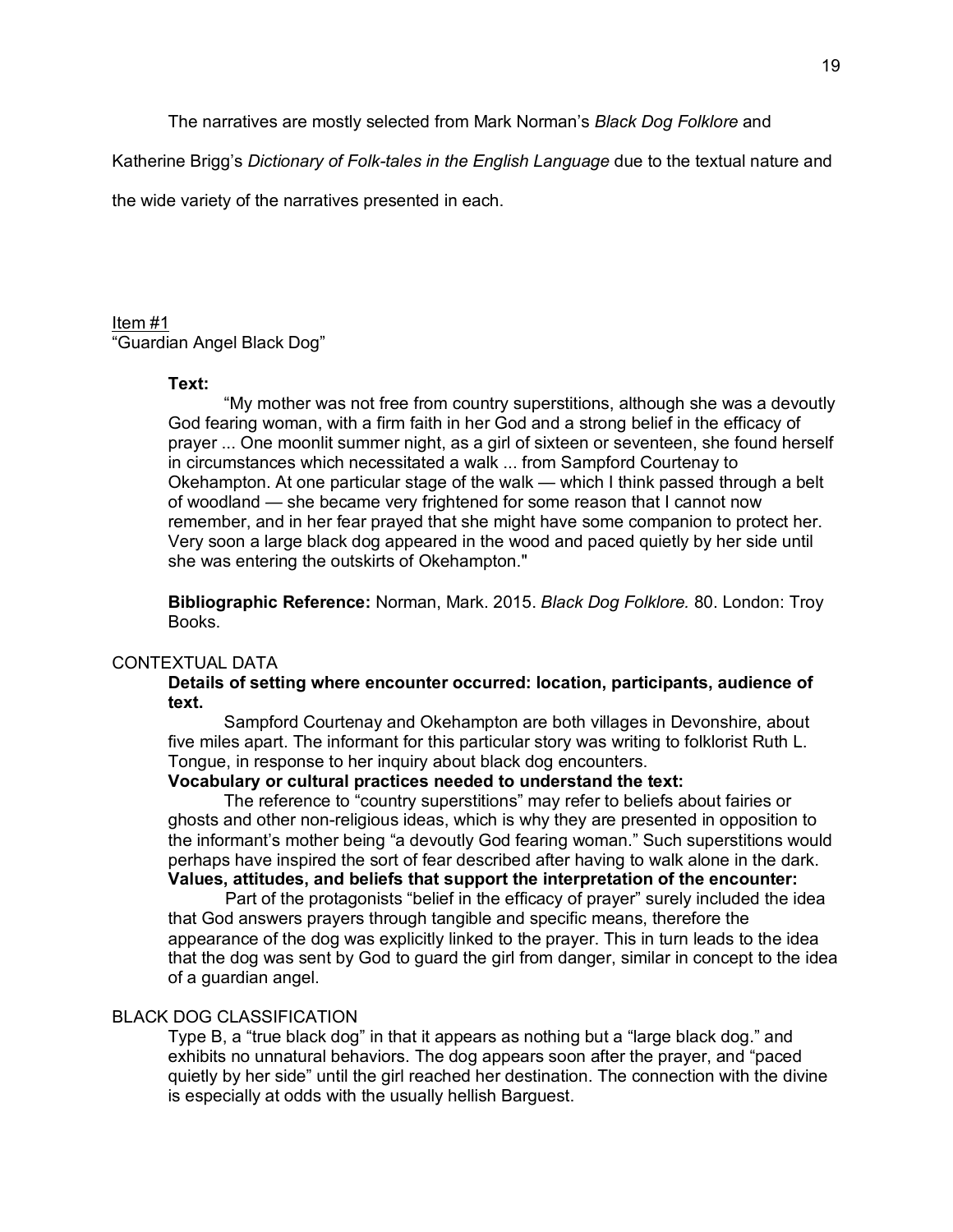Item #2 "A Black Dog Protects a Priest"

#### **Text:**

In the April 1959 edition of The Methodist Magazine, Ethel Whitaker writes about her father-in-law, the Reverend Samuel Whitaker who: "was stationed in the Stroud circuit in the early half of the present century. When returning from his pastoral work late one afternoon he had to walk for some miles along a lonely lane in the country. He was a slight, short man. Just as be left the outskirts of one village he realised that there was a large black dog walking close beside him. He stopped and ordered the dog to go home but the dog remained at his side so he just had to continue his walk. Sometime later he heard footsteps approaching and in the half light he saw two men — large, brutal looking fellows — advancing towards him. When they saw the dog they stopped, scowled and passed on. When my father-in-law reached the outskirts of the next village, he found that the dog had disappeared. He made enquiries of the people in both villages all of whom he knew well, but no-one recognised the dog — nor did he ever see it again."

**Bibliographic Reference:** Norman, Mark. 2015. *Black Dog Folklore.* 79. London: Troy Books.

# CONTEXTUAL DATA

## **Details of setting where encounter occurred: location, participants, audience of text.**

 Stroud district, named for the town of Stroud, is located in Gloucestershire England. Ethel Whittaker provides a literary account to a faith-based magazine of an experience that had happened to her husband's father, a Methodist minister. Also featuring two large men, "large, brutal looking fellows," who, it is implied, meant to attack the minister.

# **Vocabulary or cultural practices needed to understand the text:**

 Many ministers in the Methodist faith were, at the time the article was written, assigned to "circuits" as traveling ministers. Rather than having a church, they would travel throughout the parish and visit people in their homes and other convenient locations. This occupation obviously involved a lot of travel, which is the basis for this minister's experience.

# **Values, attitudes, and beliefs that support the interpretation of the encounter:**

The Reverend Samuel Whittaker is described as "a short, slight man." This unimposing physical stature combined with his profession make him vulnerable, as it is believed that clergy are at risk of increased supernatural interference due to the nature of their profession. Luckily the supernatural element in this story seems to literally be on the side of the angels. See "The Black Dog and Donald Roy" for an alternative account of a priest encountering a black dog.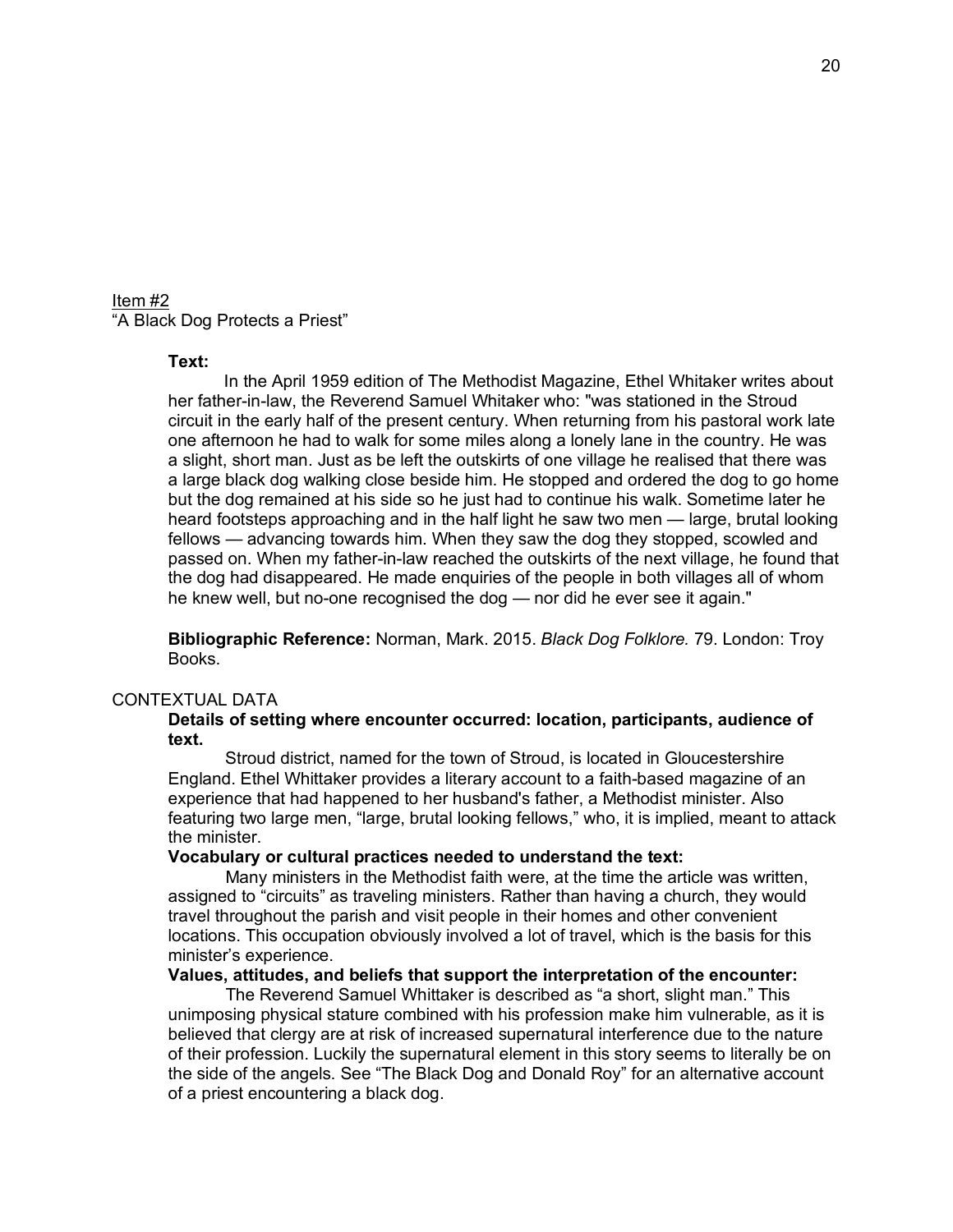# BLACK DOG CLASSIFICATION

 Class B, a "true black dog," described only as "a large black dog;" intimidating enough to deter thugs but not uncanny enough to really alarm anyone. Starts accompanying the Reverend," walking close beside him," before he encounters the men. Ignores the ministers attempt to send the dog away with a common dog command: "Go home!" Is explicitly not a part of the community, as no one saw the dog before or since.

#### Item #3

"The Guardian Black Dog"

#### **Text:**

"Mr. Wharton said…, 'When I was at the little inn in Ayscliffe, I met a Mr. Bond, who told me a story about my friend Johnnie Greenwood, of Swancliffe. Johnnie had to ride one night through a wood a mile long to the place he was going to.

'At the entrance of the wood a large black dog joined him, and pattered along by his side. He could not make out where it came from, but it never left him, and when the wood grew so dark that he could not see it, he still heard it pattering beside him. When he emerged from the wood, the dog had disappeared, and he could not tell where it had gone to. Well, Johnnie paid his visit, and set out to return the same way. At the entrance of the wood, the dog joined him, and pattered along beside him as before; but it never touched him, and he never spoke to it, and again, as he emerged from the wood, it ceased to be there.

'Years after, two condemned prisoners in York Gaol told the chaplain that they had intended to rob and murder Johnnie that night in the wood, but that he had a large dog with him, and when they saw that, they felt that Johnnie and the dog together would be too much for them.

'Now that is what I call a useful ghostly apparition,' said Mr. Wharton."

**Bibliographic Reference:** Briggs, Katharine. 2003. "The Guardian Black Dog." In *A Dictionary of British Folk-Tales in the English Language*. 14-15. New York: Routledge.

#### CONTEXTUAL DATA

# **Details of setting where encounter occurred: location, participants, audience of text.**

Mr. Wharton, the teller of the story, relates a story that he heard from Mr. Bond about a mutual acquaintance, echoing the "friend of a friend" narrative structure of many legends. The protagonist, the mutual acquaintance "Johnnie Greenwood," is from Swancliffe or Swalcliffe, in Oxfordshire in Southern England, so presumably the story takes place near there, as it is also close to York, where the criminals are executed. **Vocabulary or cultural practices needed to understand the text:** 

 "Gaol" is another term for a jail or prison, where presumably the two condemned prisoners confessed to their contemplated crime to the chaplain as part of their last religious rites before they were executed, presumably for crimes they had actually carried out.

# **Values, attitudes, and beliefs that support the interpretation of the encounter:**

Being attacked by thieves in a remote location is a real societal concern, along with the idea that dogs ward off thieves. Katharine Briggs also notes in a footnote to the text that "this story was fairly widespread in the 1900s, when Augustus Hare (the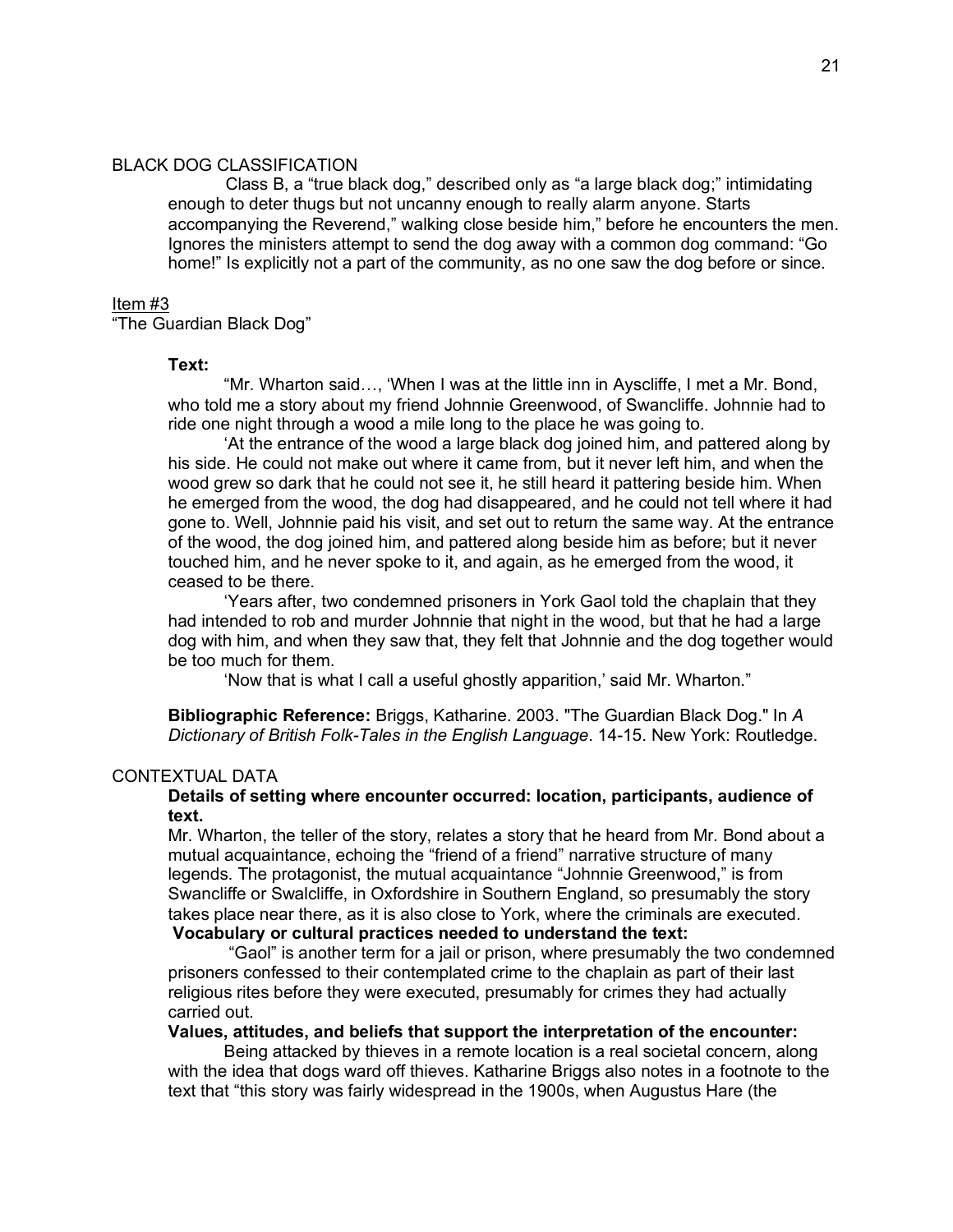biography she found the narrative in) heard it" (Briggs 2003,15). She indicates that she heard it herself as a child in 1910 with some of the details changed, showing that it was probably a widely-told legend as well as a literary account. This shows that the story was relevant to its audiences concerns, otherwise it would not have been shared so often.

# BLACK DOG CLASSIFICATION

Type B, the "true black dog," according to Theo Brown's classifications. Described as simply "large" and "black," but also specifically, later, as a "useful ghostly apparition." Protagonist could "not make out where it came from," and "could not tell where it had gone to" when it disappeared or "ceased to be there." "It never left him" while he was in the wood, joining him at the entrance to the wood both on the way to his destination and back, specifically "patter[ing] along beside him." The dog also notably "never touched him." It is unambiguously benevolent, only those planning evil are afraid of it.

### Item #4

"The Old Lady and the Black Dog"

### **Text:**

Miss Tongue tells that one branch of her family hails from Lincolnshire, where the dogs are friendly and she believes that this accounts for this experience of a relation who was living in Yorkshire about 1930:

"The old lady was visiting a niece who was ill and who lived in a gamekeeper's cottage a mile from the main road in a lonely district. She left the bus, laden with packages, and as no one met her began a long walk through the early evening. She was worried because the locality had a bad name for attacks on lonely people, but she became aware of a large black dog keeping alongside, about ten feet away. Her fears left her and she talked to him but got no response. There was a spinney ahead she had dreaded but all through its blackness she saw the dog with her. When she came out into the open her cousin's house was quite close but the dog wouldn't come in. The cousin and her husband, the gamekeeper, had seen some rough fellows run for their lives just before the solitary figure of the old lady appeared from the spinney. There was nothing with her."

**Bibliographic Reference:** Norman, Mark. 2015. *Black Dog Folklore.* 59. London: Troy Books.

# CONTEXTUAL DATA

# **Details of setting where encounter occurred: location, participants, audience of text.**

 Ruth L. Tongue was a folklorist who collaborated with Theo Brown on her cultural survey of black dog legends, and this is one of the stories she contributed. Ruth Tongue's relative, and unnamed old woman, is making a dangerous journey in a "lonely district" to visit a sick niece, living with her (either Tongue's or the old lady's) cousin and her husband, a gamekeeper. Other characters include the "rough fellows" (presumably the old lady's potential attackers who did not have a chance to actually attack.) **Vocabulary or cultural practices needed to understand the text:**

A "spinney" is a small area of trees, bushes, or other shrubs, presenting a danger to the old lady due to the darkness and the chance attackers might conceal themselves there. **Values, attitudes, and beliefs that support the interpretation of the encounter:**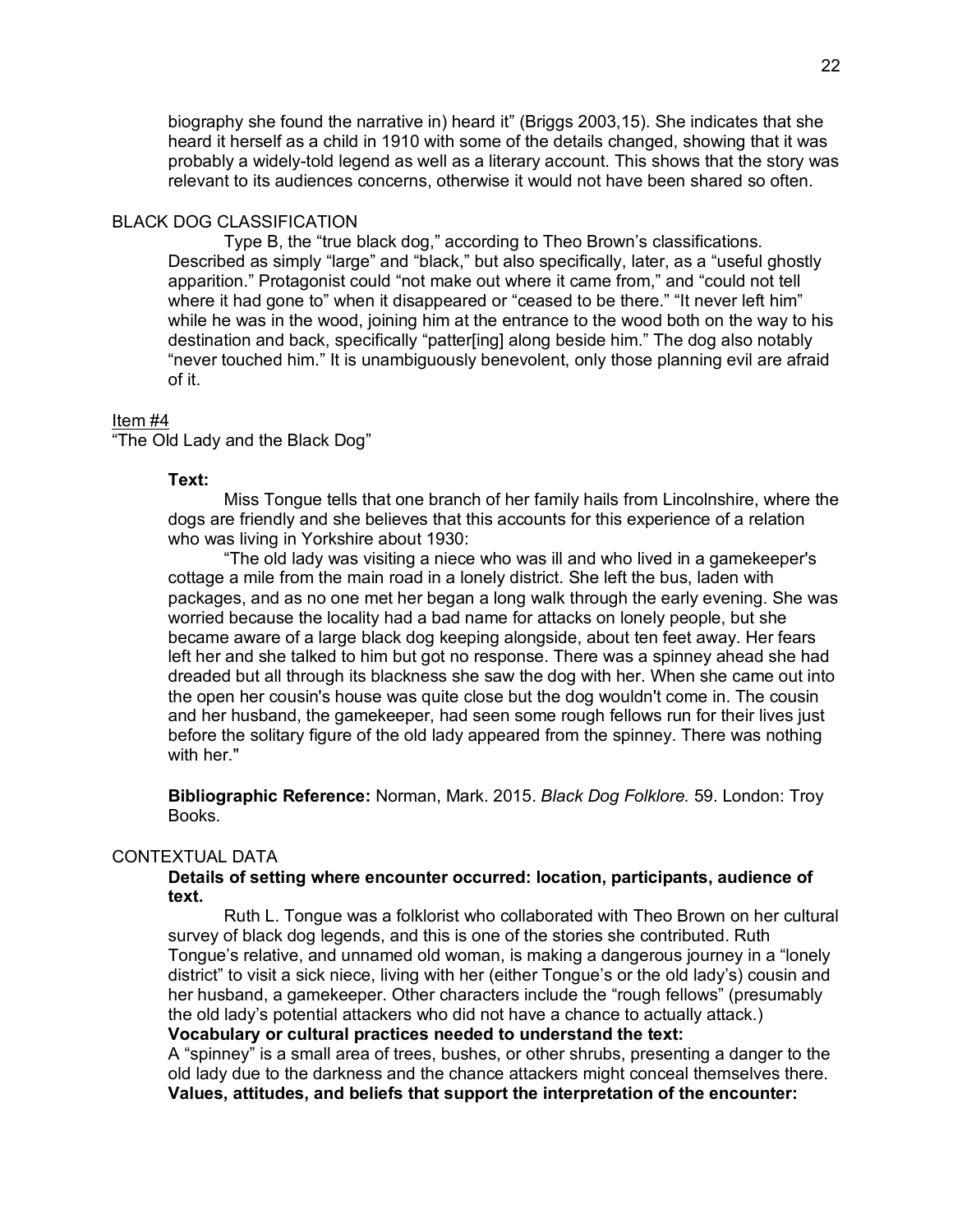The Lincolnshire and Lancashire tradition of "friendly" black dogs is well-discussed in Brown's survey, with one of the chief characteristics seeming to be that this particular kind of black dog is attached to the people rather than the location. This is the reason implied for the black dog's behavior in the text despite the setting of the story being Yorkshire. Again, there is a worry expressed about the dangers of traveling alone at night.

# BLACK DOG CLASSIFICATION

Another Class B, also a "true black dog." Notably inspires fear in the "rough fellows," who "run for their lives," but actually calms the fears of the old lady. "A large black dog" is the chief and only descriptor. The dog doesn't get too close to the old lady while keeping pace with her and does not respond to her talking to it. It does not enter the cousin's house despite the implied offer to come in. This also implies that the old lady could see it after she came out of the spinney, while the cousin and her husband could not see anything.

#### Item #5

"A Good Black Dog"

#### **Text:**

"A more indisputably Somerset story was told me by a very sweet and gentle cottager who had once had occasion to climb the Quantocks one winter afternoon. When he had climbed up Weacombe to the top the sea-mist came down, and he felt he might be frozen to death before he got home. But as he was groping along he suddenly touched shaggy fur and thought that old Shep, his sheep-dog, had come out to look him. "Good dog, Shep. Whoame, boy!" he said. The dog turned and led him right to his cottage door, where he heard his own dog barking inside. He turned to look at the dog who had guided him, which grew gradually larger and then faded away. "It was the Black Dog, God bless it!" he would always say. It is unusual for anybody to touch the Black Dog without coming to harm."

**Bibliographic Reference:** Briggs, Katharine. 2003. "A Good Black Dog." In *A Dictionary of British Folk-Tales in the English Language*. 13-14. New York: Routledge.

#### CONTEXTUAL DATA

# **Details of setting where encounter occurred: location, participants, audience of text.**

 This is another story collected directly from an informant by Ruth L. Tongue. According to Wikipedia, the Quantock Hills are a range of hills west of Bridgewater in Somerset, England." Weacombe is a nearby village but also the name of a path to the top, and the area is known to get misty.

# **Vocabulary or cultural practices needed to understand the text:**

 Katharine Briggs notes that "Traditions of guardian black dogs are fairly widespread in this country-, but perhaps commonest in Somerset, where they are often associated with the church black dog, the ghost of a dog sacrificed at the opening of the churchyard, to be is guardian. Birdlip Hill, in Gloucestershire, is said to be haunted by a friendly black dog which guides lost travellers."

**Values, attitudes, and beliefs that support the interpretation of the encounter:**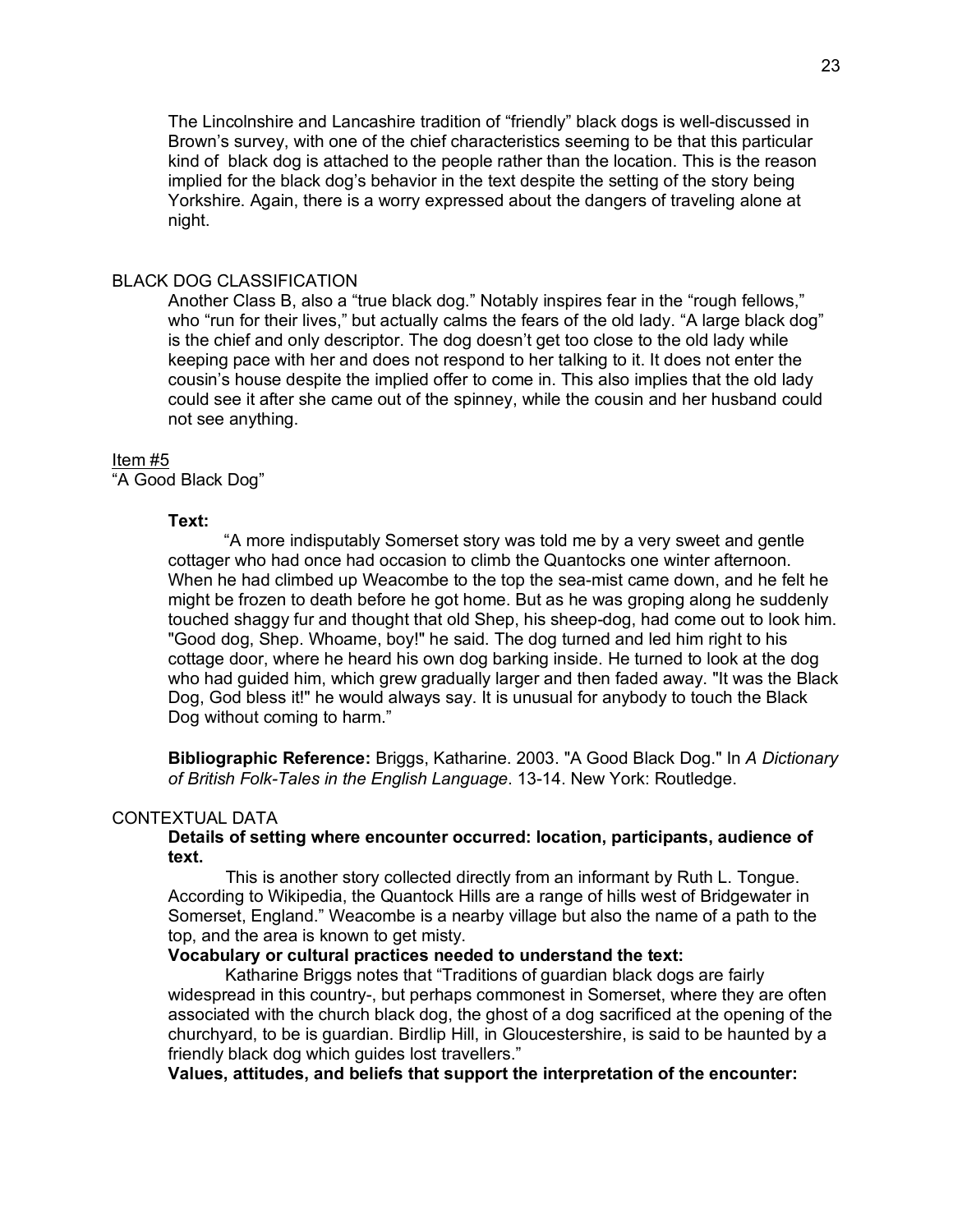There is an implicit expectation about the behavior of dogs, here. The cottager is not surprised to encounter a dog because he expects that his own dog would have come to find him.

### BLACK DOG CLASSIFICATION

 Type B, a "true black dog" with some Barguest characteristics in its reveal as a supernatural dog. Tactile description is given here since the dog is actually touched; the dogs fur is described as "shaggy," a common descriptor for supernatural black dogs. When the dog is revealed, it "grew gradually larger and then faded away." In addition to the implication of unusual size, the growing is another characteristic commonly attributed to black dogs. Leads the man home when addressed, does not reveal anything out of the ordinary until the cottager realizes it is not his dog.

### Item #6

"The Boy and the Barguest"

### **Text:**

"As a child I was once staying in Norfolk with a friend whose mother told me the following story: Thirty years before her brother, then a boy, had been sent on an errand at dusk. On arriving at his destination, he found the house shut up, and he was just leaving when a large black dog rose up silently from the ground and put his paws on the child's shoulders. The boy had not seen the dog in the darkness and was not expecting to meet one. He was naturally very frightened, but recovered himself quickly and went home. He told his parents what had happened, but made little of it, and went on with his work for a forthcoming examination. Eventually he went to bed at his usual time. In the middle of the night he died from the delayed effects of shock. The people to whose house he had been sent had no dog of their own, and local superstition was quick to ascribe the occurrence and its terrible consequences to a barguest."

**Bibliographic Reference:** Briggs, Katharine. 2003. "The Boy and the Barguest." In *A Dictionary of British Folk-Tales in the English Language*. 10. New York: Routledge.

### CONTEXTUAL DATA

**Details of setting where encounter occurred: location, participants, audience of text.** 

Norfolk is a county in East Anglia, an area of England with a strong black dog tradition. **Vocabulary or cultural practices needed to understand the text:** 

When the house is "shut up," it means it is locked and no one is home. When the narrative states the boy "went on with his work for a forthcoming examination," he was studying for a test.

**Values, attitudes, and beliefs that support the interpretation of the encounter:** The black dog lore of the area usually names the black dog as an omen of death, although in this case it appears to also be the indirect cause.

# BLACK DOG CLASSIFICATION

This dog was interpreted as a Type (A) Barguest, and a malevolent dog. Interestingly, it is described as just a "large black dog" with nothing supernatural about it aside from how quickly and unexpectedly it appeared. The putting of its paws on the boys shoulders is an event in common with stories of other supernatural creatures, however, and perhaps helped lead the "local superstition" to name it a barguest.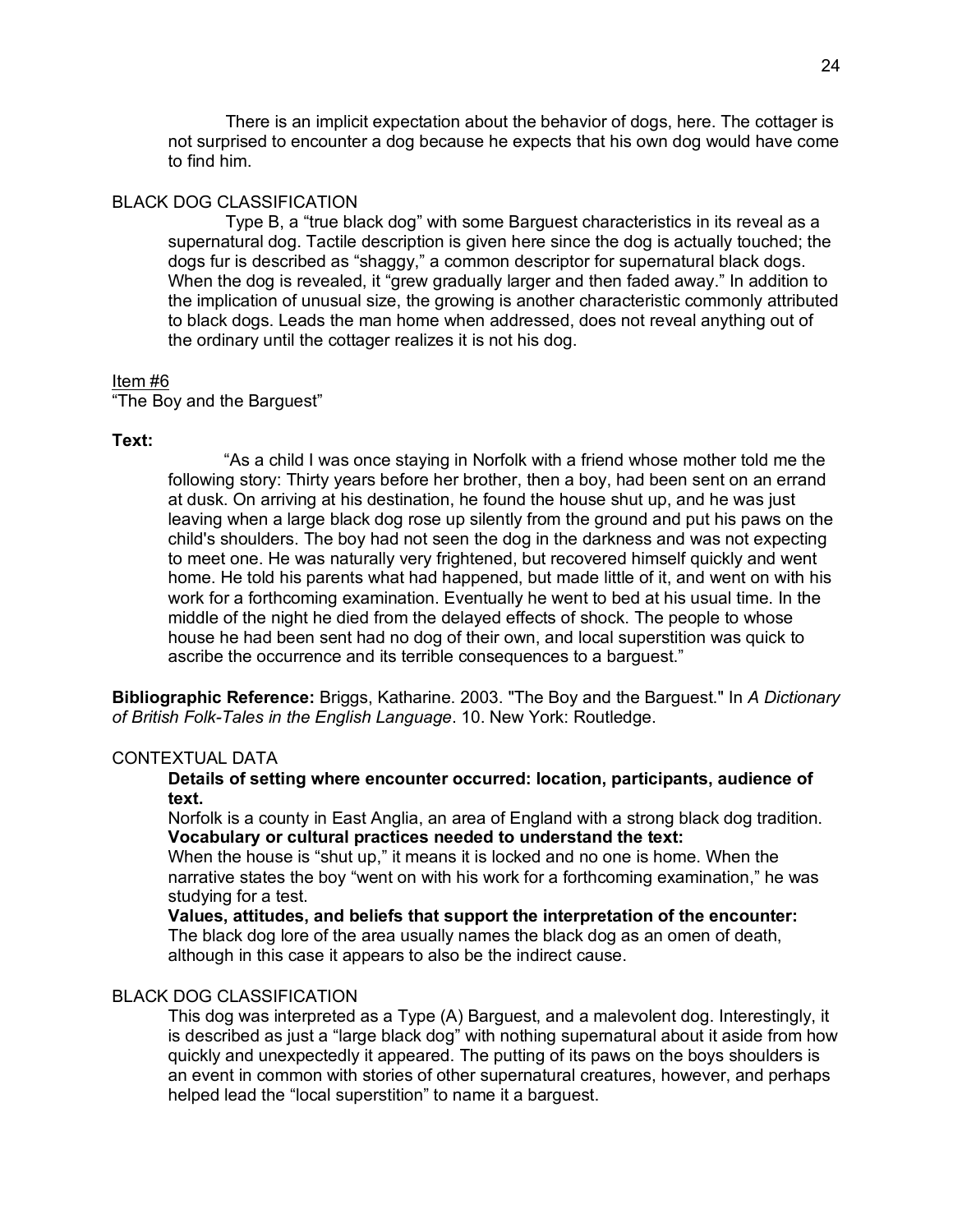# Item #7 "The Ghost of the Black Dog"

#### **Text:**

"A man having to walk from Princetown to Plymouth took the road which crosses Rowborough Down. He started at four o'clock from the Duchy Hotel, and as he walked at a good swinging pace, hoped to cover the sixteen miles in about three hours and a half.

It was a lovely evening in December, cold and frosty, the stars and a bright moon giving enough light to enable him to see the roadway distinctly zigzagged across the moor. Not a friendly pony or quiet Neddy crossed his path as he strode merrily onward whistling as he went. After a while the desolation of the scene seemed to strike him, and he felt terribly alone among the boulders and huge masses of gorse which hemmed him in. On, on he pressed, till he came to a village where wayside inn tempted him to rest awhile and have just one nip of something "short" to keep his spirits up.

Passing the reservoir beds, he came out on an open piece of road, with a pine copse on his right. Just then he fancied he heard the pit-pat of feet gaining upon him. Thinking it was a pedestrian bound for Plymouth, he turned to accost his fellow-traveller, but there was no one visible, nor were any footfalls then audible. Immediately on resuming his walk, pit-pat, pit-pat fell the echoes of feet again. And suddenly there appeared close to his right side an enormous dog, neither mastiff nor bloodhound, but what seemed to him to be a Newfoundland of immense size. Dogs were always fond of him, so he took no heed of this (to him) lovely canine specimen.

Presently he spoke to him. "Well, doggie, what a beauty you are; how far are you going?" at the same time lifting his hand to pat him. Great was the man's astonishment to find no resisting substance, though the form was certainly there, for his hand passed right through the seeming body of the animal. "Hulloh! what's this?" said the bewildered traveller. As he spoke the great glassy eyes gazed at him; then the beast yawned, and from his throat issued a stream of sulphurous breath. Well, thought the man, I am in for it now! I'll trudge on as fast as legs can carry me, without letting this queer customer think I am afraid of him. With heart bearing madly and feet actually flying over the stony way, he hurried down the hill, the dog never for a moment leaving him, or slackening his speed. They soon reached a crossway, not far from the fortifications, when suddenly the man was startled by a loud report, followed by a blinding flash, as of lightning, which struck him senseless to the ground. At day-break, he was found by the driver of the mailcart, lying in the ditch at the roadside in an unconscious state. Tradition says, that a foul murder was many years ago committed at this spot, and the victim's dog is doomed to traverse this road and kill every man he encounters, until the perpetrator of the deed has perished by his instrumentality."

**Bibliographic Reference:** Briggs, Katharine. 2003. "The Ghost of the Black Dog." In *A Dictionary of British Folk-Tales in the English Language*. 12-13. New York: Routledge.

# CONTEXTUAL DATA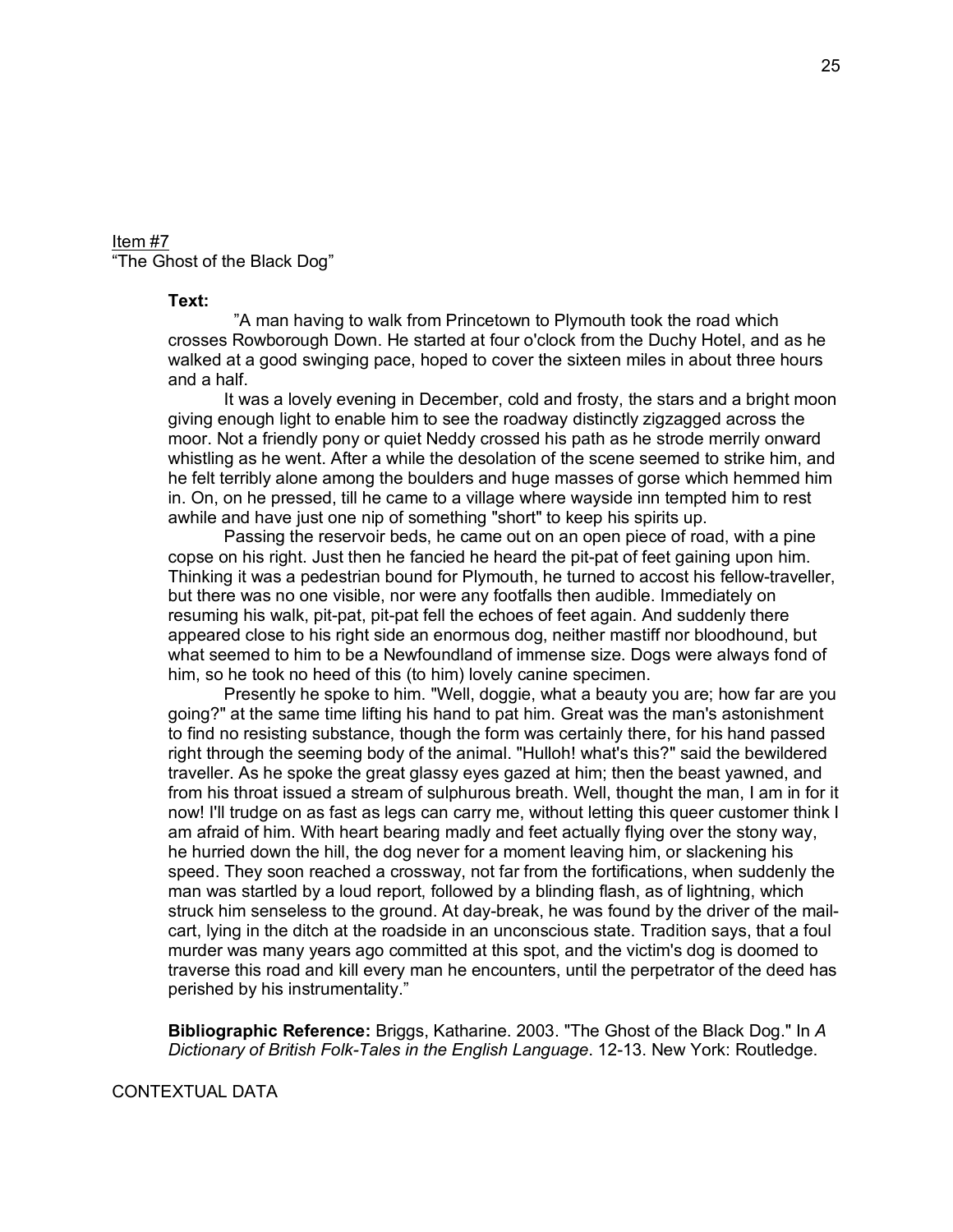**Details of setting where encounter occurred: location, participants, audience of text.** 

 Princeton and Plymouth are both in Devonshire, about 12 miles apart, so the unnamed man in the narrative really did have to go a fair distance alone.

# **Vocabulary or cultural practices needed to understand the text:**

 A "quiet Neddy" is a peculiar but harmless person, someone one might expect to see traveling at night.

# **Values, attitudes, and beliefs that support the interpretation of the encounter:**

There is a preoccupation articulated here with murder being tied to supernatural events, with the "victim's dog" roaming the site of the murder in ghost form. The idea of justice being wreaked from beyond the grave is also common, as is the idea of a dog being loyal to its master.

# BLACK DOG CLASSIFICATIONS

 This is definitely a "ghost of dog" classification, so it is not a Barguest nor a "true black dog," although on the sliding scale of doggy to demonic it is probably closer to the later. It is described as an "enormous dog," specifically of no identifiable breed, but similar to a "Newfoundland of immense size" with "great glassy eyes." The enjoyable detail of the man being a dog lover helps back up the breed comparisons. Interestingly, no mention is made of the dogs color. He appears to be a normal dog until the man tries to touch him and discovers he is intangible. Upon which, other uncanny behaviors are exhibited, including the "stream of sulphurous breath" that "issue[s] from his throat" during an otherwise normal dog-like yawn. It is important to note that the dog doesn't explicitly attack the man; instead he is "startled by a loud report, followed by a blinding flash, as of lightning, which struck him senseless to the ground." The attack is supernatural in nature, but besides the wrath-of-God type lightning strike it brings to mind being shot with a gun. Perhaps this is how the dog's master was killed?

#### Item #8

"Family Encounters Black Shuck"

### **Text:**

"Writing to the Fortean Times, Mr. G. E. Thompson tells of an encounter his family had in 1996 when his daughter, who was 19 at the time, worked for a holiday site in Norfolk. One night, close to midnight, her parents had met her from a late shift to walk her back to their caravan when they all heard movements from some nearby bushes, followed by a snarl unlike anything that they had ever heard before. From the light of a nearby house they could make out the shape of a large dog:

"It stood there snarling, but unlike any dog we had ever heard — and we have always had dogs. To say we were nervous would have been an understatement. To cap it all, it had glowing red eyes. There was no way it could have been a trick of the light as the house lights were behind it. It stood there as we walked fearfully past. After a few yards I looked back, as the snarling had slopped. The creature was nowhere to be seen, though we had heard no sound of it moving."

Once back at the caravan, Mr. Thompson's wife came across an article in a magazine on phantom black dogs in Norfolk and he noted that the description of the Shuck in this article tallied with what they had seen. He also notes that they suffered a lot of bad luck after seeing this animal."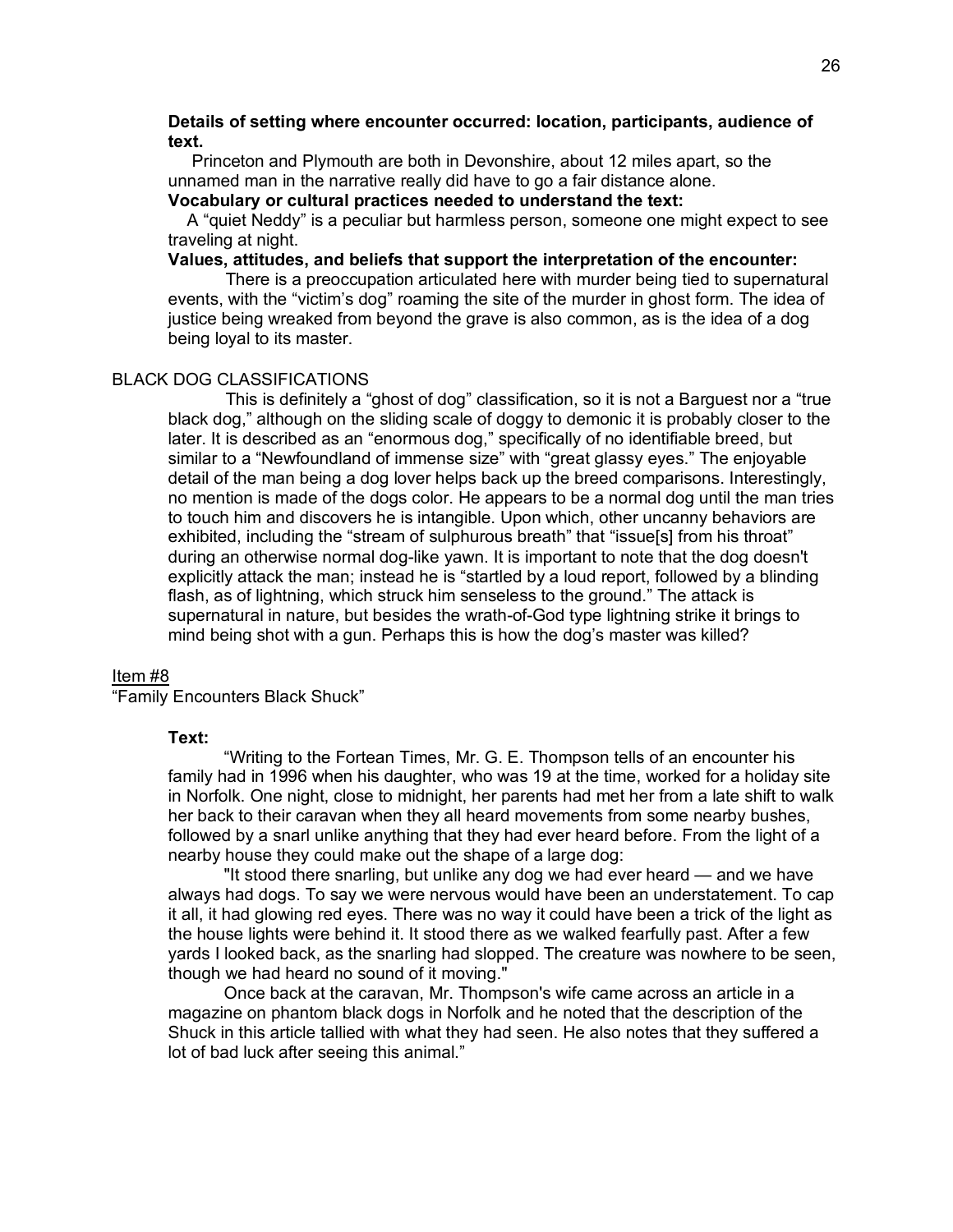**Bibliographic Reference:** Norman, Mark. 2015. *Black Dog Folklore.* 103. London: Troy Books.

## CONTEXTUAL DATA

# **Details of setting where encounter occurred: location, participants, audience of text.**

Norfolk is a county located in the East Anglia region, where the black dog is commonly known as "The Black Shuck." The Thompson family, parents and their daughter, are the people involved in the sighting. *The Fortean Times* is a monthly magazine published in the U.K. and focused on "anomalous phenomena," or "the strange and supernatural" and certainly would be interested in an experience like the Thompson's. The text in quotation marks is direct from Mr. Thompson, with paraphrasing by Mark Norman.

**Vocabulary or cultural practices needed to understand the text:** 

"Holiday site" can be understood as "campsite" in this context, and "caravan" means a camper/trailer.

**Values, attitudes, and beliefs that support the interpretation of the encounter:** The Black Shuck in East Anglia is associated with bad luck, as well as death. This family reportedly only suffered the former.

# BLACK DOG CLASSIFICATION

Type (A) Barguest, as the dog is explicitly associated with a Black Shuck, commonly believed to be malevolent. "Glowing red eyes" and "snarling...unlike any dog we had ever heard." It is important to note here that the dog is only compared to real dogs to show how unlike a real dog Mr. Thompson felt it was.

### Item #9

"The Collingbourne Kingston Black Dog"

### **Text:**

"There was a pair of robbers who were the terror of the countryside. They robbed on the Bath highway, rich and poor alike, three pennies or three guineas was all the same to them—they took it.

But when it came to setting thatch afire to rob a farm near Marlborough, to hide murder, the men of the Wiltshire Downs got together to catch and send them to Devizes Jail to be hanged next Sessions.

All the countryside had liked the old farmer and his wife, and neighbours often dropped by to give a hand, or bring a pie or a batch of new baked loaves, for the old wife was not as strong as she had been. One morning someone was coming by with some cream, when he saw the thatch ablaze, and roused the village with the horn; but when they dragged out the old couple, they found they had been killed with an iron bar. The hue and cry was up for miles, and the murderers dodged here and there, hiding by day and going on by night, until they had to cross the Downs from Everley to Collingbourne Kingston. There were woods down there that would give them cover, and time to rest, for the pursuit was coming up with them—but they forgot nobody ever went that way after dark if they could help it—especially those with evil consciences. Well, in their fear of pursuers behind them they forgot the worse fear before them until they were among the trees.

Now they were safe awhile. But were they?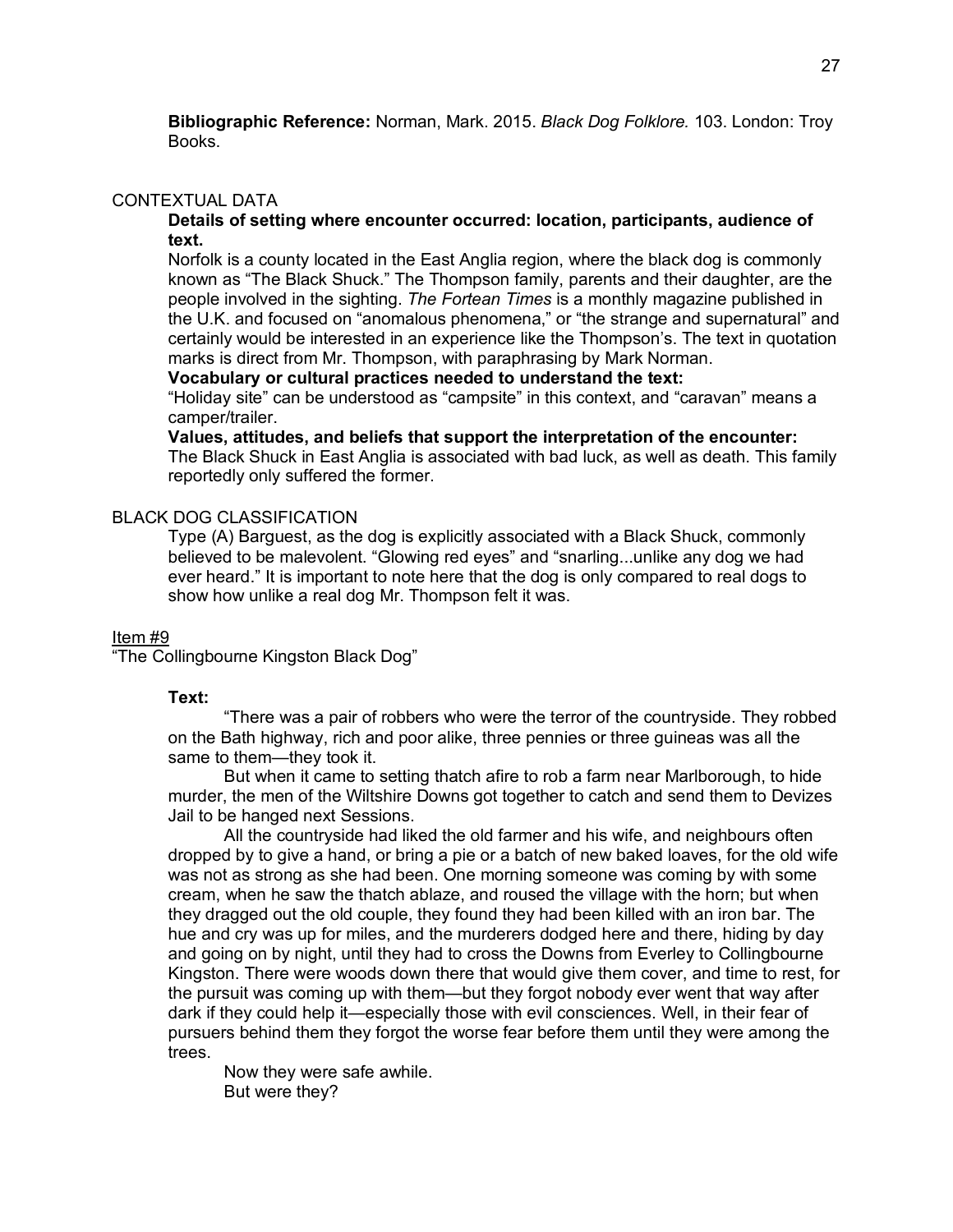And then they remembered the Black Dog with his huge gleaming eyes like saucers. He brought ill luck to all who met him, and death to the evil doer. And these two had cruel murder on their minds.

As they hesitated, they heard distant shouting and ran deeper into the dark wood. But, as they paused for breath, there was a light—a green light from the Black Dog's eyes, and they screamed and stumbled away down another path.

When again they stopped all was quiet and dark, until a green light from ghostly eyes shone just by their shoulders.

They turned, screaming, and ran all the way back up on to the Downs, where the hue and cry were waiting for them.

They were put into handcuffs and taken in triumph to Devizes Jail. "We knew we'd get them when they ran down into the woods. All we had to do was wait outside, and let the Black Dog send 'em back," the villagers said.

The robbers were hanged in the eighteenth century, but the Black Dog has still been seen in the twentieth century.

So you need a clear conscience to travel the road to Collingbourne Kingston after dark."

**Bibliographic Reference:** Briggs, Katharine. 2003. "The Collingbourne Kingston Black Dog." In *A Dictionary of British Folk-Tales in the English Language*. 10-11. New York: Routledge.

### CONTEXTUAL DATA

# **Details of setting where encounter occurred: location, participants, audience of text.**

Very specific locations are used in this story. Marlborough, where the old farming couple is murdered, is a town in Wiltshire, here named as "the Wiltshire Downs." Collingbourne Kingston is a village about 8 miles south of Marlborough, a conceivable distance for a pair of murderous thieves to flee.

# **Vocabulary or cultural practices needed to understand the text:**

A "hue and cry," while in a modern lexicon meaning only a public outcry, was actually a part of pre-modern English law. Inhabitants of a community had to raise a public outcry, and specifically a hunting party of community members, for the pursuit and capture of a criminal, or they would risk being legally liable for the damages caused by that criminal. Here the hue and cry seems to be formed more for emotion's sake than legal obligation, as the victims were described in detail as being well-loved.

**Values, attitudes, and beliefs that support the interpretation of the encounter:** Even when considered dangerous, black dogs traditionally are considered the most dangerous to those on the wrong side of the law, perhaps evoking the idea of a hellhound tormenting sinners bound for hell.

## BLACK DOG CLASSIFICATION

This dog displays many of the characteristics of a Barguest, dangerous and otherworldly, but does not seem to be overtly malevolent in the context of the story, bringing justice rather than misfortune. Signified only by "huge gleaming eyes like saucers," which emit a ghostly green light. The robbers only see the dog's eyes. The dog "brought ill-luck to all who met him, and death to the evil doer." Nobody wanted to risk encountering the dog, with all the locals avoiding going near his haunts after dark. Interestingly enough, however, while it is stated that the dog brings "death to the evil doer," the residents specifically expected the Black Dog to "send 'em back" after the robbers ran into the woods.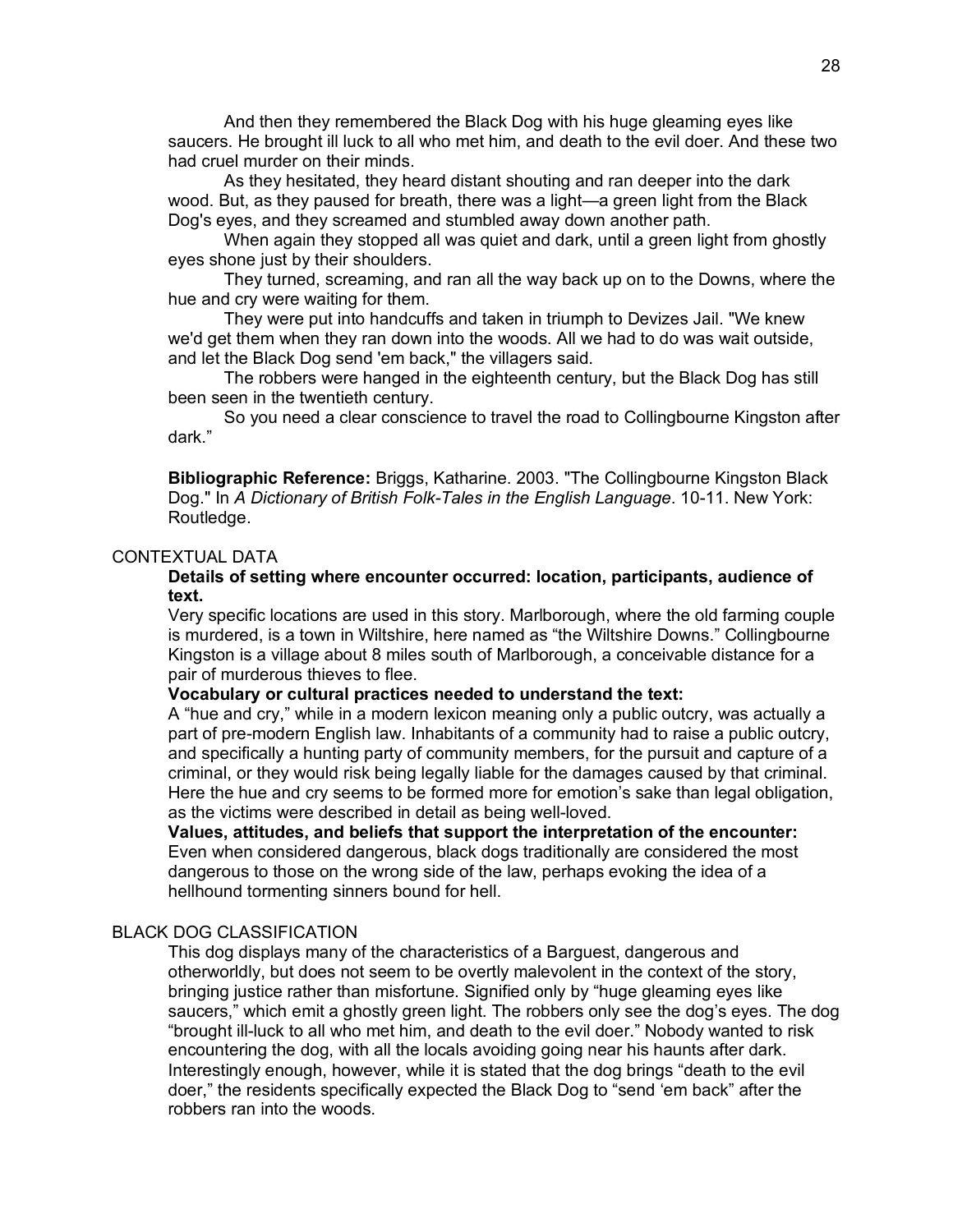# Item #10

"The Black Dog and Donald Roy"

# **Text:**

"On a dark night, Donald Roy was walking alone on a solitary road when he was distressed by a series of blasphemous thoughts which came pouring into his mind, and which he had the hardest struggle to dispel. As he was gradually gaining the mastery of himself, he looked down, and saw a black dog trotting by his side. 'All!' he exclaimed, 'and so I have got company. I might have guessed it sooner.' The thing growled, and bounded ahead of Donald, emitting a hot bright jet of flame, which streamed back along the road, till it seemed to hiss and crackle right under his feet. He went steadily on, however, and the thing again bounded ahead, and spat out a second jet of flame. 'Na, na, it winna do,' said Donald; 'ye first tried to loose my haud o' my Master, and ye would now fain gie me a fleg: but I ken baith Him and you over weel for that.' The appearance, however, went on bounding ahead and spurting out flame by turns, till he reached the outer limits of his farm, when it vanished."

**Bibliographic References:** Briggs, Katharine. 2003. "The Black Dog and Donald Roy." In *A Dictionary of British Folk-Tales in the English Language*. 8-9. New York: Routledge.

# CONTEXTUAL DATA

### **Details of setting where encounter occurred: location, participants, audience of text.**

Donald Roy is a semi-legendary Scottish figure, so it can be assumed that the story is taking place in Scotland. Katharine Briggs notes that "Donald Roy, an Elder of the Scottish Church, died in January 1774, in the 108th year of his life and the 84th of his Eldership. Many strange stories are told of his sense and experience of the supernatural world." So in context, this is a legendary occurrence happening to a legendary figure, similar in structure to the American Tall Tale. According to a website on the Scottish Church, Donald Roy was one of the figures of, "a religious revival...which was eventually to influence much of the north of Scotland. Under the influence of the Rev John Balfour large numbers of people met for weekly prayer meetings and a prominent part was taken by leading lay preachers known as 'The Men.' Some of these were thought to have supernatural powers, prophesying and seeing visions. The most prominent of The Men was Donald Roy who died in 1774 at the age of 105" (niggoldtrust.org.uk). As we can see, the discrepancies between his reported ages at death from source to source indicate that there is some variation of events, as indicated in many legends.

#### **Vocabulary or cultural practices needed to understand the text:**

Donald's Scottish dialogue in the text that reads "Na, na, it winna do," said Donald; "ye first tried to loose my haud o' my Master, and ye would now fain gie me a fleg: but I ken baith Him and you over weel for that" can be translated: "No, no, it will not do. You first tried to loose my hold of my Master (referring to the blasphemous thoughts) and you would now gladly give me a scare, but I know both Him and you too well for that."

**Values, attitudes, and beliefs that support the interpretation of the encounter:** This story is in keeping with the usual characteristics of a folk hero story, including the hero encountering and overcoming some form of supernatural opposition. It also might serve as a cautionary tale against blasphemy, showing where such thoughts come from.

# BLACK DOG CLASSIFICATION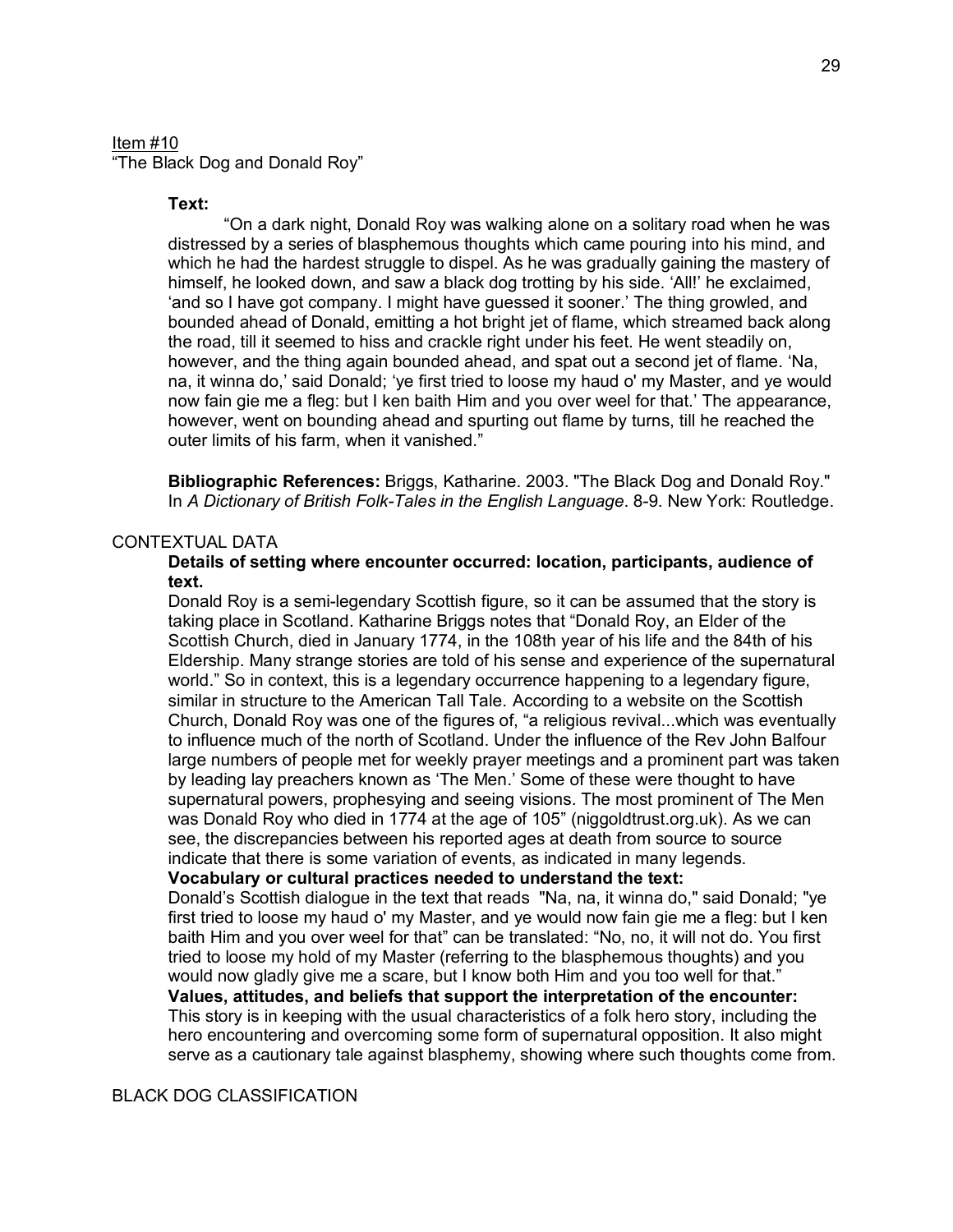Katharine Briggs explicitly links this story to "Motif G 303.3.3.1.1 [Devil in form of dog]" and the details certainly seem to make this particular dog a hellhound in the strictest sense. Described only as "a black dog" until it starts behaving oddly, thereafter referred to as "the thing" and "the appearance." The appearance of the dog is connected with the torrent of "blasphemous thoughts" plaguing Donald Roy, implying that the dog is causing them. It exhibits threatening behavior as it growls and emits "a hot bright jet of flame, which streamed back along the road, till it seemed to hiss and crackle right under his feet." The dog's emitting of flames connects it further to the Devil, who is obviously a detractor of Donald Roy's work as a clergyman.

### Item #11 "Th'Skriker"

#### **Text:**

"One winter's night a young man named Adam left the Patten Arms at Chipping to return to his cottage, three or four miles away on the banks of the Hodder. In the light of the moon Parlick, Longridge, Thornley height, and Kemple End could be seen, and far up the valley lay the fells beyond Whitewell.

About midnight a cloud covered the moon, the wind began to rise, and the noise of the rising storm seemed to Adam to bring with it such fiendish cries and shrieks, that his courage almost failed, and he longed to turn back. But he had already come far, and knew that if he could cross the bridge ahead of him, he would be out of reach of the spirits of that place, who were not able to cross the water. He struggled on, and had almost reached the bridge, when he heard footsteps in the crunching snow at his side, and a fearful howling began and was repeated as he stood transfixed with horror. At last he looked up, and saw, right in the middle of the bridge, a figure which he at once knew, from tales of former victims, to be the terrible Skriker, believed in those parts to be always a herald of death. It was covered with a shaggy black hide, and its huge eyes blazed like fire.

As Adam moved slowly towards the bridge, the Skriker seemed to glide in front of him, and as he moved, or stopped, the creature did the same, but he was over at last, and broke into a run. In his terror he ran on and on, with the monster close beside him, and never stopped till at last he stumbled over a stone. As he got painfully to his feet, he realized that he was alone—the Skriker had disappeared. Adam went on as best he could, for his terror had made him weak and exhausted; he passed the old house at Chaigely, and reached the bend in the road opposite the woods of Kemple End. Suddenly the wind dropped, the moon shone out again, and in the silence, as Adam passed into the dark shadow between the high banks, the terrible shriek sounded again and again.

And as he drew near to the bridge spanning the Hodder, there he saw the monster shuffling its hairy feet through the snow, till it reached the middle of the bridge. Again, as Adam approached, it glided before him, and stopped at the door of his own cottage. Adam banged wildly on the door, and as he did so the spectre splashed away through the snow. Adam fell to the ground in a dead swoon, and it was long before his wife could revive him; and when he had told her his story, she was no less troubled than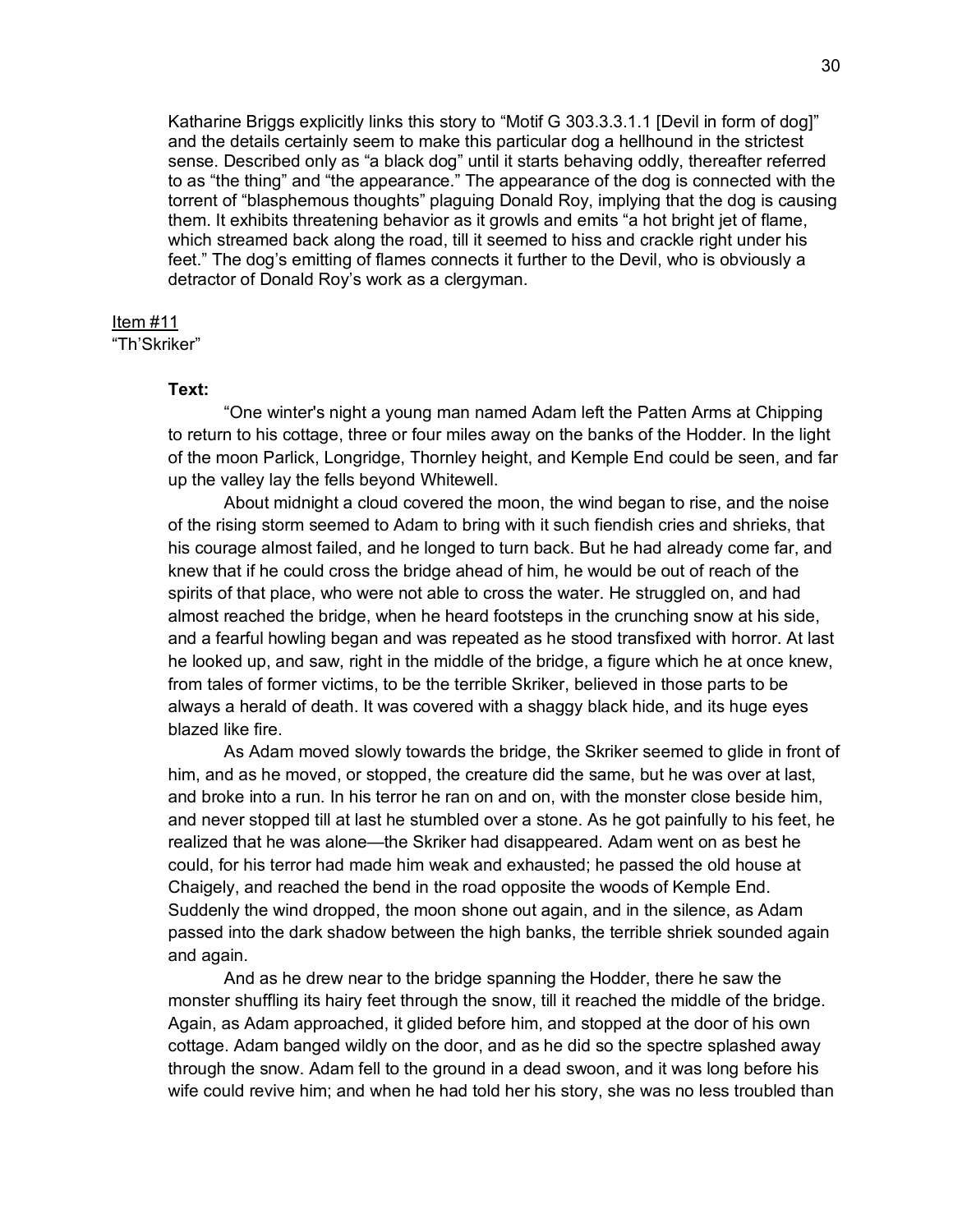he was. A few days later their eldest child was drowned, and Adam's wife, returning from his funeral, caught a fever, from which she too shortly afterwards died. Adam himself was driven mad by his terror, and for many years would wander along the roads around his cottage, in pursuit of imaginary spectres."

**Bibliographic Reference:** Briggs, Katharine. 2003. "Th'Skriker." In *A Dictionary of British Folk-Tales in the English Language*. 18-19. New York: Routledge.

# CONTEXTUAL DATA

# **Details of setting where encounter occurred: location, participants, audience of text.**

The locales described are all, interestingly in Lancashire county England, where the more benevolent black dog stories are usually located. The Hodder river does indeed have bridges crossing it at several points. Adam, the protagonist, is accompanied by his wife and child in experiencing the brunt of the consequences in encountering the Skriker.

# **Vocabulary or cultural practices needed to understand the text:**

The Skriker is another local name for a supernatural black dog or dog-like specter.

# **Values, attitudes, and beliefs that support the interpretation of the encounter:** This narrative supports the belief that a black dog specter is an omen of death or misfortune

# BLACK DOG CLASSIFICATION

Described as "a figure...covered with a shaggy black hide, and its huge eyes blazed like fire." At no point is it referred to as a dog; instead the words "Skriker," "monster," "spectre," and "creature" are used. Interestingly, this specter makes a lot of noise, from it's footsteps "in the crunching snow" to its "terrible howling." The way it moves is also described, as "gliding," and "splashing away through the snow." Its behavior is entirely ominous and threatening. It keeps pace with Adam, disappearing and reappearing to keep pace with him, and scares him with its howling and shrieking. It never directly attacks, but it definitely "transfix[es] [Adam] with horror." This is definitely a Type A Barguest, and the most malevolent dog on this list in terms of consequences of its appearance and its effects on the protagonist.

# **Chapter Four:**

# **A Sliding Scale from Doggy to Demonic: Narrative Differences in Literary Black Dog Legends**

The Black Dog narratives in the previous chapter can be divided into types, according to

the behavior of the dog towards people in each; benevolent dogs, malevolent dogs, and dogs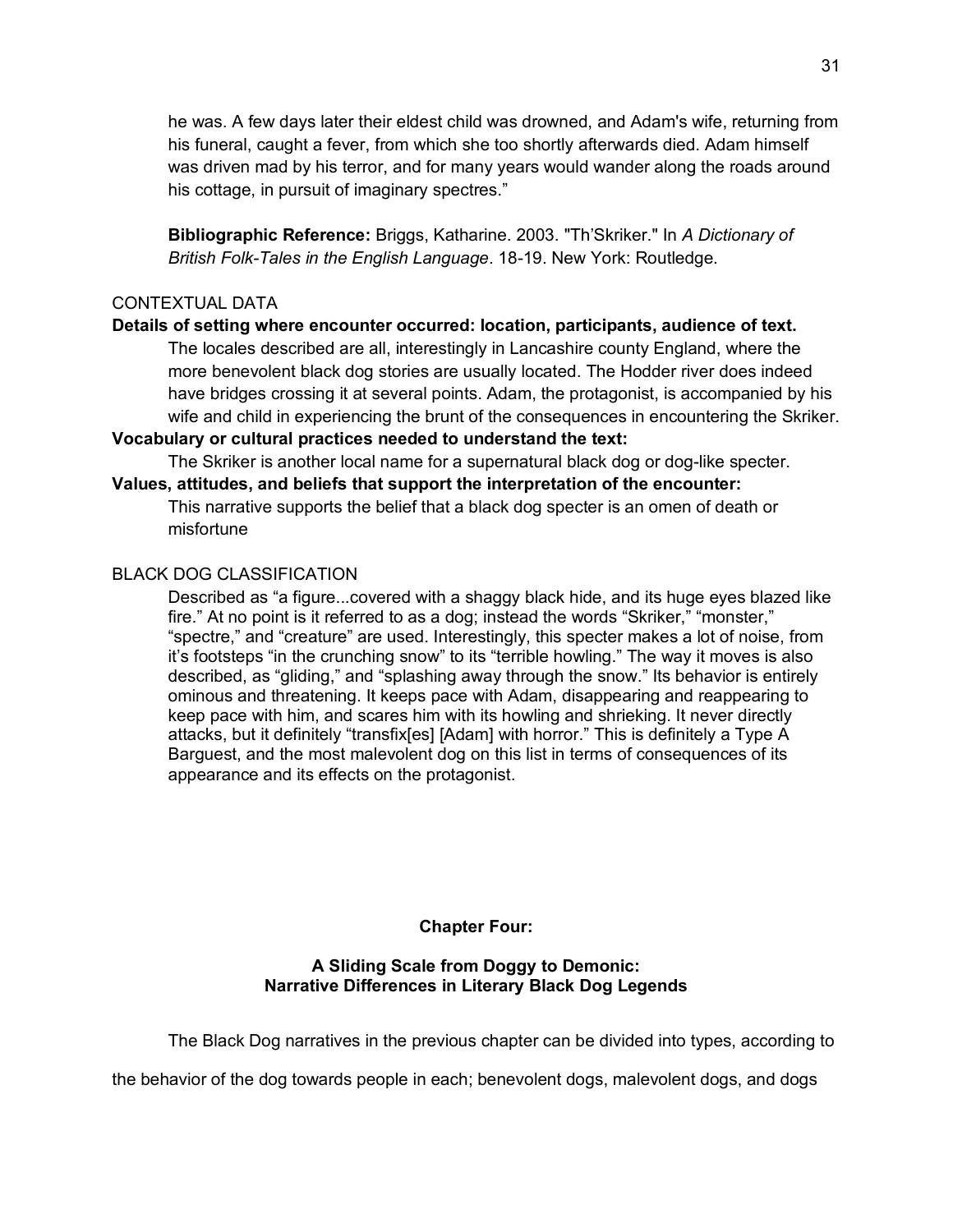that are not clearly benevolent or malevolent. This chapter will analyze the narratives, firstly examining how the black dogs behave towards the people involved in each story, and how their behavior can be compared with the socially approved standards for canine behavior as discussed in Chapter Two. Usefulness, protectiveness, loyalty, reliability, and, additionally, an ability to detect good and evil in human beings $2$  are all positive attributes ascribed to dogs, making them "an icon of moral virtue" during the Victorian era and throughout much of the 20th century (McKechnie 2013). Dogs that behave benevolently, therefore, may be said to be acting in accordance with at least some of these social mores, and the context of the dogs behavior will also be examined to prove this connection.

This chapter will also take note of how the dogs are described within the narrative and how those descriptions relate to their behavior, making the case that the supernatural black dogs that behave in a more "dog-like" fashion according to accepted social standards are more likely to be described in dog-like terms, while those supernatural black dogs that do not behave in a socially acceptable manner are described in more ambiguous terms.

#### Benevolent Black Dogs

Most of the "escort narratives" that this researcher has discovered feature benevolent dogs, in that their actions in the narrative are ultimately beneficial to the human protagonist. The dogs in "The Guardian Black Dog," "The Old Lady and the Black Dog, "The Guardian Angel Black Dog," "A Black Dog Protects a Priest," and "A Good Black Dog" all feature black dogs helping humans, usually protecting more vulnerable members of society from the threat of other humans. The beneficiaries of the dog's presence vary, seeming to have no set age or gender; in "The Old Lady and the Black Dog" it is an old woman; in "The Guardian Angel Black Dog" and the first story in "A Good Black Dog" it is young women or girls; in the second story in "A Good Black Dog" and "A Black Dog Protects a Priest" they are mature men. However, the narrator of

 $2$  To demonstrate how widely-credited this alleged ability is, search Google with the question "Are dogs good judges of character?"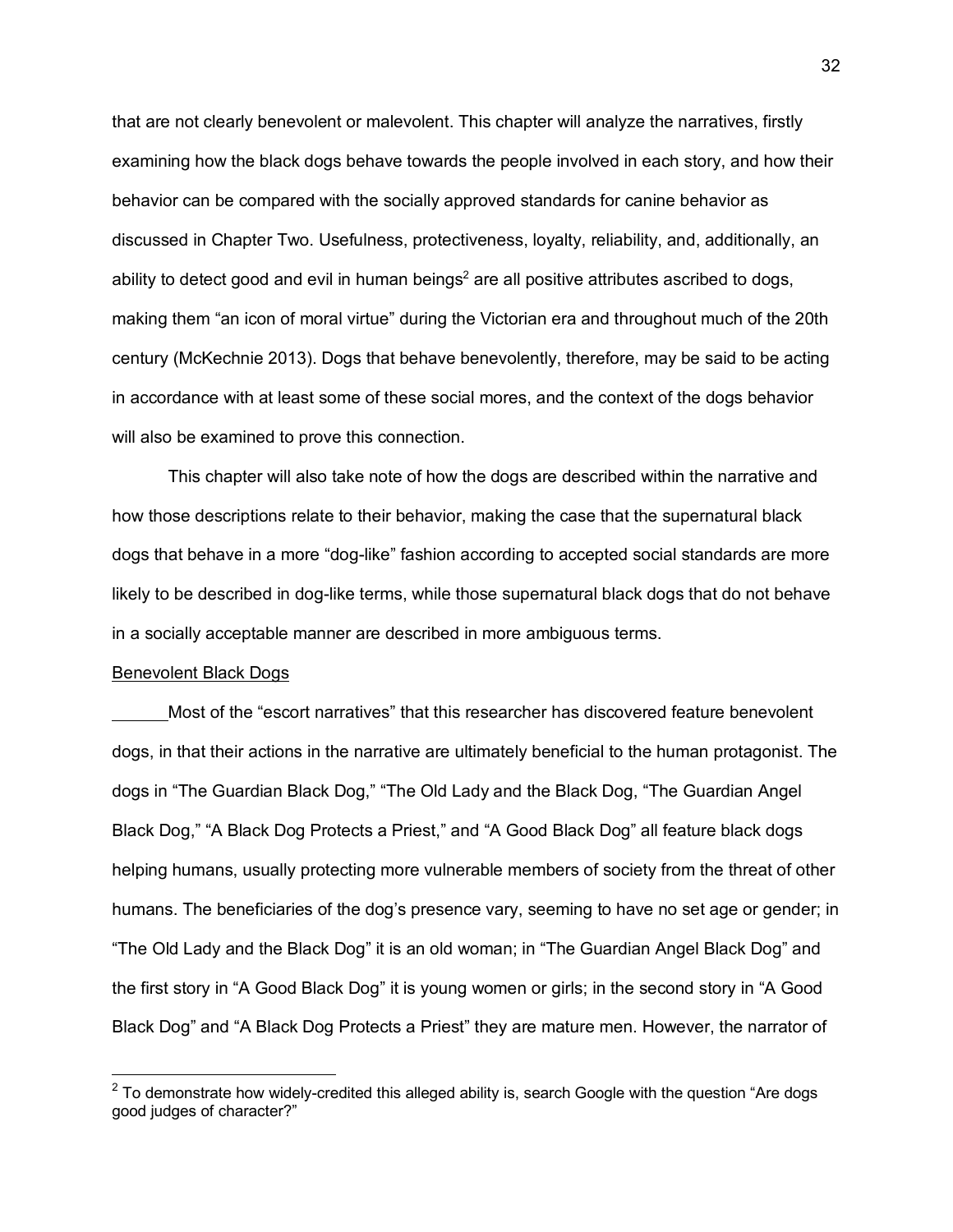"A Black Dog Protects a Priest" makes a point to say that the priest in question was "a short, slight man," and the man in "A Good Black Dog" was lost in the sea-mist and "groping along," making him vulnerable in that moment (Norman 2015, 79; Briggs 2003, 14). In fact, while there are other stories of men being helped, there are more black dog escort stories involving women being protected, as in this black dog encounter collected by Ethel Rudkin involving a woman being threatened on her way home:

Years ago, when Crosby and Scunthorpe were both villages, Mrs. D. 's mother had gone from old Crosby to do some shopping in Scunthorpe. She was returning, and noticed that a very large dog was walking behind her; this was a strange dog to her, one she had never seen before. Presently she passed some Irish labourers<sup>3</sup>, and she heard them say what they would do to the lone woman if that (something) dog hadn't been with her." She arrived home safely and called to her husband to come and see this fine animal, but they couldn't find it anywhere—it had completely vanished (Rudkin 1938, 117)

This is fairly typical for an escort narrative. These benevolent black dogs are often described as looking simply like "a large black dog," in fact, a frequent feature of the escort narratives is that the person being escorted mistakes the black dog for an ordinary dog, and the only thing out of the ordinary is how fortuitously the dog appears, and then how it disappears when the escorted person reaches their destination, often never to be seen again.

Another feature of the escort narratives is the consistent behavior of the dog while it is with the protagonist. It is often quiet, doesn't respond to being addressed, and paces the individual it is escorting, either walking ahead or beside the individual. Being paced by a black dog is evidently not always a benign occurrence, as will be highlighted when other types of narratives are discussed, but in the escort narratives, the dog's presence gives a sense of the dog's reliability, and is usually said to bring comfort to the protagonist, as shown in "The Old

 $3$  In this instance, the nature (or rather, nationality) of the threat betrays some possible prejudices, which lends credibility to the influence of culture in this experience. As was discussed in Chapter One, the real possibility of a black dog accompanying someone down a stretch of road puts most of the emphasis on how the experience is interpreted rather than whether or not it actually happened exactly as described.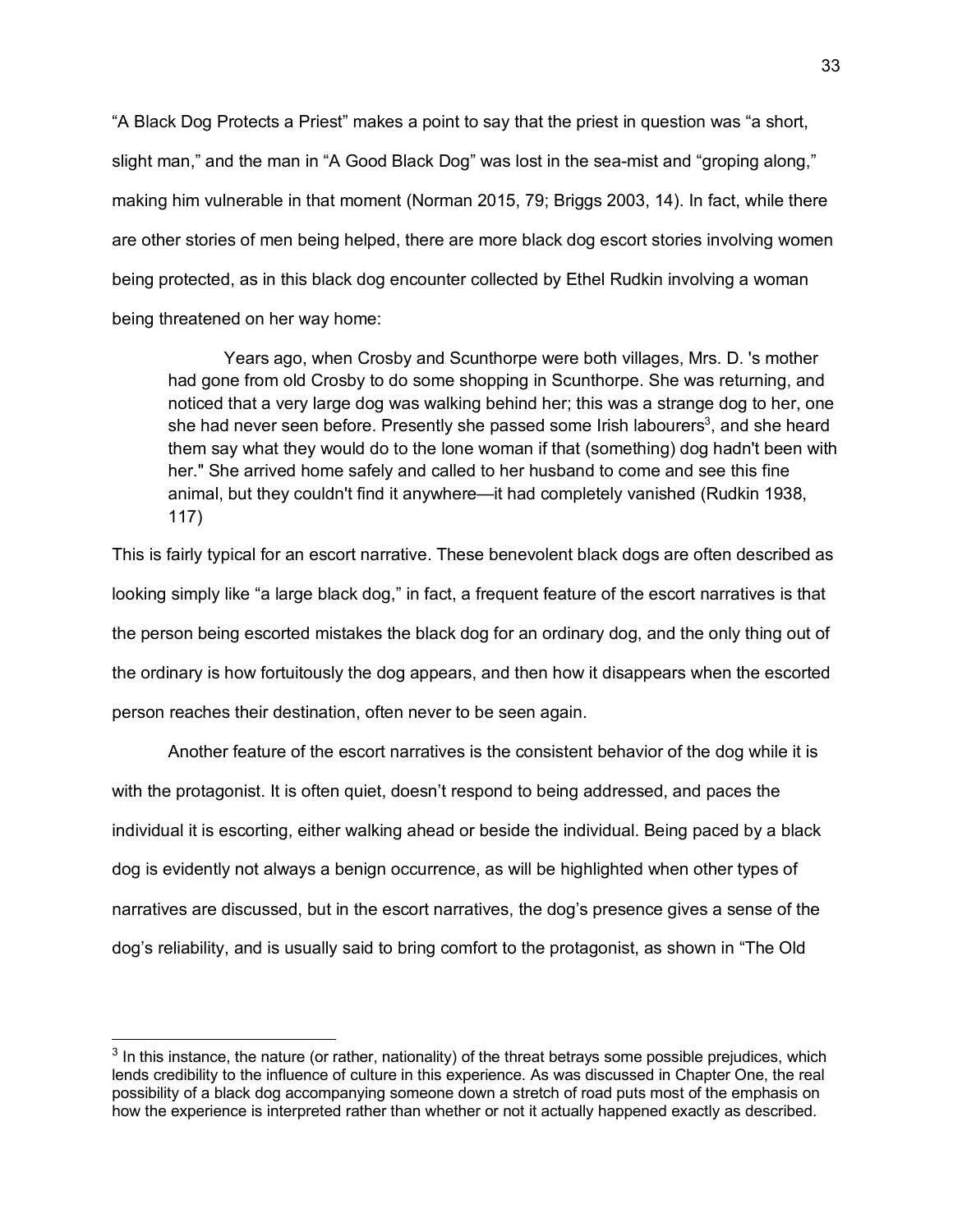Lady and the Black Dog" when the old woman's "fears [of walking alone in a dangerous place] left her" (Norman 2015, 59).

The women in "A Good Black Dog" and "The Guardian Angel Black Dog" similarly were alone throughout their experience, with the dog seemingly protecting them only from their own fears. When there are other people involved, they always outnumber the protagonist. The minister in "A Black Dog Protects a Priest" is approached by two "large, brutal looking fellows" who are warded off by the presence of the dog accompanying him (Norman 2015, 79). Another escort narrative included in Mark Norman's *Black Dog Folklore* featured a teenage girl who "had a lonely walk along a road which climbed through dense woodland" and was confronted by "two disreputable tramps waiting just ahead" who were similarly deterred from trying anything when a large black dog trotted in front of her, enabling her to follow it safely past them (Norman 2015, 77). The protagonist in "The Old Lady and the Black Dog" has a group of "some rough fellows" actively "run for their lives" out of her and the black dog's presence (Norman 2015, 59).

From these details, we see more characteristics of the benevolent black dog narrative structure. The protagonist of an escort narrative is always alone, usually traveling through a remote or sparsely-populated region during or close to the night hours. Sometimes they are only frightened, sometimes they are (or at least feel) threatened by other people, sometimes without their knowledge, as in the case of Johnnie Greenwood and the two thieves in "The Guardian Black Dog," related in Chapter One. When it is a human threat, the sources of the threat are described in less socially acceptable terms, "disreputable tramps," "large, brutal-looking fellows," "rough fellows," and memorably, "Irish labourers." When overt, the threat is never supernatural in nature, and the black dog never directly attacks. The threat of attack if something should be attempted, it seems, is enough, and it is also clear in these texts that the threatening men perceive the dog as threatening, whether they "run for their lives," or simply "stop, scowl, and pass on" upon seeing it (Norman 2015, 59; 79).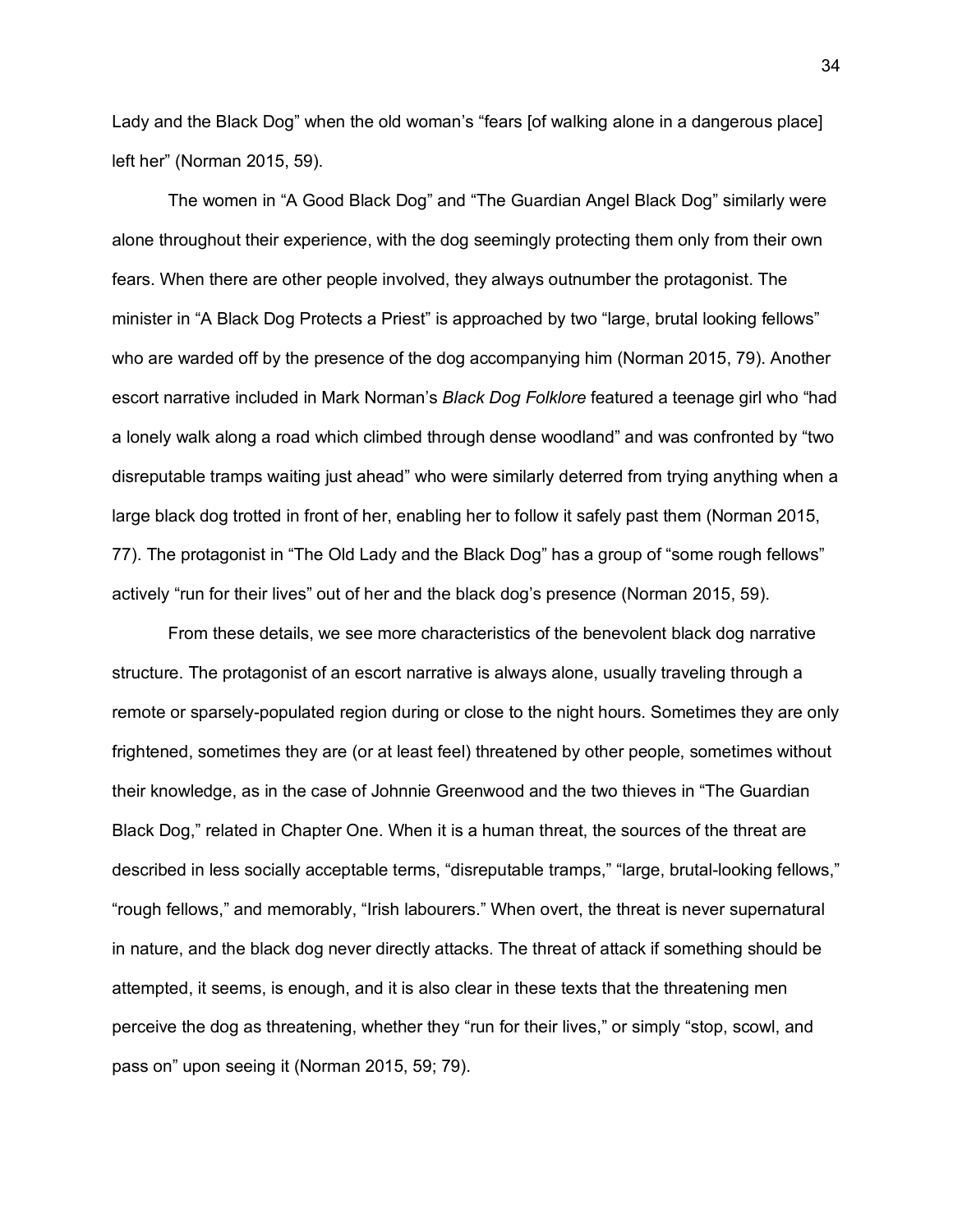According to Mark Norman, the perception of the black dog as threatening or comforting resides wholly in the individual perceiving it.

In its own right, the dog is usually a good and neutral animal<sup>4</sup>. Its nature is to cleave to its master, guarding him and his property. A trespasser on that property, especially an uninvited one, will view the dog's attitude very differently from the owner. To an intruder the animal will appear snarling, wild-eyed or violent. The master will see it as obedient, protective and doing its duty. We may carry these two sides of the same canine coin over into the apparitional dogs and ask, therefore, not whether they are good or evil but rather whose are they? Are we on their good side as observers, or are we trespassers or intruders? (Norman 2015, 68).

In the case of these stories of benevolent dogs, we can concur that they are always told from the perspective of the person being guarded, which cements their behavior as benevolent. If the narrative were told from another perspective, perhaps that of the less-socially-acceptable individuals, the characteristics of the dog might change. In fact, in another escort account collected by Ethel Rudkin that subverts some of the usual features, she states that in her neighborhood "Three years ago (i.e. 1934) one of the Irishmen who was working in Willoughton at potato-harvest time was much disturbed on account of an unnaturally large dog that followed him as he went along the road by Blyborough Fishpond. He was badly scared and seems to have realised that the dog was not normal" (Rudkin 1938, 125-126). This is in contrast to "Mrs. L," a woman who was native to the same vicinity, who had a large black dog escort her to and from a friend's house and "thought it 'nice of the old Dog to wait for her'" on her way home (Rudkin 1938, 126). In the first instance, the Irishman was not native to the area, and one possible interpretation of his discomfort during his experience might be that he was being followed because he didn't belong, while the woman, who did belong to the area, felt at ease in the dog's presence. The nationality and social position of the participants, therefore, lead to certain interpretations on who the dog is defending and who is being deterred, even outside of whom the dog is actually escorting.

 $4$  This statement betravs some definite preconceptions about the nature of real dogs, which will be discussed in the next chapter.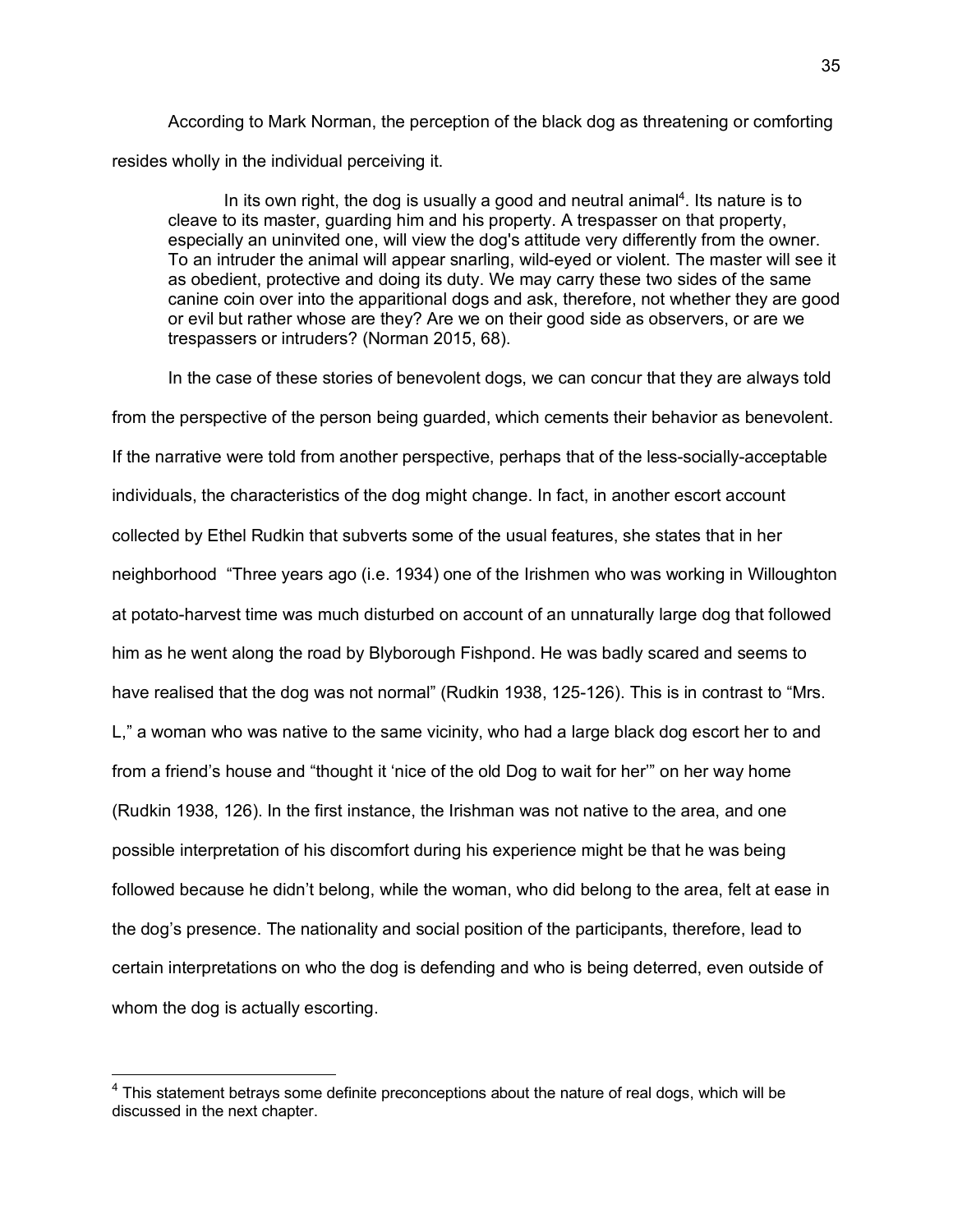An more extreme take on this perspective flip is the story of "The Collingbourne Kingston Black Dog," which is largely told from the point of view of a pair of murderers and thieves fleeing the "hue and cry" raised when they are discovered. Interestingly, the black dog in this story is well-known, with the narrative noting that "nobody ever went that way after dark if they could help it" and that the black dog "brought ill luck to all who met him, and death to the evil doer" (Briggs 2003, 10-11). This black dog's description seems more in line with that of a Barguesttype than with the "true black dog" of the escort narratives, yet its behavior is rather similar. In this narrative, the protagonists are, just like many of the protagonists of the escort narratives, in a remote and dark wood, though they have fled there to evade the law rather than through any travel necessity, and the black dog appears as if from nowhere. Rather than seeing an innocuous black dog, however, the criminals are fully aware of the nature of their companion, as evinced by they way they run screaming from the woods when "a green light from ghostly eyes shone just by their shoulders" (Briggs 2003, 11). This "green light from the Black Dog's eyes" is the only thing the protagonists see of the Black Dog of Collingbourne Kingston, "huge gleaming eyes like saucers" that are right in line with a description of a Barguest, the malevolent type of black dog as defined by Ethel Rudkin. The dog never attacks directly, however, instead behaving like an escort dog and simply using the threat of its presence. Evidently, when this Black Dog brought "death to the evil doer," it was by ensuring they were brought to trial and conviction, placing this dog closer to the "obedient, protective and doing its duty" side of the coin as described by Mark Norman (2015, 68). In fact, from the way the villagers describe the event in the narrative, the Black Dog could almost be acting as a member of the community in its own right and doing its civic duty: "'We knew we'd get them [the murderers] when they ran down into the woods. All we had to do was wait outside, and let the Black Dog send 'em back,' the villagers said" (Briggs 2003, 11).

This interpretation would not hold if it were a teenage girl driven screaming from the woods, but it is socially acceptable for a dog to be frightening to two murderers. Perhaps the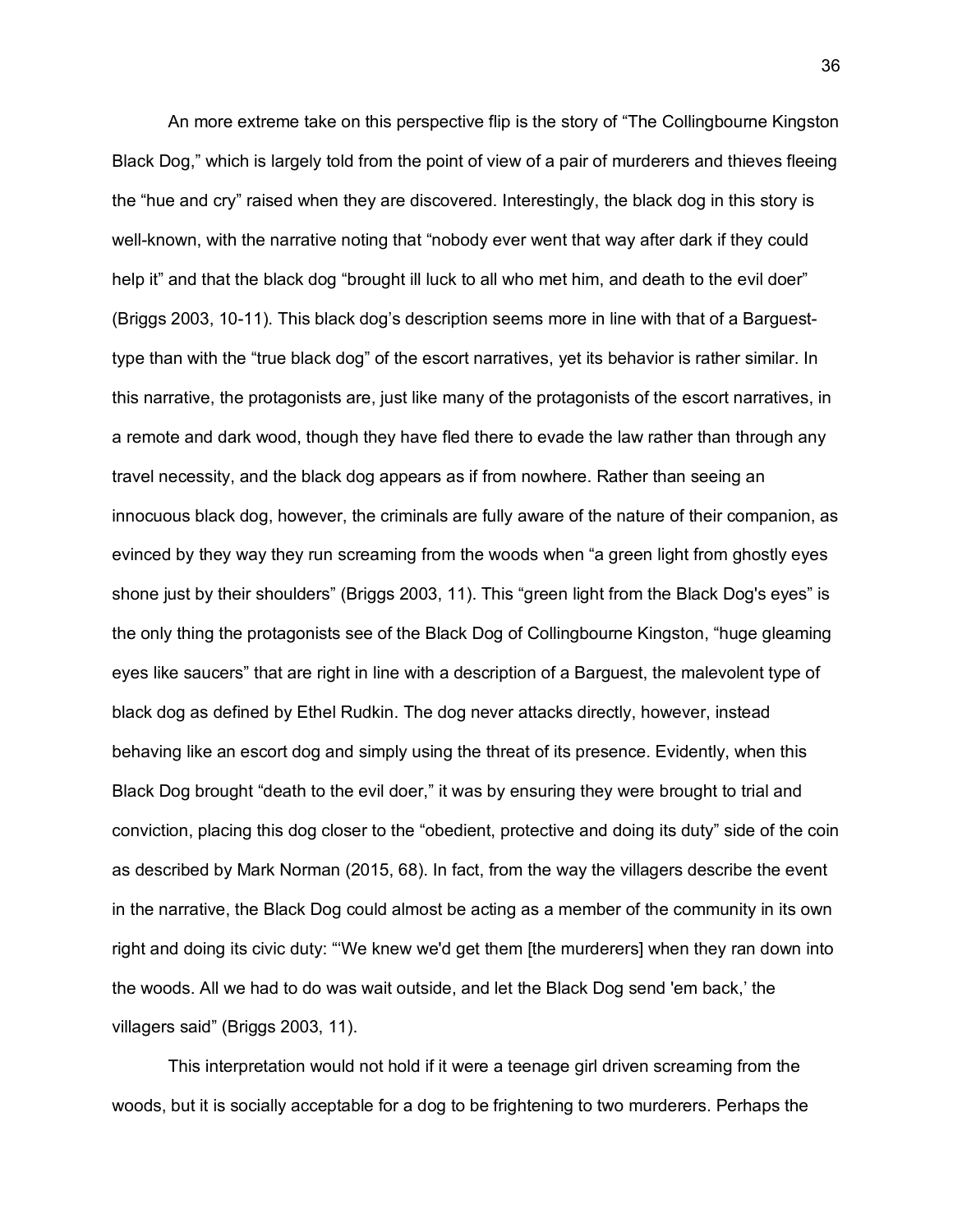stories of the escorting dogs would turn out to be more uncanny if they were told from the perspective of two tramps loitering in some woods one night, as well.

#### Malevolent Black Dogs

Tempting as it may be to classify all black dog stories by perspective, however, we do have to acknowledge that some black dog stories feature canines that are much more unambiguously malevolent. Stories do exist where the behavior of the dog is threatening or dangerous to a human protagonist who was just out minding their own business, or even out doing God's business, as in the story "The Black Dog and Donald Roy." Interestingly enough, this story also has many features in common with an escort narrative, with the priestly protagonist Donald Roy being escorted home by "a black dog trotting by his side" that seemingly appeared from nowhere. Just like the murderers in "The Collingbourne Kingston Black Dog," however, Donald Roy recognizes that his companion is not an ordinary dog, and when he addresses it, rather than having it ignore him, "The thing growled, and bounded ahead of Donald, emitting a hot bright jet of flame, which streamed back along the road, till it seemed to hiss and crackle right under his feet" (Briggs 2003, 9). Donald Roy addresses the dog again, identifying it as the cause of the "blasphemous thoughts" he had previously been experiencing, and the dog breathes fire again, "bound[ing] ahead" of him all the way to the outer limits of his farm, where it vanishes (Briggs 2003, 10).

On the sliding scale of "doggy to demonic," this dog would seem to slide right down to "demonic," possibly even being a manifestation of Satan himself, if Katharine Brigg's note linking the story to "Motif G 303.3.3.1.1 [Devil in form of dog]" is anything to go by (2003, 10). Yet this dog as well never attacks the protagonist physically, the way an actual dog might, instead relying on mental attacks and intimidation. Also notably, after the dog starts behaving oddly, it is never referred to as a dog again, instead named "the thing" and "the appearance" (Briggs 2003, 10).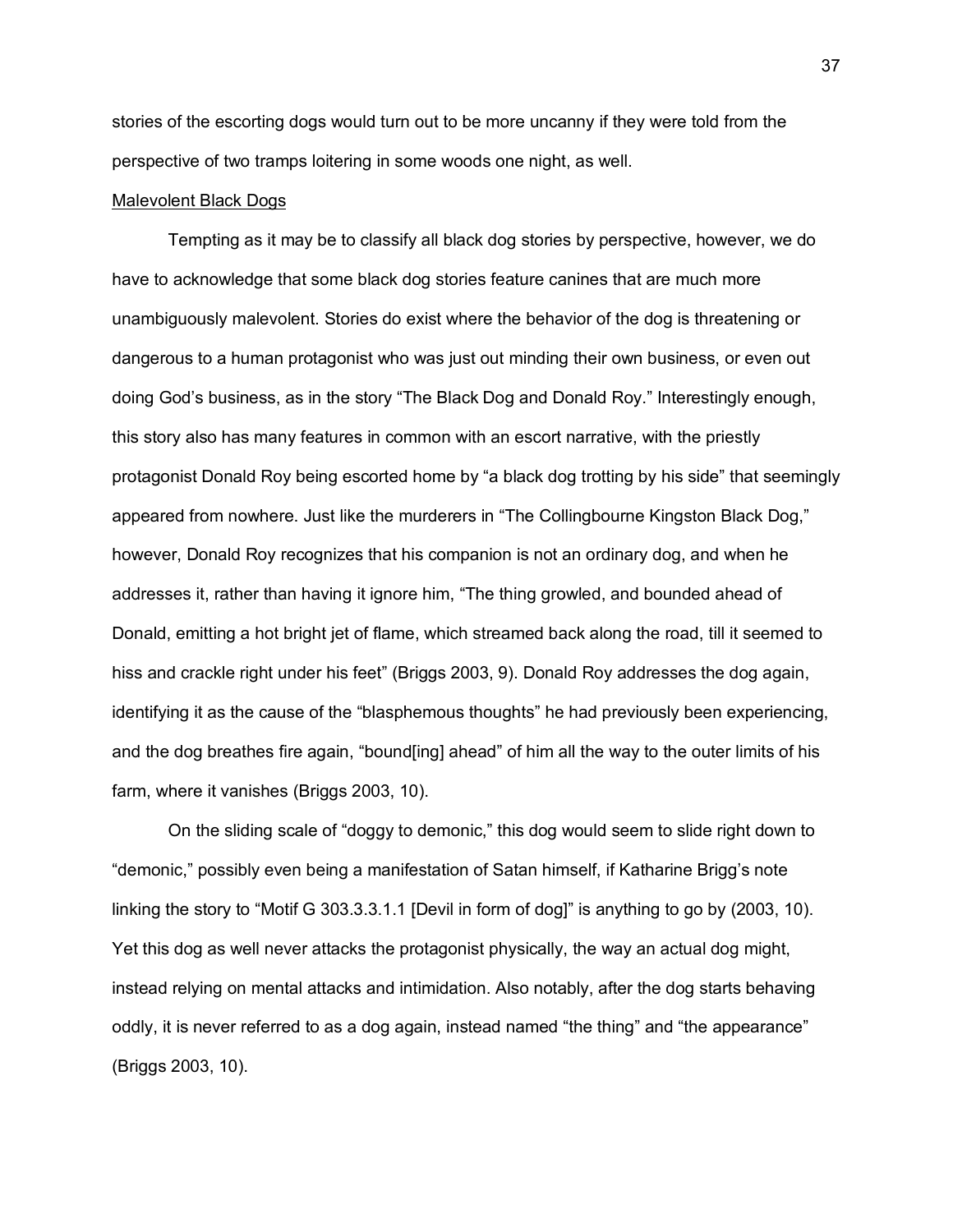Another malevolent dog story where the dog uses similar tactics to threaten and intimidate the protagonist is "Th'Skriker," where the protagonist, Adam, is "driven mad by his terror," as well as having his wife and child die through indirect means within a few days of his encounter with the Skriker (Briggs 2003, 19). Heavy costs for someone who was only trying to make his way home after dark. While not explicitly linked with Satan as was the dog in "The Black Dog and Donald Roy," the Skriker is similarly not called "a dog." In fact, The Skriker is never referred to as "a dog" in the entire narrative. It is introduced with the description "It was covered with a shaggy black hide, and its huge eyes blazed like fire," and for the rest of the story is denoted with such names as "the monster," "the creature," "the spectre," and of course, "the Skriker" (Briggs 2003, 18-19). Its behavior is certainly outside the norm for a dog, from its "terrible shriek" to the way that it would "glide" in front of Adam as he crossed both bridges. Additionally, while more within the bounds of credulity, the idea of a dog lying in wait for and stalking a human being is certainly outside the bounds of socially acceptable canine behavior (Briggs 2003, 18-19).

Another example of socially acceptable dog behavior outweighing credulous dog behavior when it comes to defining a dog is the more modern 1996 narrative from the *Fortean Times*. This story features a black dog encounter in which the black dog portrays no overtly supernatural signs other than unsettling behavior and "glowing red eyes," and yet is not described as a dog (Norman 2015, 103). The family in this narrative is also returning home after nightfall. Rather than pacing them throughout the journey, however, the black dog they encountered simply "stood there snarling...unlike any dog we had ever heard" (103). The family is able to pass by it safely, but "suffered a lot of bad luck" after their encounter, although without any deaths or madness (103). In this story, the dog's behavior, like the Skriker's, is inexplicable. It is threatening towards a presumably innocent family, deeply unsettling them, but it does not attack them directly and sticks to fairly mundane intimidation methods, despite the nature of its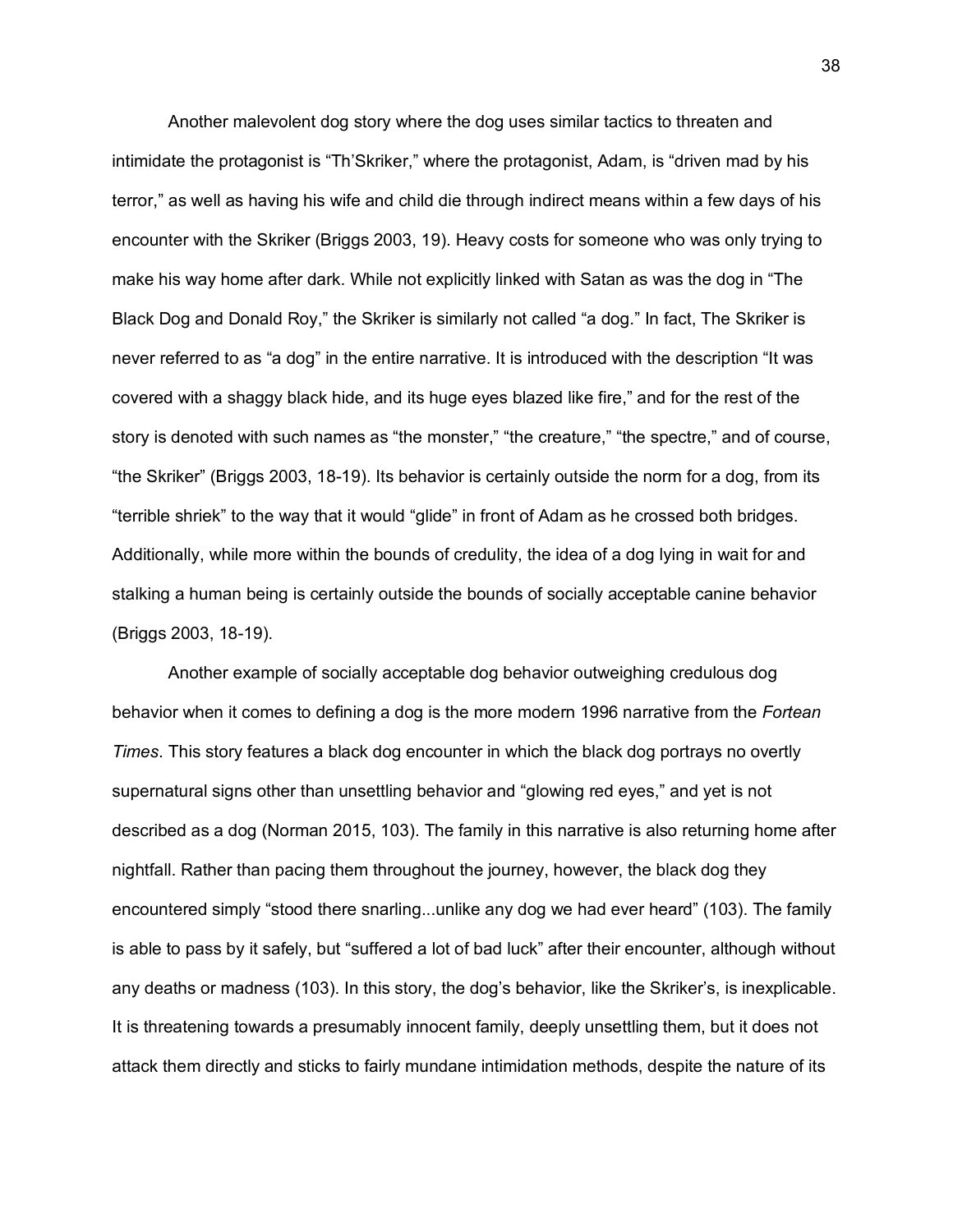snarl. Notably, the animal is only referred to as a dog obliquely, to demonstrate how unlike a real dog is actually is. When referred to directly in the narrative, it is called "the creature" (103).

It would seem, then, that socially acceptable behavior, rather than just ordinary behavior, is the deciding factor for what is and is not called a dog. The narrative "The Bargest of the Troller's Gill," similar to "Th'Skriker," features a dangerous and supernaturally endowed black dog, but while the Skriker is deemed too horrible to call a dog, the Bargest is described as "a large dog, with long hair, and eyes as large as saucers and bright as fire" that "often drag[s] a clanking chain." Unusual features notwithstanding, and despite the fact that a human being also dies in this narrative, the Bargest is referred to as "the hound," when the Skriker received no such epithet. The Bargest is deemed malevolent due to the fact that it causes the death of the protagonist, but its behavior is much more dog-like, even acceptable. Returning to Mark Norman's comment on how "to an intruder the animal will appear snarling, wild-eyed or violent," we can definitely place the protagonist in "The Bargest of the Troller's Gill" in an intruder role (Norman 2015, 68). According to the narrative:

A young man of the neighbourhood once resolved to see this monster for himself, and set out on a windy, moonlight night to make his way to the Gill. It was too steep for the moonbeams to penetrate, and in the darkness, amid the sound of the raging water, he suddenly heard a loud cry, 'Forbear!' He pressed on, however, and came to a great yew-tree, under which he drew on the ground a circle, uttering certain charms, bent down and kissed the ground three times, and called on the Spectre Hound to appear.

A whirlwind sprang up, fire flashed from every cleft in the rocks, and with a wild bark, the hound sprang into view. In the morning, passing shepherds found the young man's dead body under the yew, with strange marks on his breast which seemed as though no human agency could have placed them there (Briggs 2003, 15-16).

It is only after the young man (against an injunction, no less) trespasses and actively calls upon the Bargest that the consequences are meted out. The hound responds "with a wild bark," just as a person might reasonably expect a guard dog to react to an uninvited guest. The difference is, of course, that the Bargest of the Troller's Gill has no discernable master, and therefore might just be defending its own territory. Still, the behavior has a recognizable dog-ness to it, despite the dog's supernatural characteristics.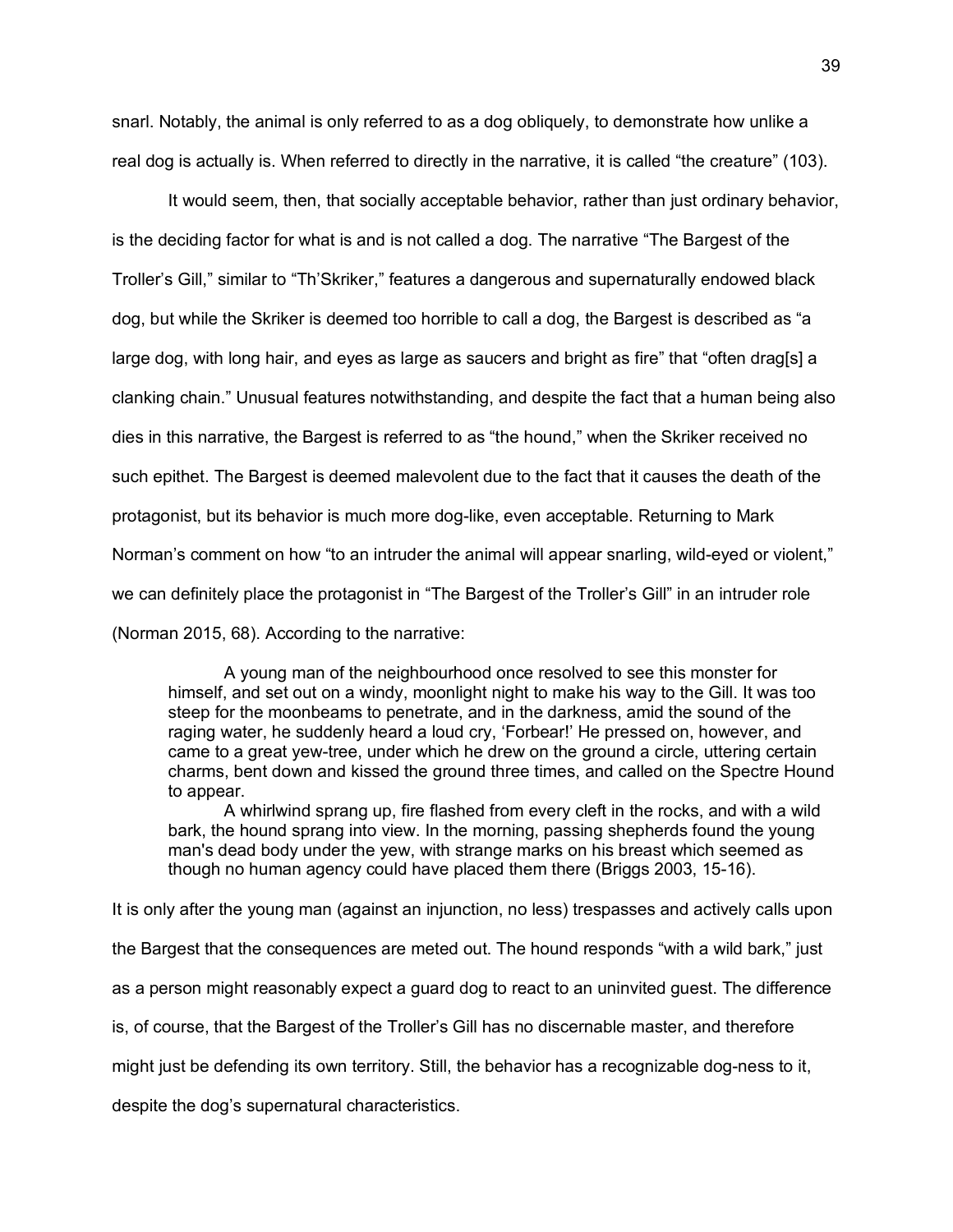Even black dogs with masters might fall into the "malevolent" category while still maintaining some of the most important societal standards for dogs. In the narrative "The Ghost of the Black Dog," the protagonist is also traveling at the time, and his story, like Donald Roy's, also bears similarities to an escort narrative. In his case, however, being paced by the black dog is not a good thing for him. Unlike the protagonists of the escort narratives, the protagonist in "The Ghost of the Black Dog" attempts to touch the dog and discovers earlier than his journey's end that the dog is not an ordinary dog, since "his hand passed right through the seeming body of the animal" (Briggs 2003, 13). After this, the dog reveals more un-canine characteristics, including "great glassy eyes" and "a stream of sulphurous breath," scaring the man into increasing his pace until he is struck unconscious "by a blinding flash, as if by lightning" (Briggs 2003, 13). The occurrence is explained at the end of the text accordingly: "Tradition says, that a foul murder was many years ago committed at this spot, and the victim's dog is doomed to traverse this road and kill every man he encounters, until the perpetrator of the deed has perished by his instrumentality" (Briggs 2003, 13). The innocent man notably survives the encounter, although the dog's actions can hardly have been said to have been benevolent in his case. Examined from the perspective of the deceased master, however, the dog's haunting of the location becomes a demonstration of loyalty, one of the most highly praised characteristics of a dog. And indeed, the dog in this narrative is never described as anything else but a dog.

From these narratives, then, we learn that while there is a very narrow definition of acceptable dog-like behavior for benevolent dogs (hence why all the escort narratives are very similar in structure), there is a range of ways for dogs to be technically malevolent (i.e., scaring or harming the protagonist) and still be recognizable to society as dogs. They simply have to behave in ways that people find relatable, and these ways include some of the same standards of loyalty and protectiveness (whether of people or places) that apply to benevolent dogs. When the dogs in the black dog narratives maintain no societal standards for acceptable dog behavior, they are described in increasingly un-doglike terms, as monsters and demons.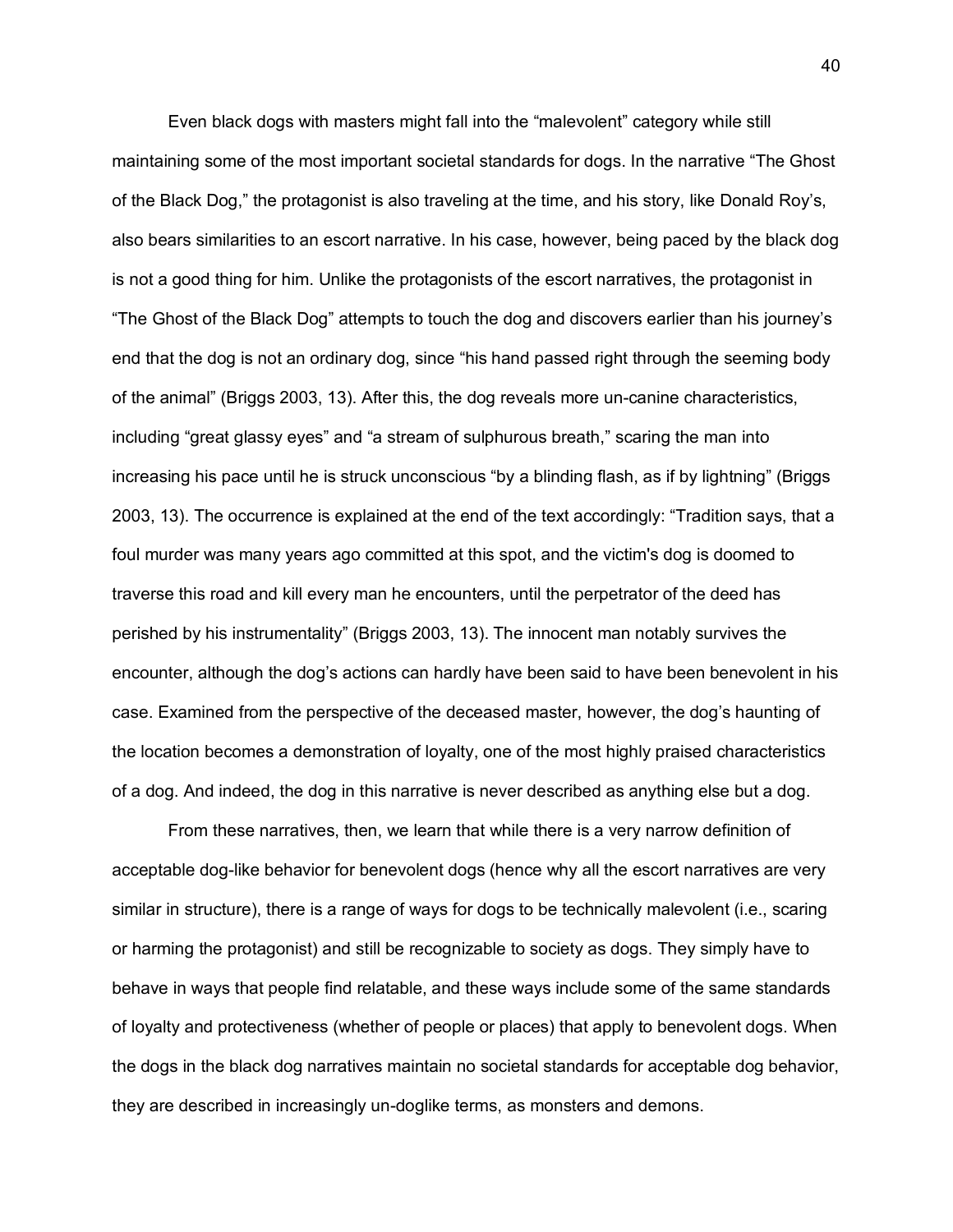**Chapter Five:**

# **Dangerous and Defective: Black Dog Narratives as a Mirror of Human/Canine Relations**

Some may consider examining the different types of black dog legend as only an academic excursion into a localized folkloric tradition. Indeed, the particular spectral black dog traditions and legends are, in and of themselves, very interesting, and are valuable for the sake of learning more about the people who report and circulate this lore; whether those individuals are the folklorists who gather and interpret sightings, or the informants who share their knowledge and experiences. Most of the legends that have been examined in this paper are from around the turn of the last century, but black dog lore still circulates today, and sightings of black dogs are still reported.

As we consider the differences between literary black dog narratives and reported sightings shared in comments on social media, we encounter the interplay of interpretation and belief. The function of this paper has mostly been to analyze and interpret the experiences of others, but, as stated in Chapter Two, black dog legends are subject to cultural-source theory. This means that people who report black dog experiences do so because of the ability to interpret their own experiences through the lens of their beliefs, and black dog lore is often supported by a real belief in the existence of spectral black dogs.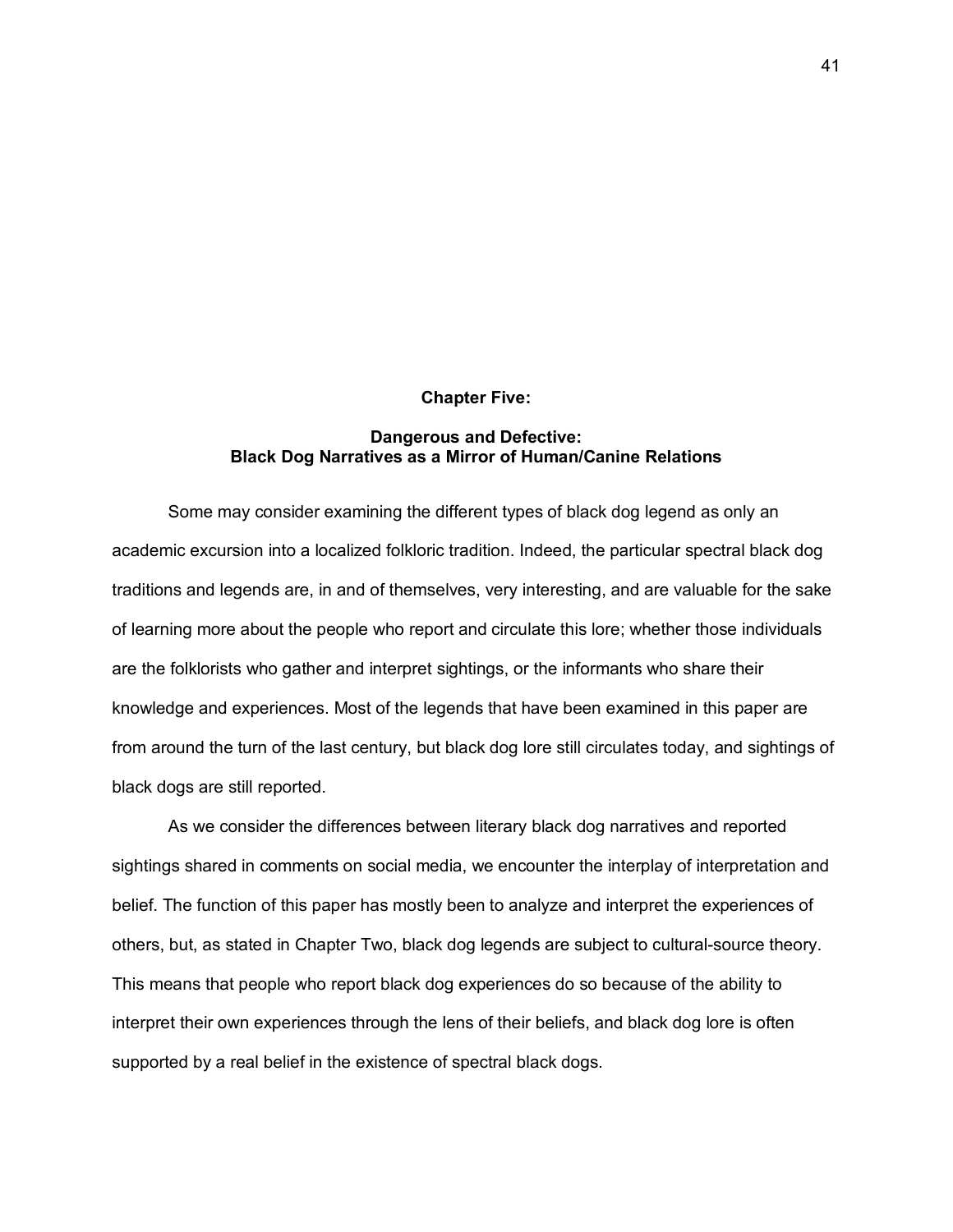Ethel Rudkin and Theo Brown, the folklorists who first extensively documented black dog lore, demonstrate the interplay of interpretation and belief in cultural-source theory in their writing. One of the themes they concern themselves with is the association of the dogs with place and belonging. Theo Brown writes that in Lincolnshire "county the Black Dog is never feared, and indeed is often a protector of lonely women. A dog-ghost has even escorted a woman protectively in Yorkshire because she came of a Lincolnshire family," demonstrating that the true black dog was perceived to have a certain amount of loyalty, like an ideal dog, but also acted as a signifier of who belonged to the Lincolnshire community (Brown 1958, 179). Black dogs of this benevolent type were also often shown as guardians of objects and locations as well as people. Brown describes black dogs as being "associated with a definite place or 'beat' on a road" (178). The use of the word "beat" in quotation marks here is especially telling, showing that Brown--demonstrating throughout her essay that she has no problems accepting black dogs at face value--has apparently drawn a connection between black dogs appearing on certain sections of road and policemen doing their rounds. The idea of the black dog "patrolling" an area for trouble is actually brought up explicitly in the escort stories, as the persons being escorted are entering into a dangerous situation, like a woman walking home alone, or those that do not belong, like the poor Irish labourer who was followed and traumatized by a black dog, mentioned in Chapter Four. It is clear, in these stories, who does and does not belong to the community. These black dogs are used to signify 'otherness,' while downplaying their own. The implication is that good dogs are part of the community and have the ability to recognize others in the community.

These implications are mirrored in the human conception of real dogs. As briefly discussed in Chapter Two, dogs have a unique relationship with human beings. Many scientists agree that they were among the first, if not *the* first, result of human domestication of a wild species. Their long-standing companionship has earned them the moniker of "man's best friend," a title held by no other animal. As Katherine M. Rogers puts it in *First Friend: A History*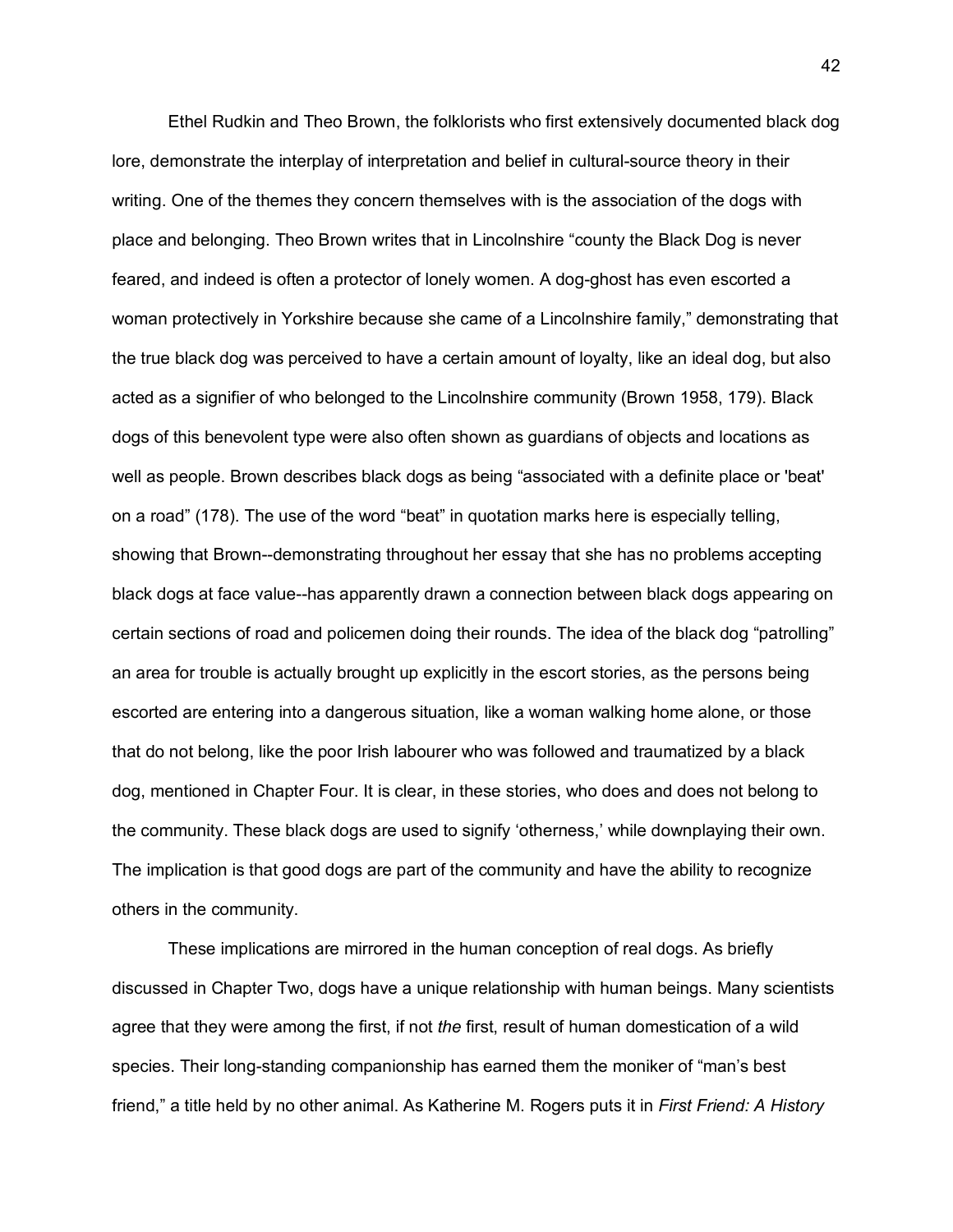*of Dogs and Humans,* "For more than ten thousand years, humans have depended on dogs to help them hunt, herd their flocks, and guard their homes. During this time, the social primate and the social carnivore have formed the deepest emotional bonds. The dog became a member of the human family, the human felt a more intimate companionship with the dog than with any other animal" (Rogers 2005, 1).

As was also discussed in Chapter Two, this close relationship has led to the inclusion of dogs in human society, complete with their own set of what is and is not considered acceptable behavior. One function of dog-lore and dog-legends like the black dog legends is to manage this connection and to make it clear that dogs are expected to adhere to human standards of judgment. The dogs in the legends and in popular belief inherently know who is good and who is bad, who is a member of the community and who is not, and act accordingly, just as a human might.

In Chapter Four it was concluded that these standards also extend to spectral creatures that look like dogs, and to some degree are played out in the narratives and reports of encounters with spectral black dogs across Britain. My conclusion was that "when the dogs in the black dog narratives maintain no societal standards for acceptable dog behavior, they are described in increasingly un-doglike terms, as monsters and demons" (Chapter Four). In other words, when a dog's behavior is outside the narrow bounds of what *humans* consider to be doglike behavior, its status as a dog is questioned. It is not a "real" dog in human eyes. When this thinking is applied to indisputably real dogs, rather than questioning whether or not the dog is actually a ghost or a demon in disguise, we tend to describe the wayward dog in terms of undesirability and defectiveness.

There are several sets of standards affecting our judgement of dogs in the modern era. The first was discussed in Chapter Two as the Victorian ideal, namely that dogs "emblematized unwavering loyalty, faithfulness, and dedication," and were a symbol of man's control over the natural world ((McKechnie 2013). The positive attributes of usefulness and protectiveness were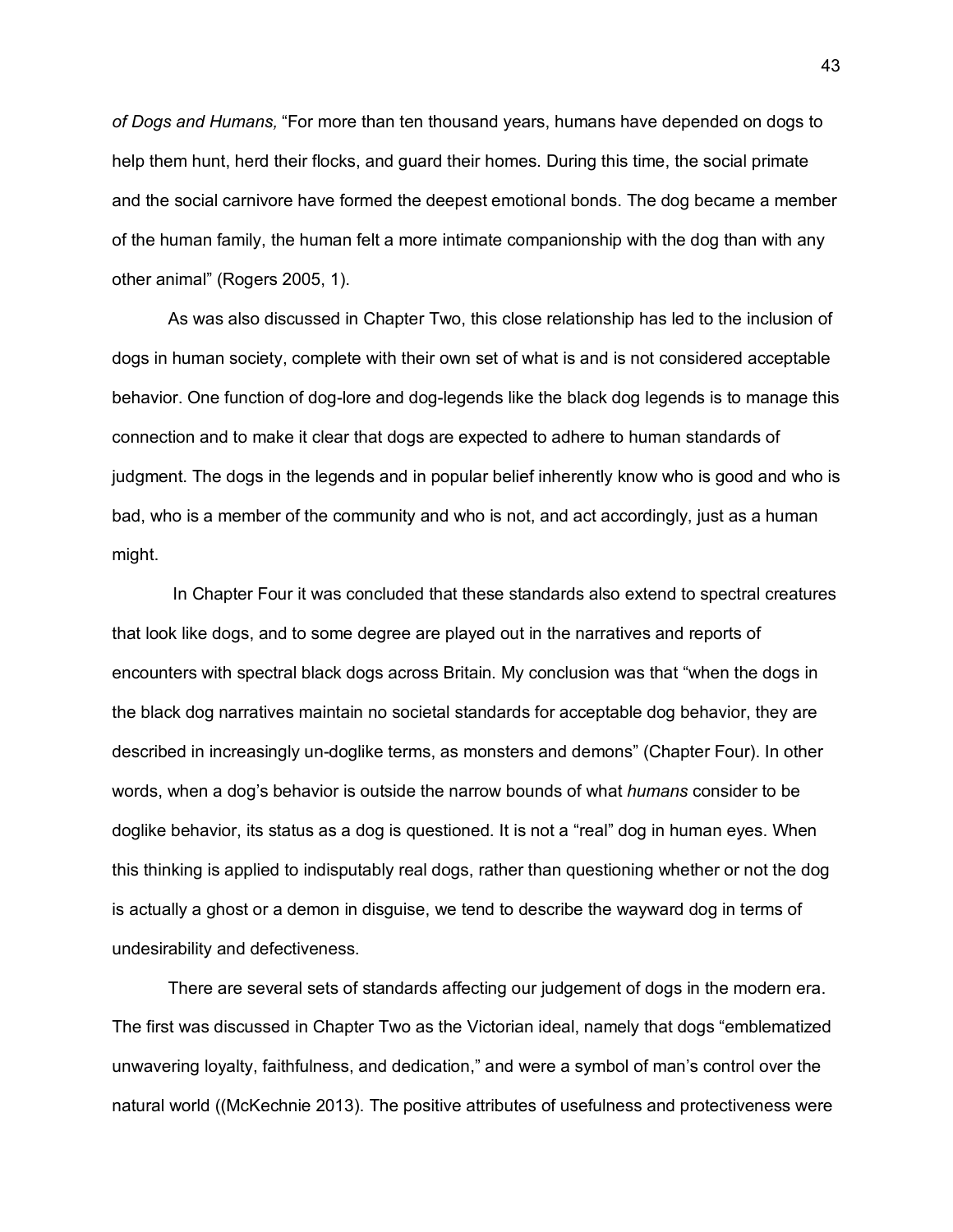extrapolated from the common functions of dogs in society as guardians of property and livestock, and their submissive and loyal qualities were added to the list from characterizing the ideal relationship of dogs to their masters. Today, people have added another positive quality to the definition of dogs: the unconditional love and acceptance that dogs are said to provide. Glancing at any social media hub will grant the viewer a wealth of dog pictures, videos, memes and tweets, all fixated on this particular quality, as well as the general appeal of dogs. Many internet denizens express a preference for dog's company to people's.<sup>5</sup> According to Rogers, "our sympathy may flow more freely because our positive feelings for dogs are not tainted by the ambivalence we feel toward people" (Rogers 2005, 4). Indeed, humans seem to feel such a kinship with dogs that some studies suggest that dogs are more likely to receive human sympathy than other humans, at least when those humans are adults (Li 2017).

Babies edge out dogs by only a narrow margin, perhaps because dogs are often also perceived as innocent and vulnerable, adding to the sympathy humans feel for them. Who can forget, for example, the infamous ASPCA commercials featuring singer Sarah McLachlan mournfully accompanying video clips of sad looking rescue dogs (and a few cats)? In addition to being seen as loyal, loving animals, dogs are also viewed as totally dependent on human beings, which may explain why so many dog-owners treat their dogs as children. According to a 2011 article in Psychology Today, unprecedented numbers of pet owners now consider their pets, especially their dogs, as having a status and importance equal to children in the home.

The research shows that pets have become such an important part of the family that more than half of the dog owners (58%) are comfortable using nicknames for themselves such as 'Mommy' and 'Daddy' when talking about themselves in reference to their dogs. In fact 35% even refer to their dog as 'son' or 'daughter.' The idea that we are thinking about our dogs more like parents than pet owners is also supported by the fact that 10% of the dog owners celebrate Mother's Day and Father's Day with their dog (Coran 2011).

 <sup>5</sup> For one example of many, see Buzzfeed's "12 Reasons Dogs Are Better Than People." Unconditional love is number 12 on the list.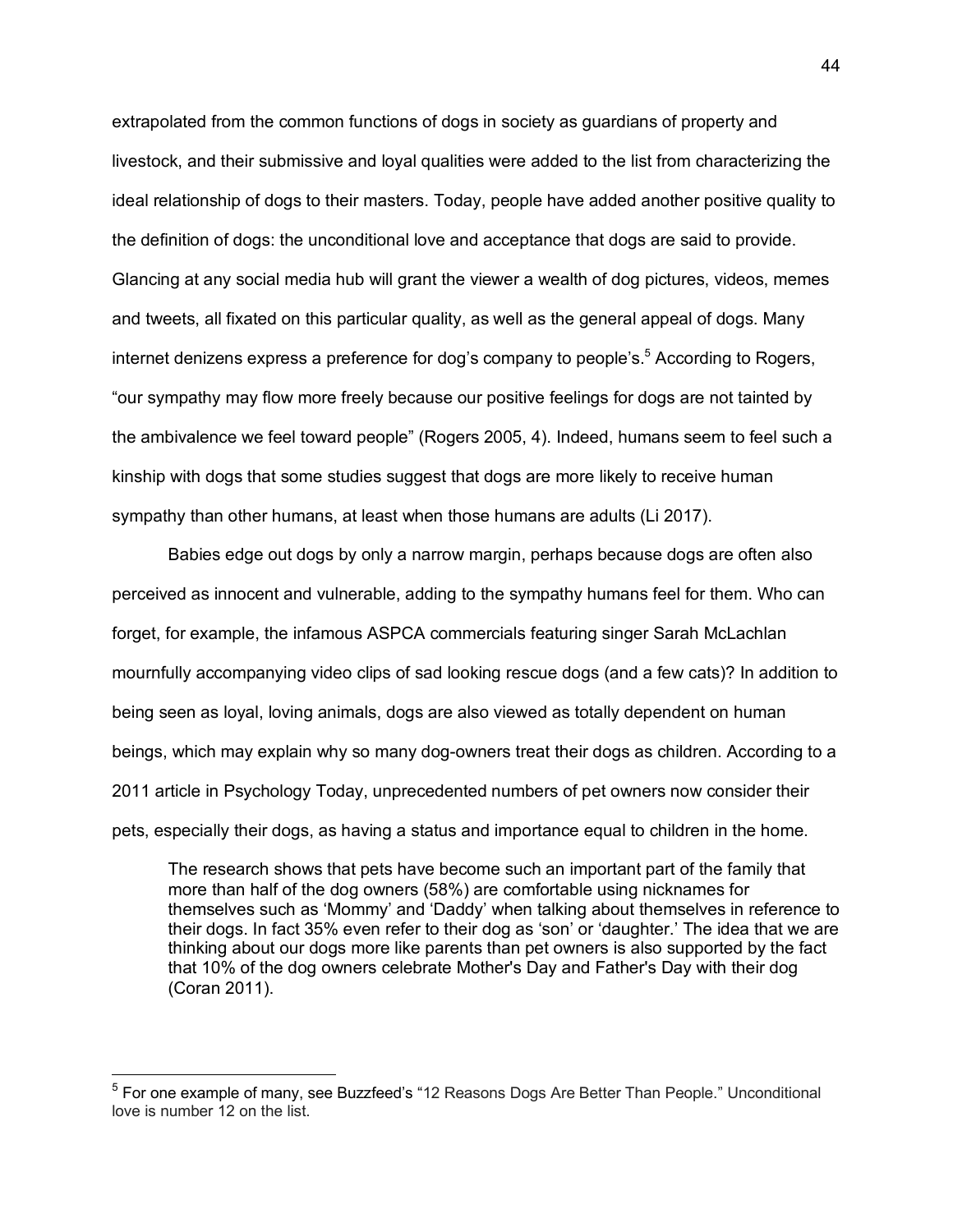Dogs, like children, then, are seen as dependent on human adults, and consequently of a lower social status. In Chapter Two, I named a general sense of contempt, alongside the admiration of dog's good qualities, as a byproduct of dog's social inferiority. We love and coddle dogs, but we do not often respect and fear them.

In short, we can conclude that the popular conception of dogs is that they are loyal, dependable, innocent, trustworthy, and love people unconditionally, while being socially inferior to and dependent upon people. Supernatural black dog narratives feature animals that break at least some of these rules while upholding others, and therefore the human reaction to and interpretation of them is mixed.

Black dogs specters violate our preconceived notions about dogs in several ways. Most obviously, they call the ideals of unwavering loyalty, faithfulness, and dedication towards people into question. Many malevolent dogs certainly do not display any of these characteristics; their only form of dedication, as in the tale of "The Sk'riker," being how effectively they stalk their victims. Even in the escort narratives that feature benevolent dogs, we are not exactly sure where the dog's loyalties lie. They display protectiveness toward the person being escorted, but it is made clear that that person is not the dog's master.

The concept of a dog not being subservient to people is another violation of societal expectations for dogs. The idea that black dogs may not have a master, and act under their own power, following whims and instincts of their own while remaining a dog, is very nearly an alien concept. Often, to get around this, the sense is given in the narrative that the dog was *sent* to the escorted individual, especially when the black dogs appear as an answer to prayer, as in "The Guardian Angel Black Dog," or as a result of the escorted person's profession as a clergyman, as in "A Black Dog Protects a Priest." This type of narrative takes away the uneasiness about the dog's origins, and is sometimes even applied in narratives of malevolent dogs as in "The Black Dog and Donald Roy," where it is strongly implied that the dog is either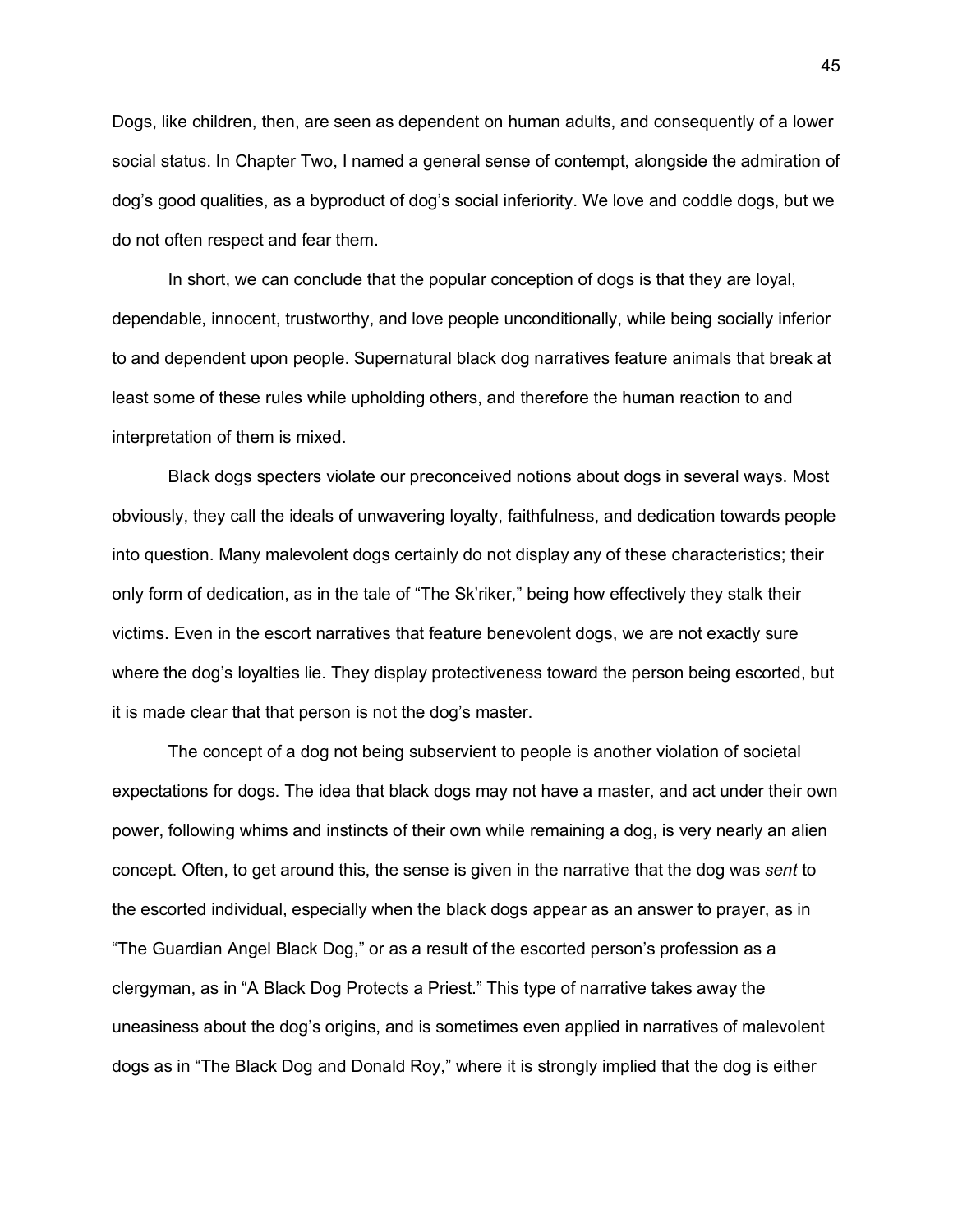the Devil himself, or at least working for him. In these cases, however, the dog is not called a dog, as it violates another dog-rule: that of goodness and trustworthiness.

On the other hand, supernatural black dogs also uphold some ideals of human/dog interactions, one of which is the alleged ability of dogs to discern between good and evil intentions or to be "a good judge of character." A quick trip to Google with the query, "are dogs good judges of character" brings up 4,830,000 results, many of which seem to support the idea that dogs can indeed judge human intentions through their instinct or sense of smell. While conclusive evidence is lacking (why would dogs live with someone like Adolf Hitler if this were true?), the idea that dogs can sense whether a person is good or bad is a widespread belief. This belief certainly seems to play out in the black dog narratives, particularly in "The Black Dog of Collingbourne Kingston." As discussed in Chapter Four, in many black dog stories, malevolent and otherwise, the black dogs are unerringly threatening or frightening to the right people, identified, as previously stated, by their "otherness." When they break this rule and threaten socially accepted individuals, as in "The Sk'riker" and "The Boy and the Barguest," they are not identified as dogs, but as monsters.

Supernatural black dog narratives, then, can be seen as a microcosm of Western society's larger relationship to dogs in general. When the standards of dog behavior are violated, we as people think the dog is not a dog, or that it is a defective dog. This can be a problem for both humans and dogs, as the human ideal of dog behavior is often not the reality.

For example, the ability of dogs to physically attack humans, when demonstrated, is certainly behavior that falls outside the bounds of the socially acceptable concept of a dog. The possibility of a dog causing physical harm is sidestepped in all the benevolent black dog narratives. Never does the dog physically attack anyone, even the undesirable and threatening human characters. Even in the stories of malevolent dogs, the attack is often supernatural in nature, with the protagonist being driven to madness in "The Sk'riker" and indirectly assaulted by "a blinding flash, as of lightning, which struck him senseless to the ground" in "The Ghost of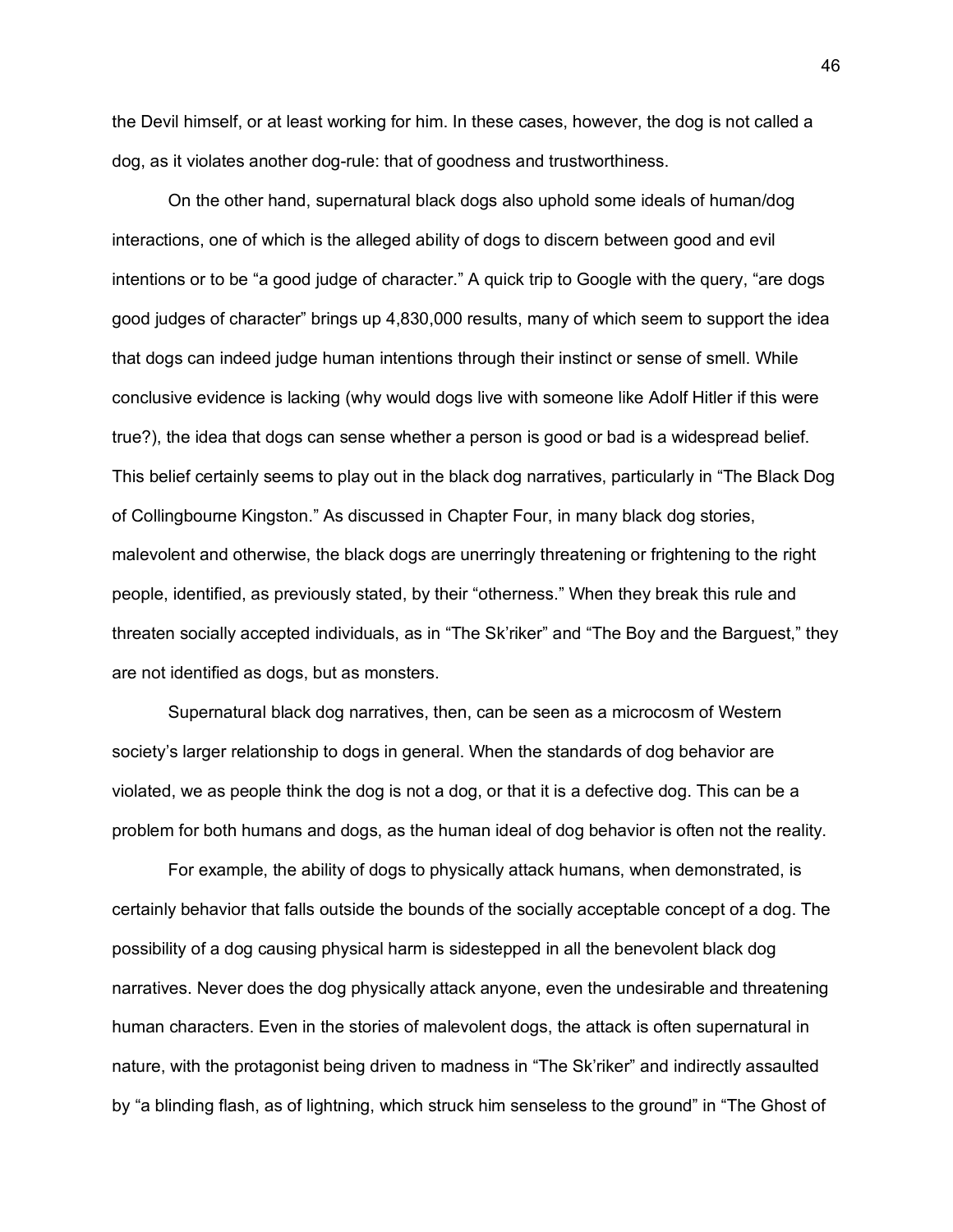the Black Dog" (Briggs 2003, 13). In fact, one of the only accounts where the black dog does physically attack the protagonist is the story recounted in Chapter Two, of the Black Shuck that changed into human form to deceive the fisher boy. The boy in that story had "his neck fearfully lacerated by the dog's teeth" (Porter 1974, 91-92). That dog, in the final analysis, was identified with a foreigner; so it was perhaps a monster, an evil sorcerer, or the Devil in disguise, but it was safely not a dog. In all other accounts where the black dog is closer to the "dog-like" end of the scale, physical attacks never occur.

Despite all protestations of dog behavior being naturally loving and loyal, however, real dogs are in fact physically capable of harming people. Some of them are big enough to be a serious threat, and their teeth are sharp. Moreover, physical attacks have been known to happen. According to the Center for Disease Control and Prevention, at least 4.5 million people in the United States are bitten by dogs every year, and 20 to 30 of these are serious enough to result in death (CDC). When evidence is presented of a real dog's capacity to seriously harm or even kill people, however, the facts are often met with real resistance. One news story from December 2017 relates a community's disbelief at the idea that a young 22-year-old woman had been mauled to death by her own dogs while taking them for a walk. One of the victim's friends summed up the disbelief by stating "Those dogs would not attack her. They'd kill you with kisses" (Londberg and Darby 2017). This particular news story was rehashed by many media outlets within a few days of the event, and I was struck by how many people in the comments similarly expressed doubt that the dogs could be responsible for their owner's death. In fact, speculation that the dogs had been defending her from another, unidentified threat grew so prevalent that within a few days the sheriff overseeing the investigation was compelled to release more evidence, previously considered too disturbing, $6$  to support the conclusion that the dogs had, in fact, been responsible (Londberg 2017).

 $6$  The dogs were found at the scene eating their owner's body.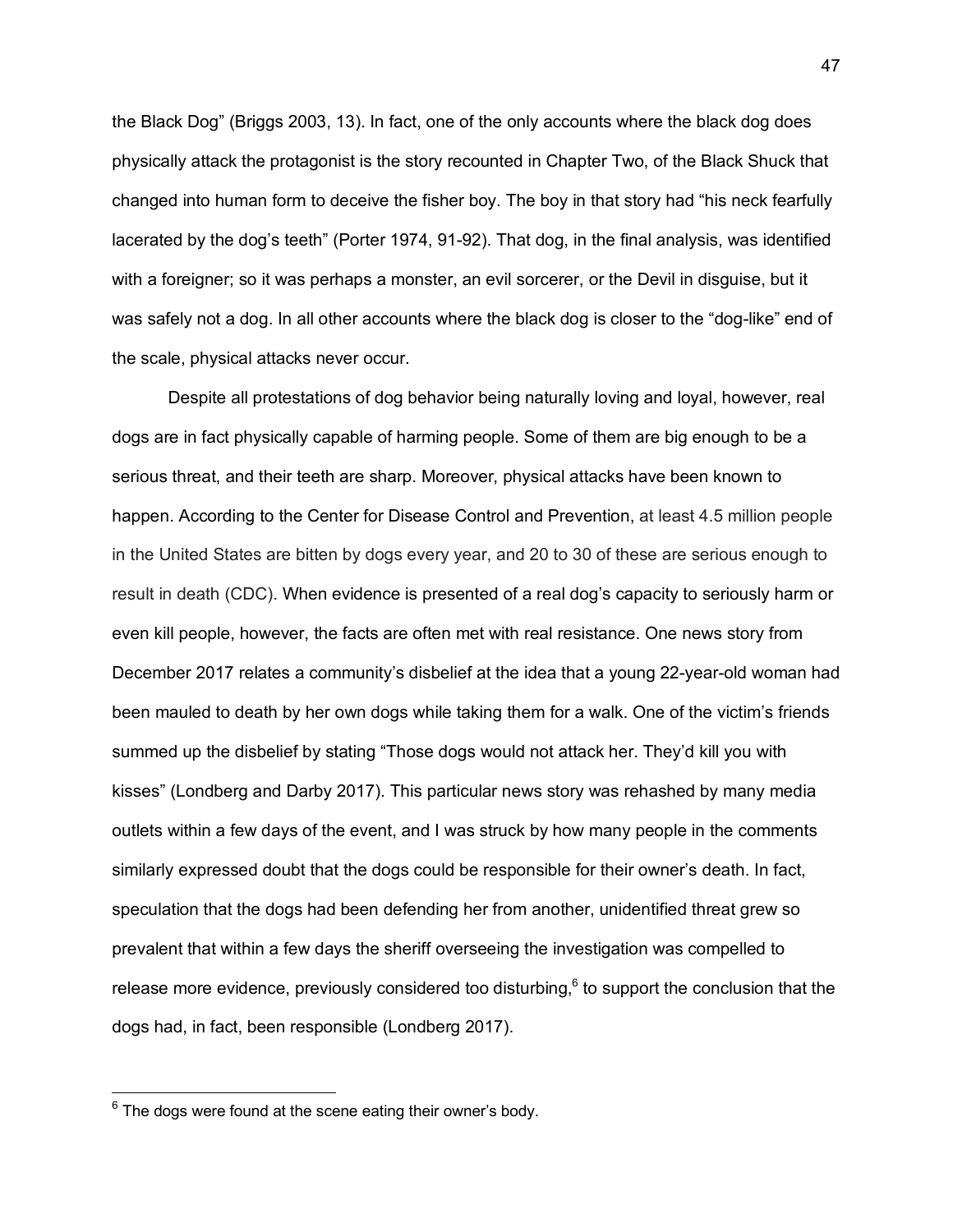The disbelief of some of the victim's friends and family that the dogs had fatally attacked their loved one echoes the disbelief expressed at many similar events. Dogs fatally attacking a human, especially when it seems to be unprovoked, is definitely outside the bounds of acceptable dog behavior. While there is significant evidence in favor of the fact that many dogs that fatally attack humans have pre-existing behavioral issues, are under stress, or are not properly socialized with people, the idea that dogs are *always* naturally disinclined to physically harm humans is a dangerous one. Yet it is a sentiment that we often see even in narratives about supernatural dogs.

Other harmful assumptions about dog behavior that we can pick up from society's conception of dogs include the concept of dogs providing "unconditional love" to their owners. The prevailing view of dogs as "man's best friend," is often reflected in this stereotype, but, as in black dog legends, the narrative is much more complicated than a simple picture of a faithful Lassie-type companion. According to Donna Haraway, author of *The Companion Species Manifesto: Dogs, People, and Significant Otherness,* the ideal of "unconditional love" causes dissatisfaction with the behavior of real dogs in ways that are often dangerous for the dog.

Commonly in the US, dogs are attributed with the capacity for 'unconditional love.' According to this belief, people, burdened with misrecognition, contradiction, and complexity in their relations with other humans, find solace in unconditional love from their dogs. In turn, people love their dogs as children. In my opinion, both of these beliefs are not only based on mistakes, if not lies, but also they are in themselves abusive—to dogs and to humans. A cursory glance shows that dogs and humans have always had a vast range of ways of relating. But even among the pet-keeping folk of contemporary cultures, or maybe especially among these people, belief in 'unconditional love' is pernicious (Harraway 2003, 33).

Harraway goes on to say that this belief leads to many dogs being abandoned or given to shelters due to the perception that they are not the right kind of "affectionate" or "demonstrative enough" (Harraway 2003, 34).

This is unfortunate, because there is a long list of reasons why a dog might not live up to these expectations. Firstly, the expectations are often unrealistic. Harraway points out that a dog may not have any particular reason to love their owner unconditionally, at least, not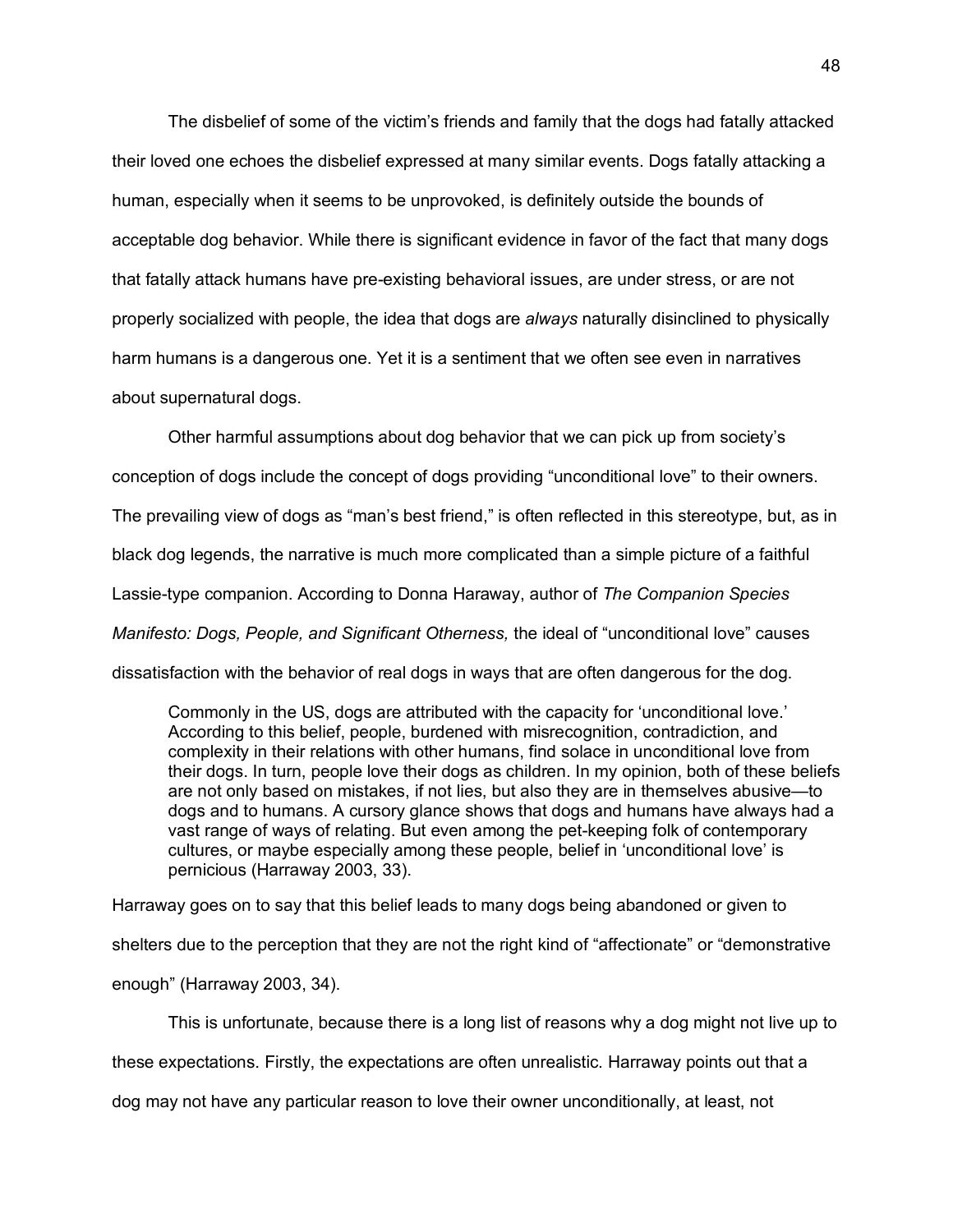according to the owner's ideal. Some dogs are disinclined to have that kind of relationship with people for various reasons, yet still may be considered useful and rewarding to work with in their own right. In my own experience, some dogs are just less affectionate than the societal ideal, and attempting to hold them to that standard ignores the many different types of relationships and "ways of relating" that exists for dogs and for humans (Harraway 2003, 33).

Perhaps the biggest challenge when it comes to operating outside of societal expectations for dogs is implicit recognition of the fact that dogs can have a life outside of their relationship to people. The senses of a dog may present a world that is vastly different from the one we see every day, and there may be behaviors that are perfectly natural responses to that world that are completely inexplicable to us. We cannot fully understand dogs, and therefore should probably account for this more often in our interactions with them, as well as acknowledging that they do not fully understand us or our intentions as they are usually expected to.

Supernatural black dog narratives are unique when placed in the context of dog-human relations, therefore, because they simultaneously interpret dogs as not only the familiar and comforting "man's best friend," only harming those who deserve it, but an animal that can go about mysterious business of its own and be inexplicably menacing. Allowing dogs to be scary, or at least to be beyond our complete understanding without naming them as defective, may be the healthiest way to negotiate their presence in our lives.

This sentiment may be surprising to those of us who profess to be "dog-lovers," but folk narrative in general certainly does point to "a vast range of ways of relating" when it comes to dogs. As mankind's most important companion species, dogs are just as multifaceted and complex in the ways they can be interpreted and represented. One narrative does not outweigh another, and all are equally valid ways of examining dogs and the meanings that they can have in the lives of human beings; as companions, protectors, partners, and yes, even as antagonists and the stuff of nightmares. Perhaps in turn we should reevaluate our relationships to actual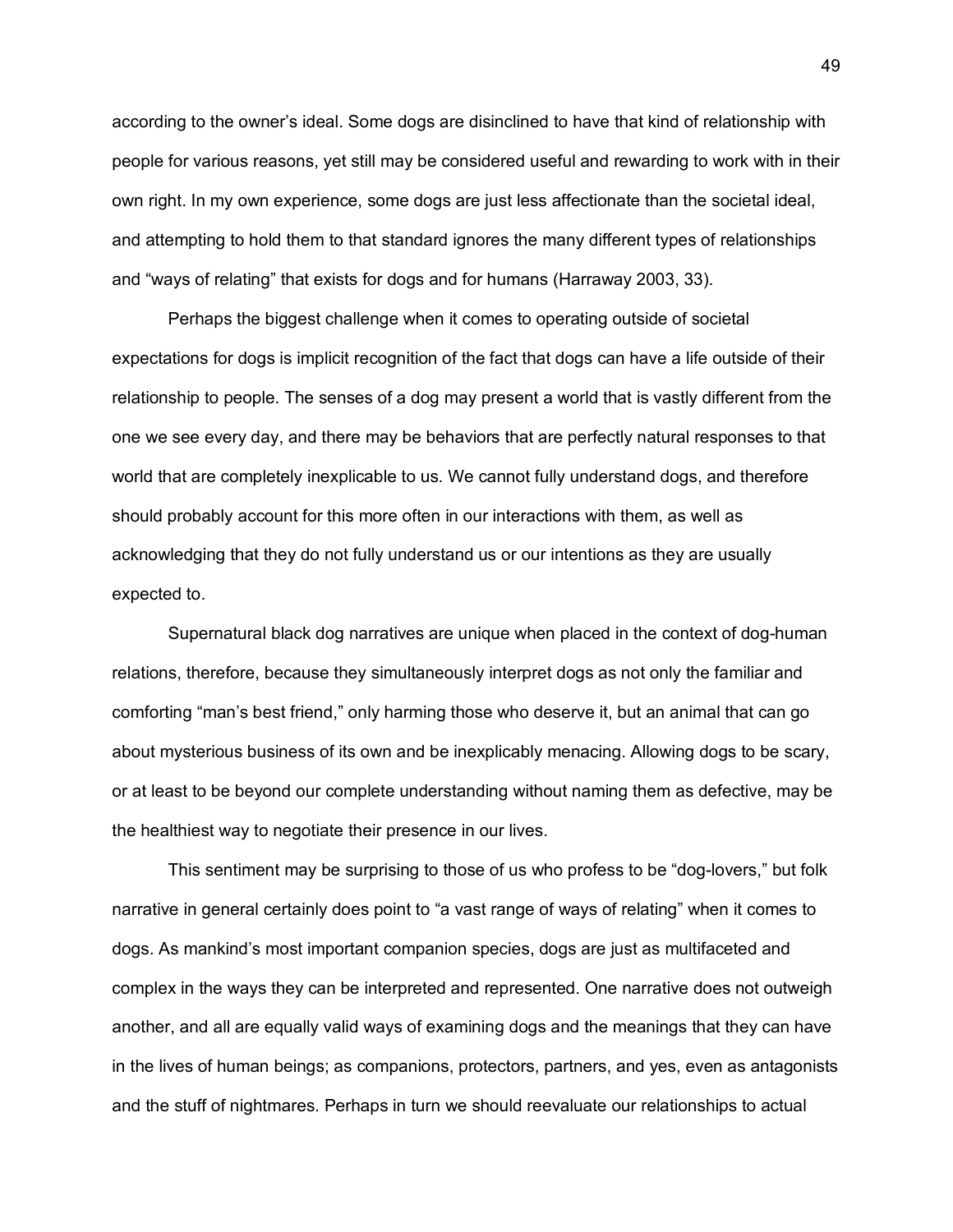dogs to reflect this multiplicity, and recognize that, just like the spectral black dogs of Britain, not all dogs, pets or otherwise, can be measured by the same yardstick. Their behavior and their relationships to humans can be just as varied, and just as mysterious to us, as a Black Shuck's.

### **References**

- Aesop. "The Wolf and the Housedog." *Multilingual Folk Tale Database.* Accessed December 10, 2017. http://www.mftd.org/index.php?action=story&act=select&id=5404.
- Briggs, Katharine. 2003. "Part 6: Black Dogs." In *A Dictionary of British Folk-Tales in the English Language*. 135-140. New York: Routledge.
- Brown, Theo. 1958. *"*The Black Dog" *Folklore* 69 (3): 179-192. http://www.jstor.org/stable/1258857
- Burke, Edmund. 1757. *On the Sublime and Beautiful.* Vol. XXIV, Part 2. The Harvard Classics. New York: P.F. Collier & Son, 1909–14; Bartleby.com, 2001. www.bartleby.com/24/2/.

Coran Stanley. "Do We Treat Dogs The Same Way As Children In Our Families?" *Psychology Today*. May 02, 2011. Accessed July 3, 2018. https://www.psychologytoday.com/us/blog/canine-corner/201105/do-we-treat-dogs-thesame-way-children-in-our-families.

Edwards, Charles L. 1891. "Some Tales from Bahama Folk-Lore." *The Journal of American Folklore* 4 (12): 47-54. doi:10.2307/532935.